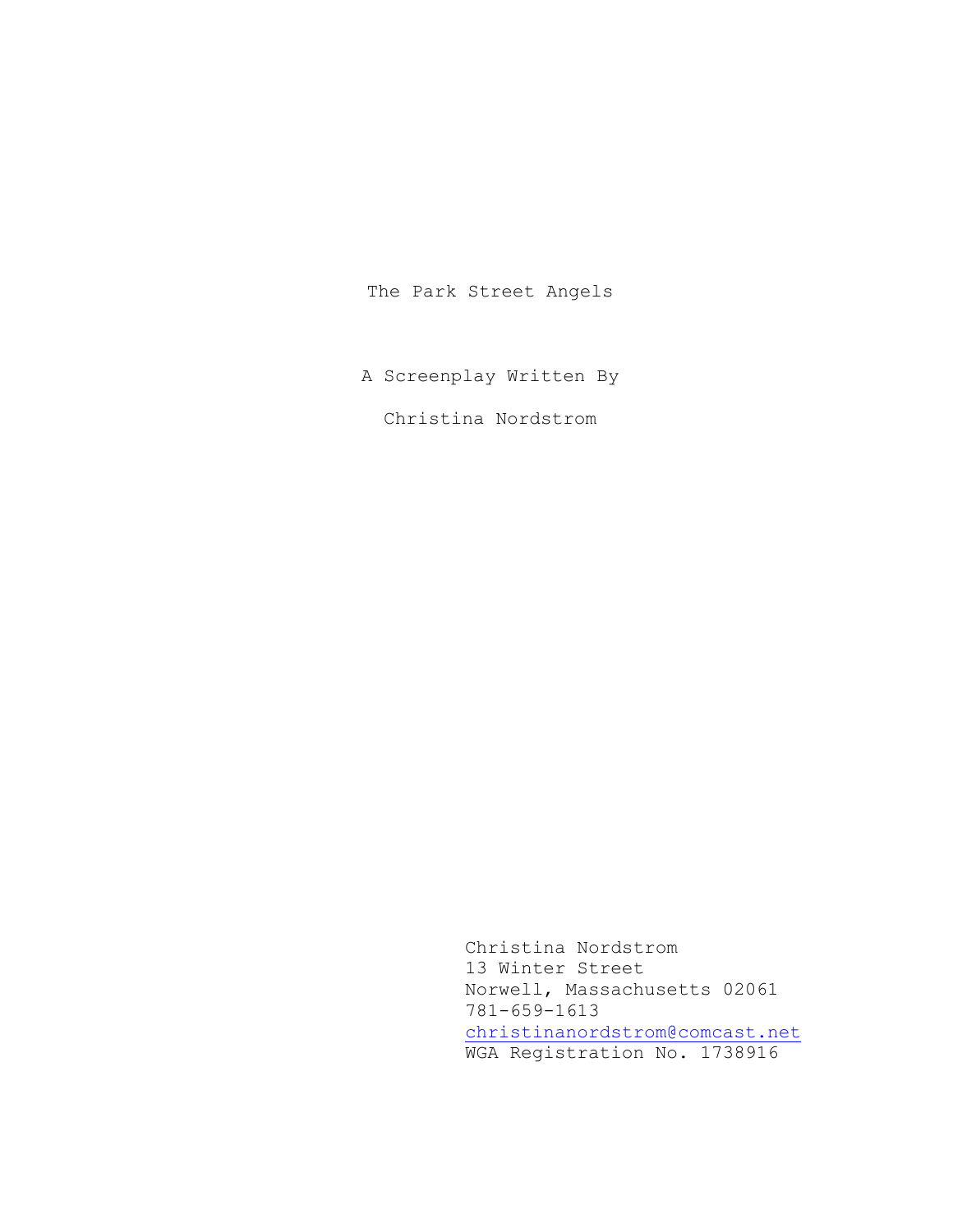Title: The *Park Street Angels*

Screenplay By: Christina Nordstrom, September 27, 2014 (Revisions as of February 22, 2015)

# Scene 1

EXT. PARK AND TREMONT STREETS, PARK STREET CHURCH – EVENING

## INSERT TITLE CARD: December 2007

CHRISTINA [CHRIS] NORDSTROM is walking cautiously down the snow-covered sidewalk on Tremont Street, past the Granary Burial Ground and Park Street Church on her way to the Park Street subway station for her commute back to the suburbs. The carillon is playing "Oh Come, All Ye Faithful." It is snowing lightly.

## CHRISTINA [VOICE OVER]

In keeping with the season, at precisely five o'clock in the evening on December 5<sup>th</sup>, 2007 the carillon in the newly refurbished steeple of the Park Street Church rang out with "Oh Come, All Ye Faithful." On a colder-than-usual day in early December, snow had been falling since mid-afternoon. It created a sense of magic and anticipation in the evening air as it sparkled to the ground — like *Peter Pan's Tinker Bell* sprinkling fairy dust on the parade of weary holiday shoppers and evening commuters. My footsteps were slow and deliberate as I navigated the slippery brick sidewalk outside the Park Street church on my way home from work.

## Scene 2

EXT. CHRISTINA'S HOME – EARLIER THAT MORNING

CHRISTINA is leaving for work at 6:30 in the morning. She closes the door to her house and walks to the car to start her commute to the "T."

> CHRISTINA [VOICE OVER] Home is in a suburb south of Boston. I usually commute to work on the "T" which is short now for the Massachusetts Bay Transportation Authority.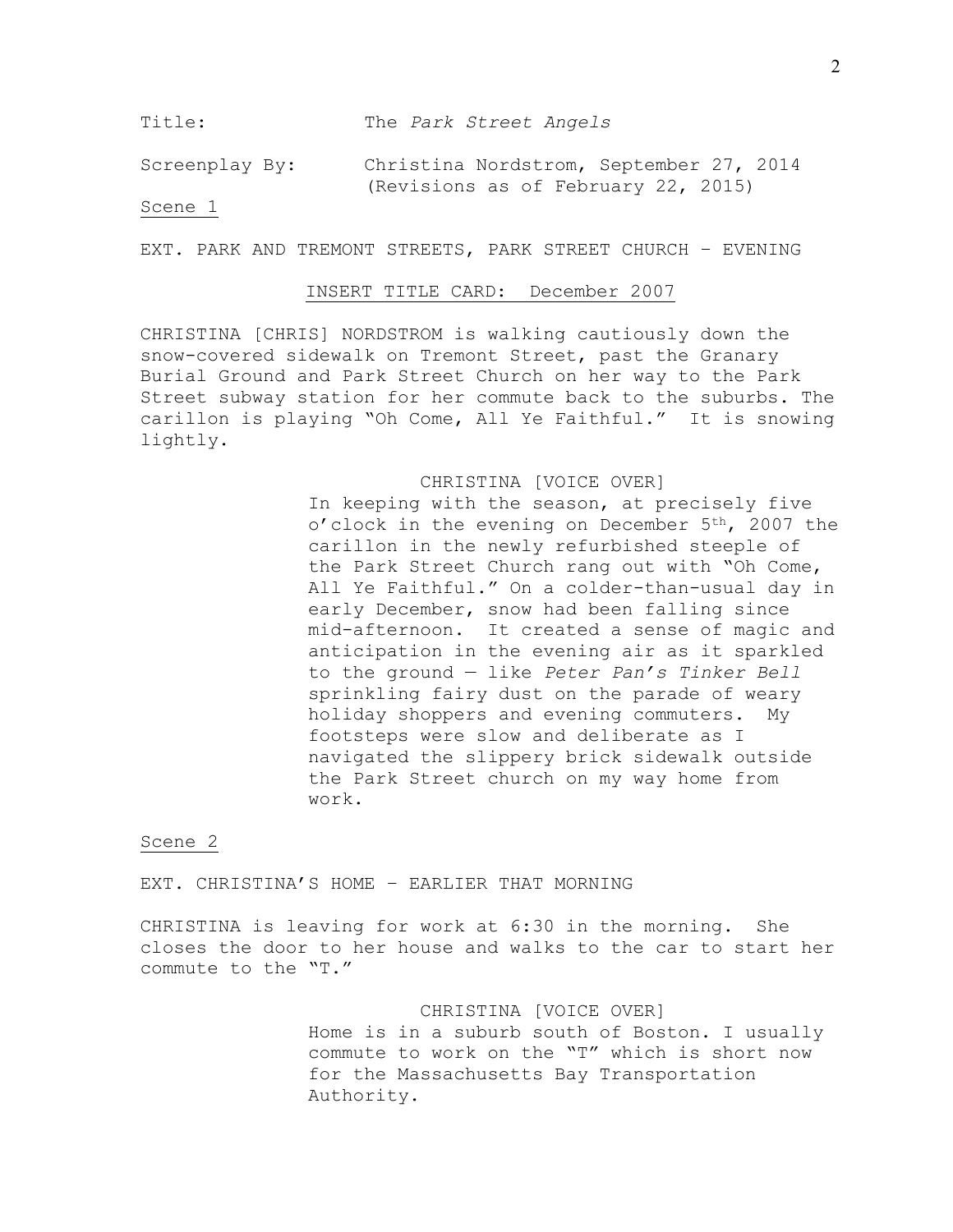INT. OLD "T" CARS, UNDERGROUND PLATFORMS – MORNING

(Suggest shots of old subway cars, tracks, platforms, station signs and MTA fare increase protest placards inserted here.)

> CHRISTINA [VOICE OVER] The oldest subway system in the country, the "T" is perhaps best known through the song, "Charlie on the MTA." It's about one hapless passenger named "Charlie" who, in 1949, went for a ride and apparently "never returned" from an ill-fated trip from Kendall Square to Jamaica Plain. Then the "T" was called the "MTA," or the Metropolitan Transit Authority."

> I could never figure out why Charlie's wife didn't just hand him the 5-cent fare that he needed to continue "at the Scully Square Station" instead of handing "him a sandwich as the train [came] rumbling through." Actually, the song was written to protest a fare increase by the MTA. The actual name of the song is, "The Metropolitan Transit Authority Fare Increase Protest Song."

## Scene 4

EXT. PARK AND TREMONT STREETS – MORNING

CHRISTINA crosses Park Street. She stops for a while on the corner outside the church. The scene pivots to view the State House and then back to CHRISTINA as she walks up Tremont Street toward Government Center. The wind is at her back and the sound of dry leaves scraping the sidewalk is heard as they scurry down the "Freedom Trail" in front of her.

### CHRISTINA [VOICE OVER]

This morning I looked for my friend at Park Street, but, he wasn't there. Robert Wright - "Homeless Bob, Homeless by Fire" as he used to refer to himself - had been living on, and sometimes off the streets of Boston for the last 12 years. I had come to know him over the course of several months, visiting him there on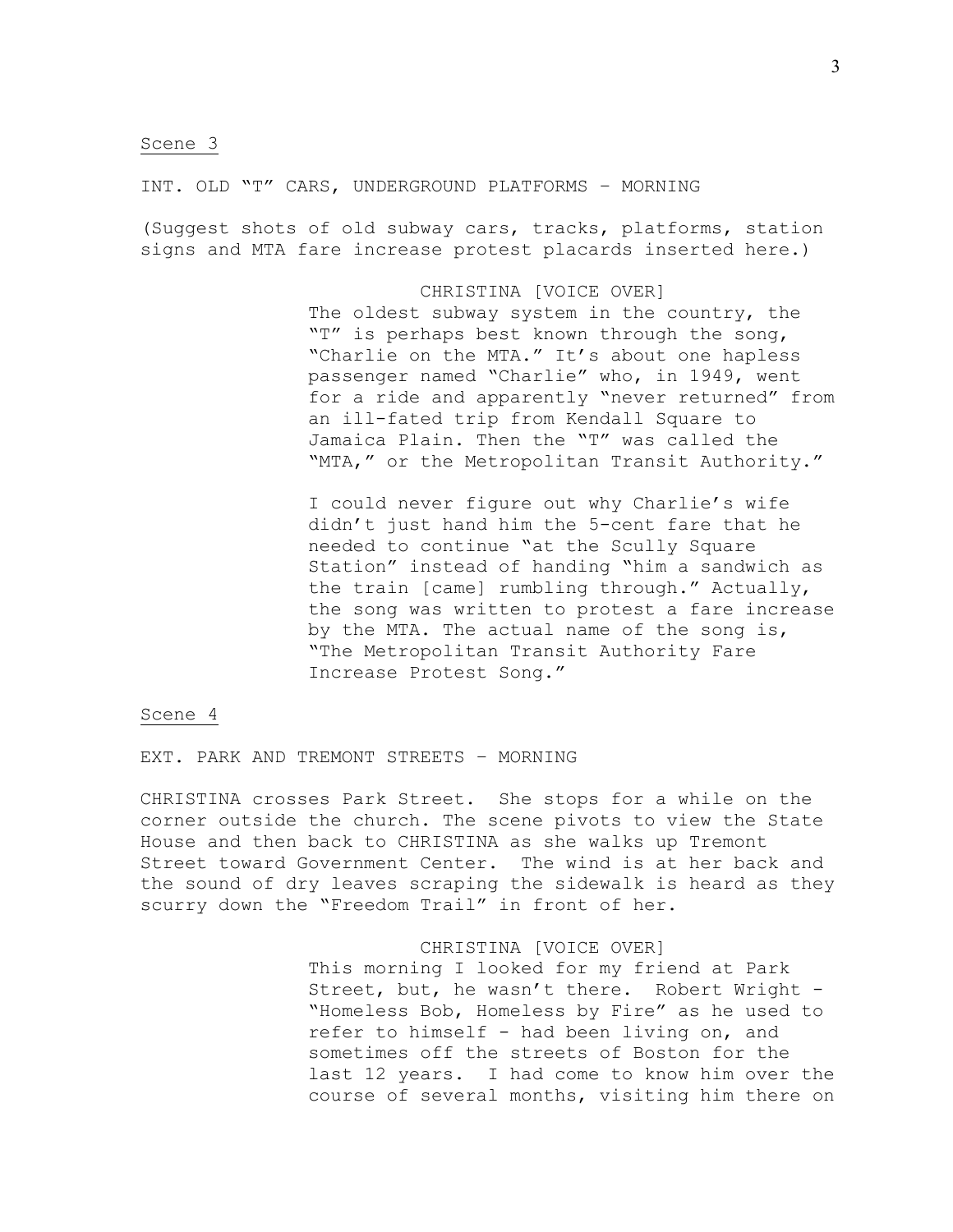the corner most weekday mornings on my way to work in Downtown Boston. The Park Street Church corner was the site of his daily "prospecting." I think he was prospecting perhaps as much for "donations" as he was for hope that his life would change somehow for the better, and that he would be able to live off the streets someday.

Little did I imagine when I first came to know him that, as his prospects and his life would be changing for the better, so would mine.

## Scene 5

## INT. CHRISTINA'S SUBURBAN HOME – DECEMBER, LATE AFTERNOON

## INSERT TITLE CARD: December 2005

CHRISTINA is writing out checks for household bills at her dining room table. She closes her checkbook and puts it on top of the unpaid bills. She puts stamps on two payment envelopes, and then looks up a phone number. She picks up the phone.

## CHRISTINA [VOICE OVER]

I had been managing a community health education program in a small community hospital, but became collateral damage when the hospital had to discontinue the program. I did manage to stay on there working several hours a week on a human service grant project, but that, together with my partial unemployment benefits, didn't go far enough to take care of all the household bills.

# Scene 6

INT. HUMAN SERVICE AGENCY OFFICE – MORNING, DECEMBER 23

CHRISTINA is meeting with a case manager to apply for assistance with heating and electricity for her rented home.

### CASE MANAGER

Christina, I've looked over your application and you are eligible for fuel assistance. I just need you to have your landlord verify that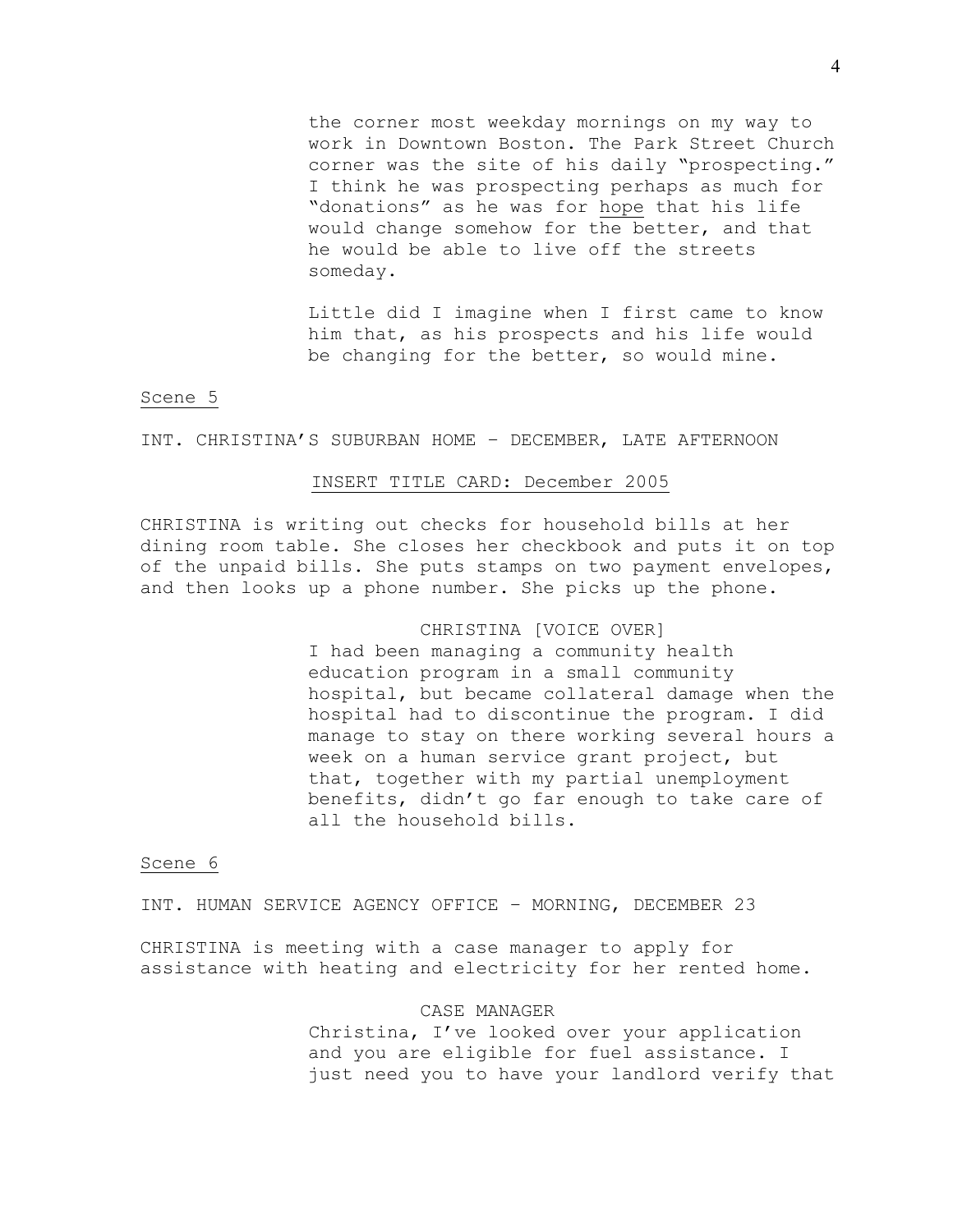you are his tenant and then we can process the application. He'll need to sign this form.

CHRISTINA takes a deep breath and picks up the application form.

### CHRISTINA

He has to get involved in this? I have to tell him about this? [The case manager gestures a "yes".] OK. It'll take a couple of days.

She leaves the office to go home, but after learning that her landlord would have to verify her as his tenant, she is embarrassed beyond words, struggles and stuffs her emotions, and decides not to pursue the application.

## Scene 7

EXT. HUMAN SERVICE AGENCY ENTRANCE – MORNING

CHRISTINA tosses the form in the trash barrel outside as she closes the agency door and walks to her car.

# CHRISTINA Yeah...that's not happening.

# Scene 8

EXT. BOY SCOUTS' CHRISTMAS TREE MARKET – EVENING

She is at the local Boy Scouts' Christmas tree marketplace. The lowest priced tree that she finds is \$25. She gives up and holds back tears as she declines making the purchase. She gets into the car to drive home, sits a minute.

> CHRISTINA [VOICE OVER] OK...so no tree again this year. *["Rock, Paper, Scissors," verse 1 plays as she drives away*]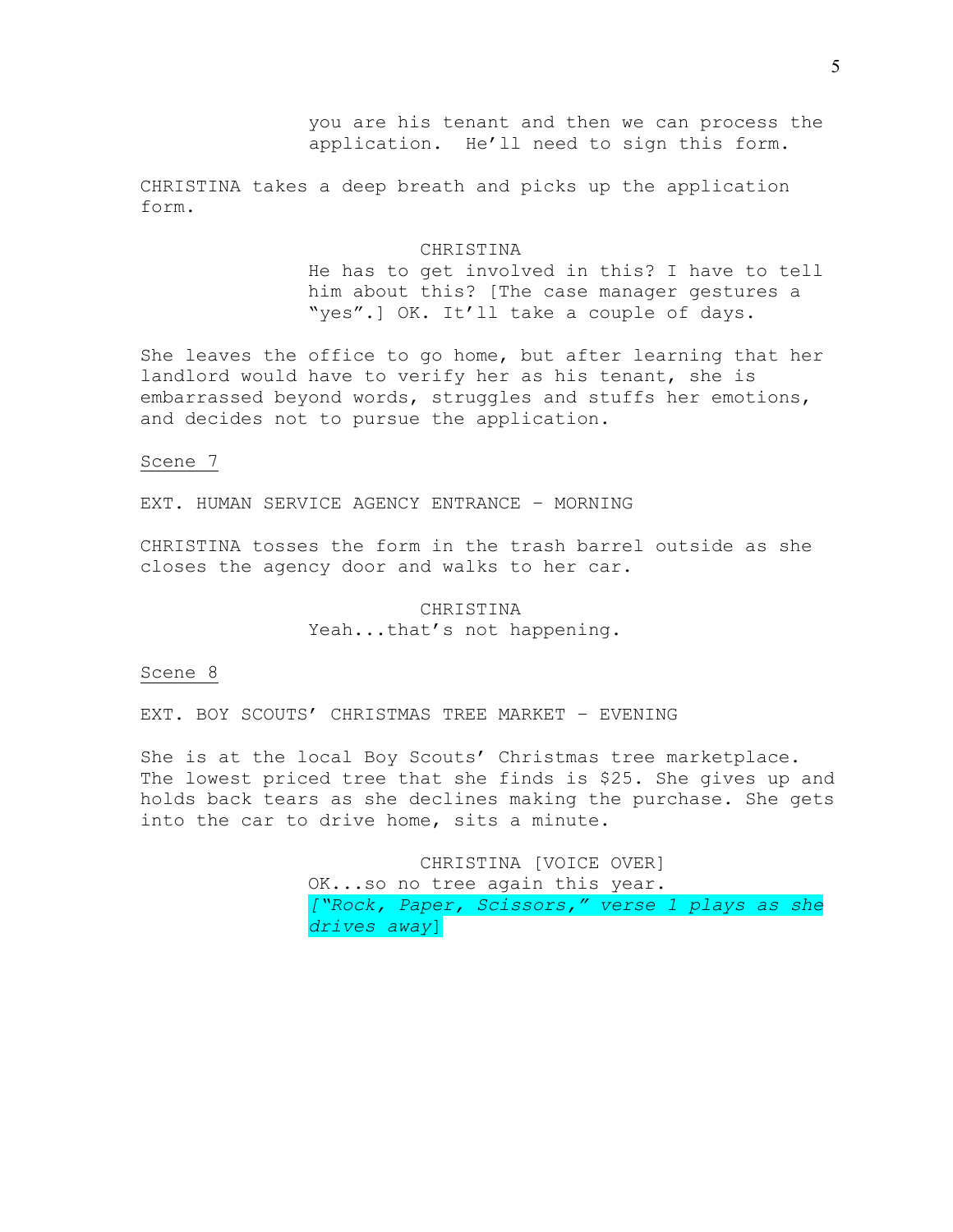INT. LOCAL COFFEE SHOP – NEXT MORNING

CHRISTINA is finishing up a weekly visit with friend, SUSANNE "SUE" STRALEY in a local coffee shop. As they get up to leave, SUE hands her a coffee shop gift card. CHRISTINA gives her friend a hug as she receives what, to her, is a special gift.

## **CHRISTINA**

Sue ... you're just not gonna know how special this is. I'm not kidding. It's been such a long time since I had any discretionary money even to buy a cup of coffee.

SUZANNE Well, yes, I think I will ...

They walk out of the coffee shop, arm in arm.

Scene 10

INT. CHRISTINA'S HOME – EVENING

CHRISTINA is finishing up a conversation on the phone with her sister, PHYLLIS NORDSTROM.

## PHYLLIS

But, I'm in a place where I can do this now ... so don't worry about it. You can pay it back when you get on your feet again.

### CHRISTINA

I just hate to have to *ask* you. And I can't believe that I'm not getting a refund this year and have to actually make a payment. I didn't realize that piecing together those jobs last year would actually be detrimental to me taxwise. I always got a refund!

## PHYLLIS

Don't worry about it now...things will get better, really they will.

## CHRISTINA

[*Pausing, sighing*] OK, thanks, Phyl. I'll get it back to you as soon as I can.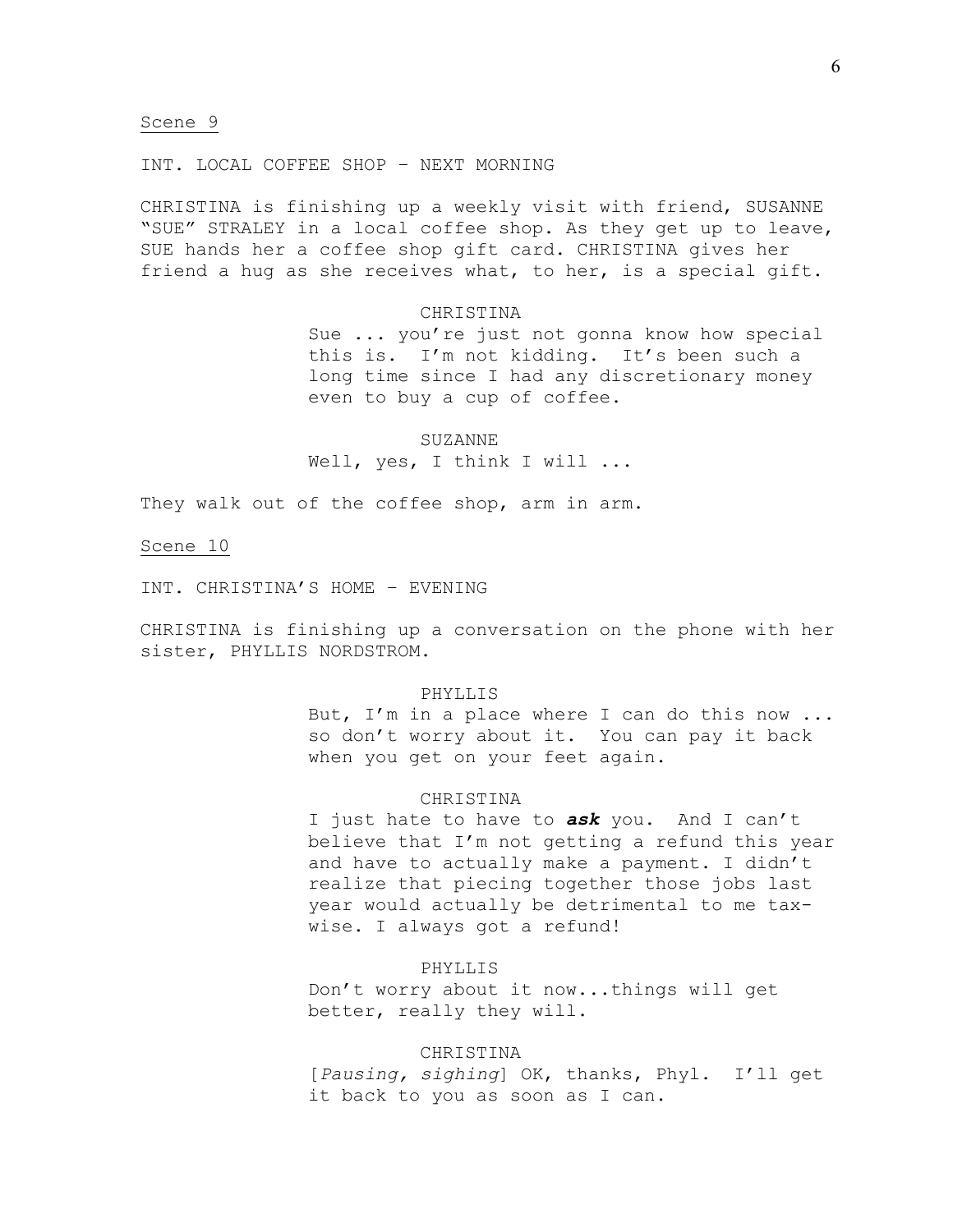INT. MA DEPARTMENT OF PUBLIC HEALTH OFFICE – AFTERNOON CHRISTINA is completing an interview with GAIL RENQUIST.

## GAIL RENQUIST

Christina, you don't have all the credentials to do this particular job; you're not a content expert in this area and people here just wouldn't take you seriously. I'm sure you can understand that. But [*pausing a moment*], there's another job that's available and you might be just right for that one..."

# Scene 12

INT. SANCTUARY OF LOCAL CHURCH – MORNING

CHRISTINA is sitting with SUE in their church listening to the end of a sermon.

## MINISTER

...And, as James Forbes notes so pointedly: "You can't get into heaven without a note from the poor."

The service comes to an end. Trying to hold back her excitement, CHRISTINA speaks to SUE as they stand up to leave.

CHRISTINA

So I have to tell you about the job! [*They continue talking as scene fades.]*

## Scene 13

EXT. CORNER OF TREMONT AND PARK STREETS, BOSTON – 6:30 A.M.

## INSERT TITLE CARD: November 2005

"BOB" WRIGHT "sets up shop" on the corner outside Park Street Church. He sits on a black milk crate and places two signs on either side of him – one "Homeless by Fire" and the other "SMILE: It's the Law!" He places a large, white half clam shell on the sidewalk in front of him and fills it with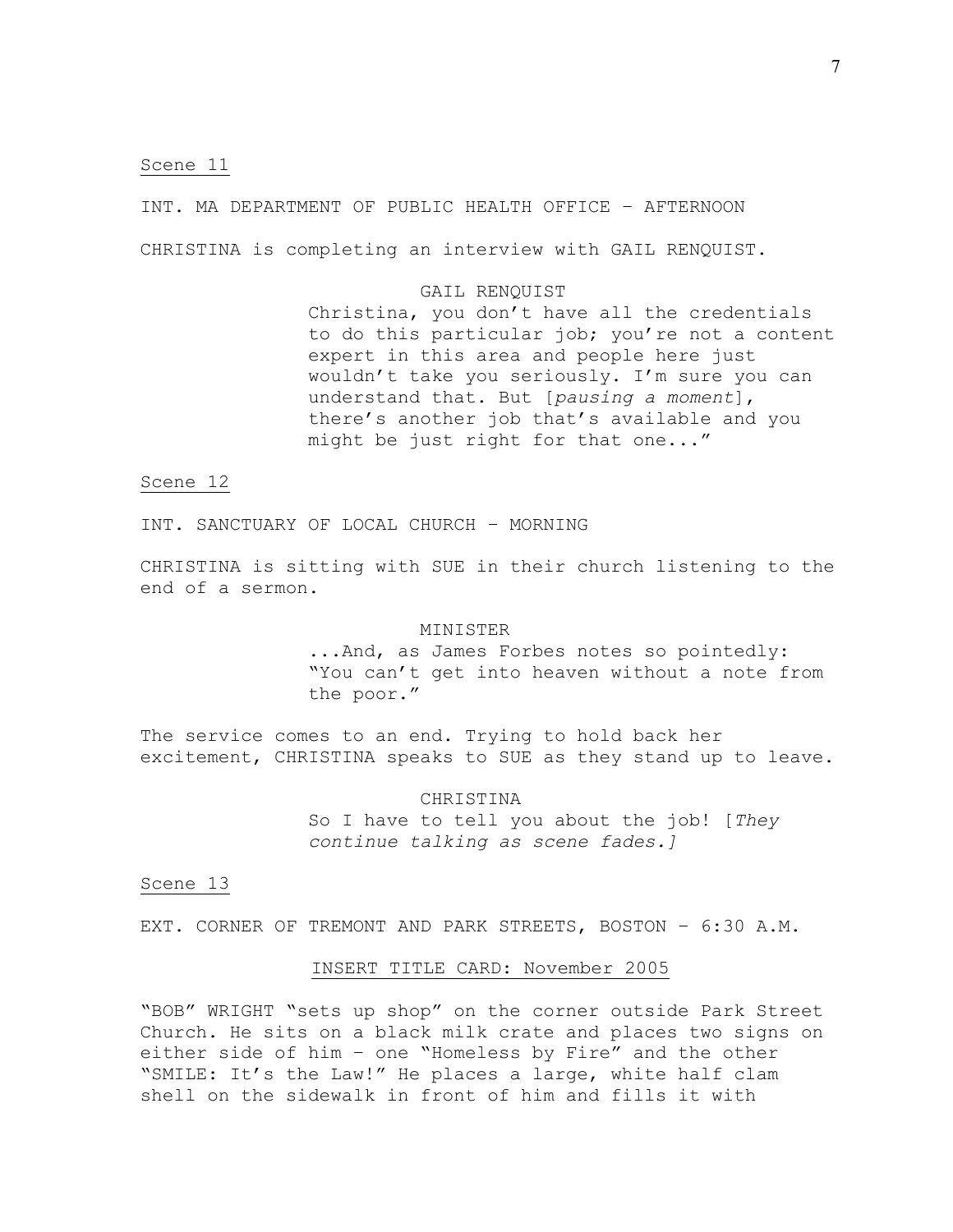birdseed. He opens an empty cigar box and places it on the sidewalk, sits back and lights a cigarette. He smiles and waves at the young children escorted by their parents on their way to day care. The occasional passer-by puts a few coins in his cigar box. He smiles with a nod of his head and waves a thank you.

### CHRISTINA [VOICE OVER]

"Homeless Bob" was in his late 50's. He looked closer to 70 and reminded me of a Dickensian St. Nick with his white beard and hair. According to Hearth, a local human service agency that serves frail elders who are homeless or who are at risk of becoming homeless, depending on the length of time someone is "un-housed," the stress of having inconsistent shelter can make a person actually age by 15 to 20 years. Because of this premature aging he had a number of health problems including diabetes that affected his kidneys, his feet and circulation.

ANNA BISSONETTE [ON CAMERA] [Speaks re plight of frail elders who are homeless or at risk of being homeless]

# Scene 14

EXT. BACK ALLEY BEHIND AN UPSCALE RESTAURANT – MORNING

# INSERT TITLE CARD: Thanksgiving Day 2005

BOB is seen "dumpster diving" outside a pricy Boston restaurant. He appropriates two discarded frozen turkeys and a half a sack of potatoes. He tosses them into his push cart.

> CHRISTINA [VOICE OVER] All his life Bob had to be resourceful. He advised that one way to eat healthy if you're homeless is to go "*dumpster diving* behind the good restaurants, of course."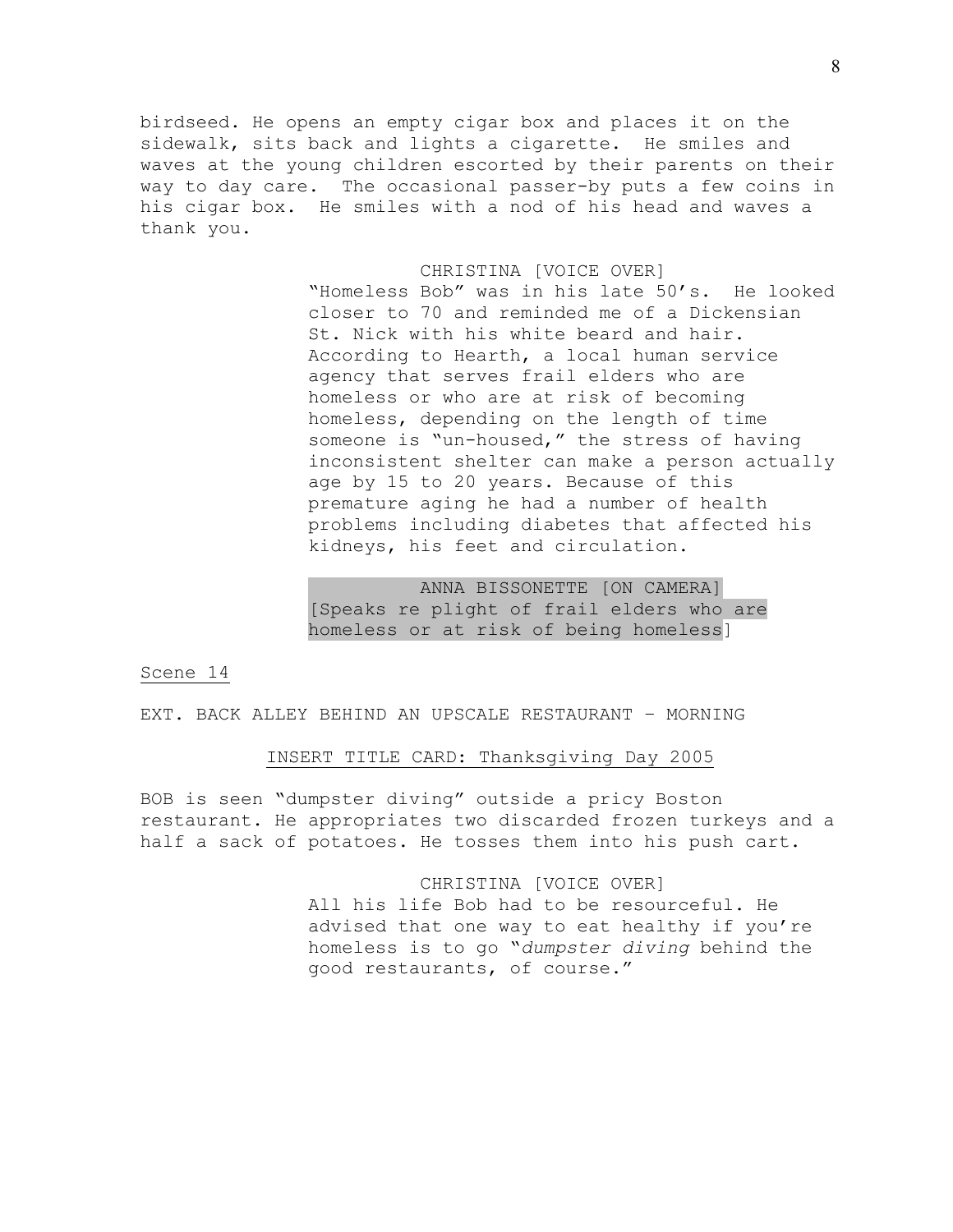## EXT. NEAR LONGFELLOW BRIDGE - LATER THAT MORNING

With the potatoes and two turkeys stuffed into his push cart, BOB joins his homeless compatriots sheltering near the Longfellow Bridge on the Boston side of the Charles River. One turkey he ties to a rope and puts in the river to stay "refrigerated" while the other he starts to roast over an open fire. One of his friends brings back a beat up old appropriated kettle filled with water from the Charles and they put that on the fire and added the potatoes. They all hover around the fire to stay warm and anticipate dinner.

# Scene 16

EXT. NEAR THE LONGFELLOW BRIDGE – THE NEXT DAY

BOB decides to cook the second bird. He walks over to the riverbank and grabs hold of the rope to which it was tethered, and pulls it out. To his surprise, attached to the rope is nothing but a carcass that has been stripped clean. He bursts out laughing; then falls down on the ground and starts to cry.

# JIM O'CONNELL [ON CAMERA] [Relate experiences of Boston Healthcare for the Homeless staff working with people who are homeless living under the bridges in Boston.]

# Scene 17

EXT. OUTSIDE PARK STREET CHURCH – MID-MORNING, SUNDAY

Wearing a Santa Claus hat, BOB sits outside Park Street Church on a Sunday. He's open for business. A family from the church brings leftovers from last evening's dinner for him on their way to church and there's also a box of decorated Christmas cookies in a plastic container. He smiles at the children. They giggle and give him hugs.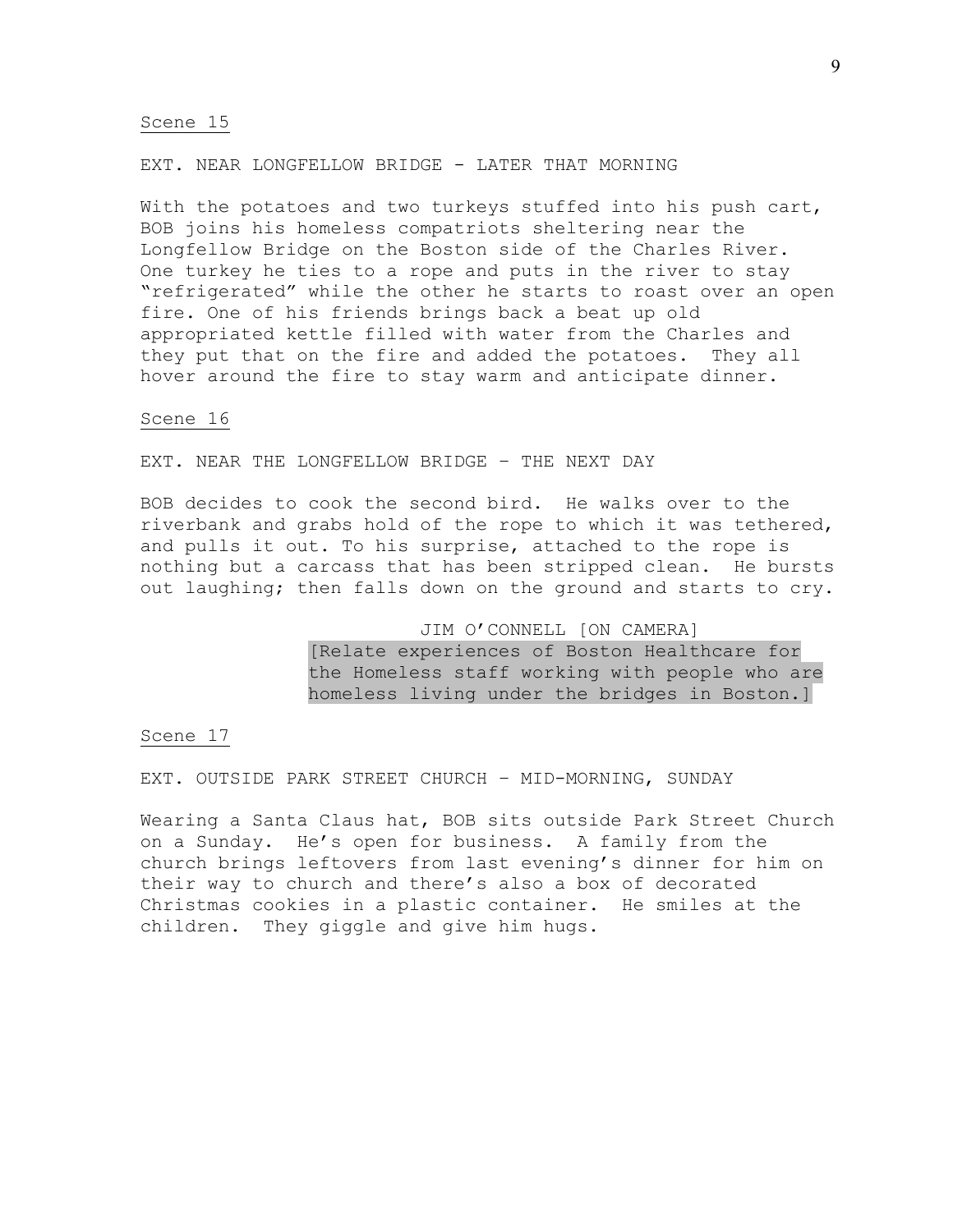## EXT. ROAD TRIP IN COLORADO – SUMMER AFTERNOON

## INSERT TITLE CARD: Colorado, summer 1972

BOB is in his early 20s. He is on one of many of his motorcycle road trips cris-crossing the country with JENNY ("JEN-JEN," "JENNY-O") TURNER, his girlfriend of 6 years. JENNY calls him "Robert." There is a trailer hitched to his bike so his dog, "Beano," can ride with them. ROBERT/BOB and JENNY are sitting around an open fire at a campsite. They are drinking coffee as they discuss their future together.

## JENNY

Robert, over these past several months, I've been giving "us" a lot of thought. I think it's time to plant some roots. I'm missing my family back in Massachusetts, and I'm not – *we're* not getting any younger. Have you thought anymore about coming back with me ... and maybe settling down? I know we've talked about this before, but I just need to resolve this...I need a decision.

### ROBERT/BOB

[*Sighing*] Jen-Jen-Jenny-O. [*Pauses and lights a cigarette; throws the match into the campfire*] This is my life. This is who I am and this is what I want to do.

## JENNY

So there's no point discussing it any more ... is that what you're saying? [*BOB is silent for a while and then begins to speak but she interrupts him and stands up and starts walking to the tent.*] OK, OK ... I get it. Just get me to the bus station tomorrow...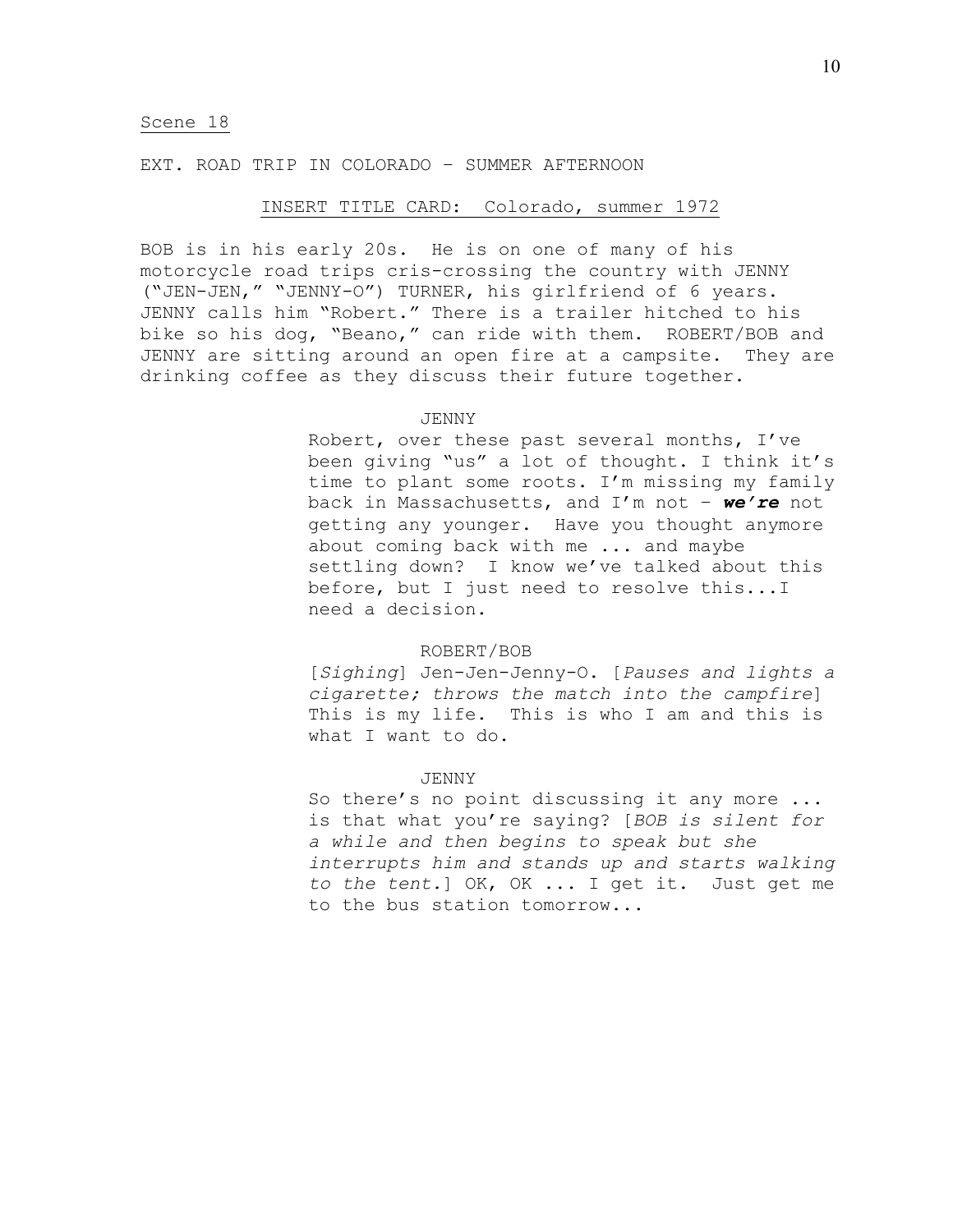### EXT. SUBURBAN CHURCH ROOF REHAB PROJECT - DAYTIME

# INSERT TITLE CARD: Boston suburb, summer 1985

BOB now in his 30s works on the steeple of a church roofing project with his father in a suburb of Boston.

## CHRISTINA [VOICE OVER]

Bob had a number of jobs over the years and somehow he reconnected and started working with his formerly estranged father in construction back home in Massachusetts. His father passed away, though I'm not sure of the timing. But he continued in construction for a while. Then, in January 1994 Bob became homeless after a fire in the boarding house where he was living in Framingham, Massachusetts. Things were further complicated for him after he suffered from oxygen deprivation from all the smoke from the fire.

# JIM O'CONNELL [ON CAMERA]

[Statement about the impact of mental/emotional illness and physical disabilities on the risk of becoming homeless; lifelines that can help prevent it]

# Scene 20

INT. BOSTON AREA SHELTER – WINTER, EARLY EVENING

## INSERT TITLE CARD: Boston, January 1994

BOB is standing in line waiting to check in to a Boston homeless shelter. He gets a bed assignment and looks for it in the sea of cots that have been set up in a large room there. Later that night, after he has been dozing a while he gets up to use the bathroom. When he comes back to his bed, he confronts another "guest" who is visibly drunk and is rummaging through his backpack. He fights him off and wakes up many of the residents. A security guard breaks up the fight, dismisses the fellow who is drunk, and reprimands BOB. BOB is allowed to stay the night.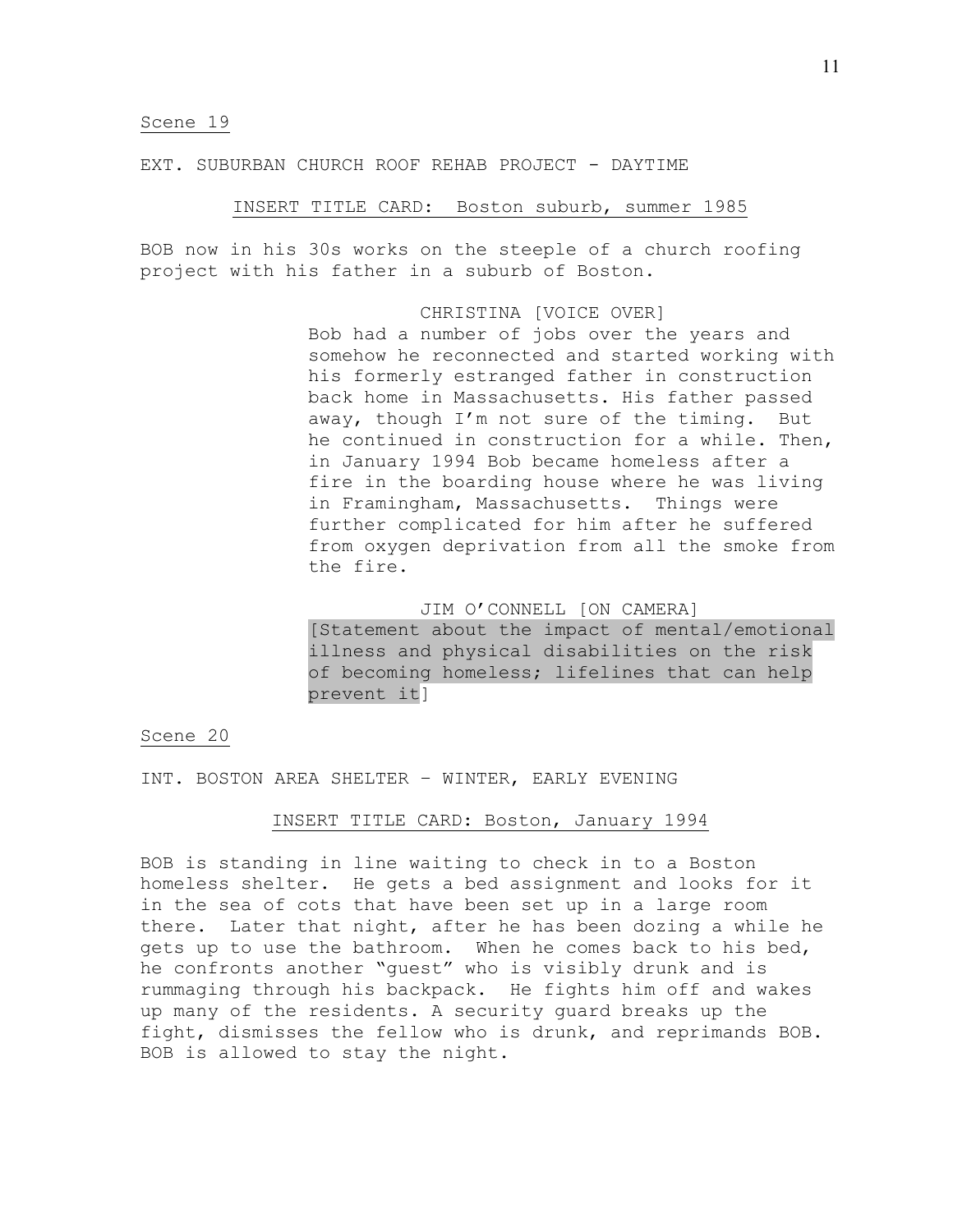## Scene 21 (Optional)

## EXT. SHELTERED AREA NEAR LONGFELLOW BRIDGE – WINTER AFTERNOON

BOB is seen arriving in a sheltered spot near Longfellow Bridge on the Boston side of the river. There is a foot and a half of fresh, wet snow on the ground. He builds an "igloo" and that's where he lives for the time being.

### Scene 22

INT. A BOSTON HOMELESS SHELTER - NIGHT

## INSERT TITLE CARD: 1995 one year later...

BOB keeps a journal, writing on 8½" x 11" writing tablets. The cold and wind that day have made him seek refuge in a shelter for the night after struggling outside on the streets. He sits on his cot in the shelter and makes an entry.

### BOB

[*Bob is narrating as he writes.*] February 9, 1995 27°F. As I walked by a store front on Bromfield, I saw myself in a mirror, and I thought "Who is that man?" What I saw scared me. "This is not the Robert Wright I am." The man I saw was old, gray beard, graying dirty hair, baggy dress, walking with a worn wooden cane. What have I become? What did I do wrong? How can a working, almost middle-class person go from what we think as "normal," to what you see in front of you? This is what I call fear. From what I was. Most nights it just doesn't seem worth the fight. Each night I lose a little more. Sleep seems to be the elusive Butter Fly. The MTA police throw me out of the subway, so I run to another tunnel, maybe I get an hour sleep with the rats till the MTA police find me again and out I go again to run to another tunnel. Each time I exit, the sweat freezes. The shivers never seem to go away. The other night I walked from Park Street to Arlington *on the tunnel tracks* all the time thinking "so what if a train hits me, the darkness must be better than this." I know I should sell crack coke or "junk" – make a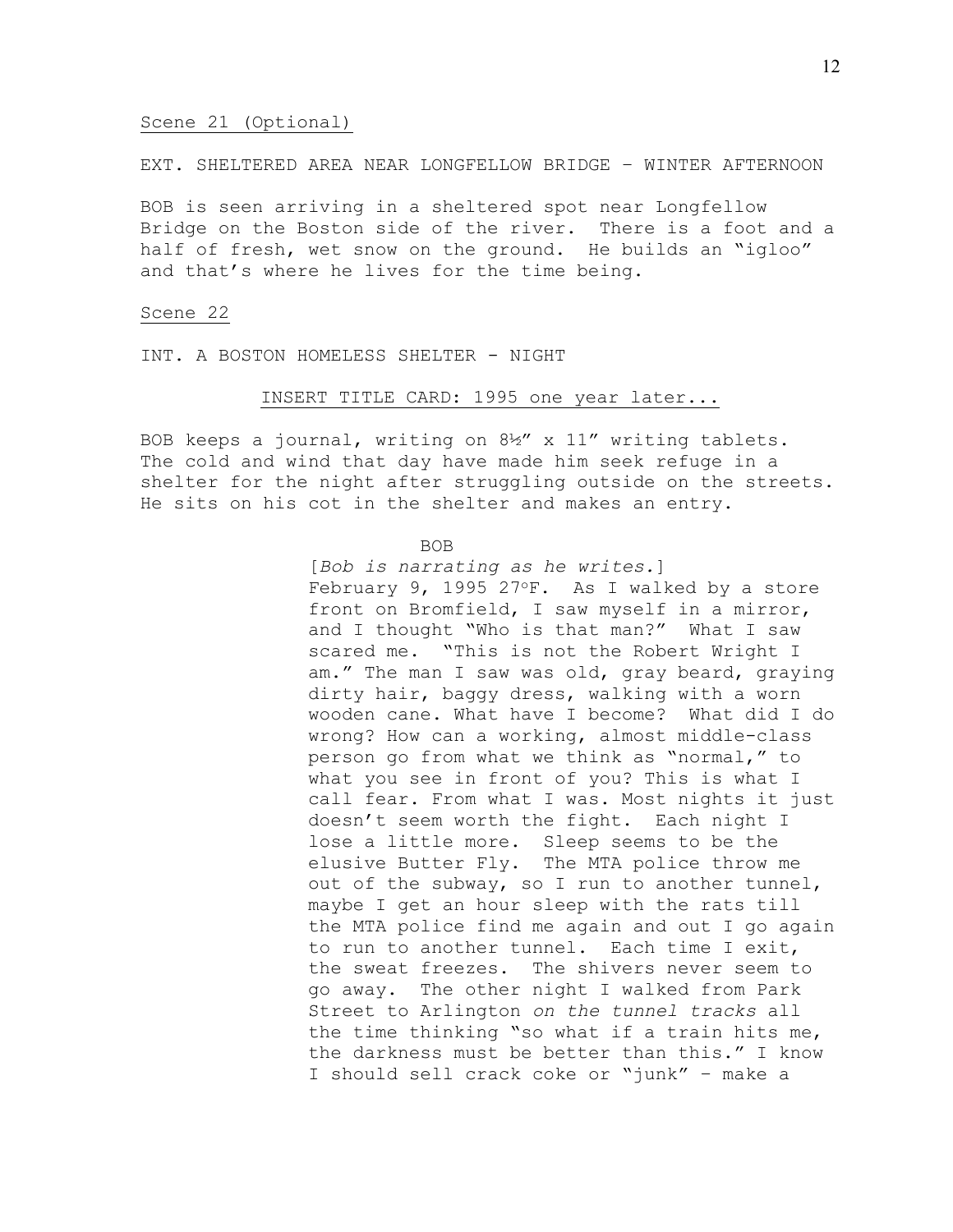couple hundred a day and get off the streets, but even the darkness is more appealing.

Then 5:00 a.m. comes and I go to Tremont and Park Street and sit with my cigar box. From my seat, I suck energy from the good people who smile at me, or say, "Good morning," or put pieces of silver in my cigar box. *They* give me the power to keep trying to get off the streets...for me the answer is in my people. These are good people.

Signed Robert Wright "Homeless Bob, Homeless by Fire"

REP. FROM FATHER BILL'S [ON CAMERA] [Statement about purpose of sheltering programs: not intended to serve as long-term housing solutions, intention is for them to be a temporary refuge.]

Scene 23

EXT. MBTA RED LINE EXIT AT PARK STREET STATION – MORNING

## INSERT TITLE CARD: Boston, April 2006

CHRISTINA takes the subway to work. She exits at Park Street and BOB is sitting on the corner at Park Street Church writing in his journal. She doesn't notice him and crosses Tremont Street in the other direction. She walks down the pedestrian walkway on Winter Street, dodging overflowing trash barrels that were left out the night before.

### BOB

[*Bob narrates as he writes*.]

...If you are homeless and or disabled, you are invisible. It can happen instantly, one day you are middle class (whatever that means), the next (as in my case by fire) you are homeless. Last night I ate well. After setting out my collection, I found I had 2 partially eaten hot dogs (both with mustard), 1 half eaten taco, 2 sandwiches (one egg salad, one tuna) and 1 Styrofoam container of gook rice. To think I once bought my own food. Why must I be reduced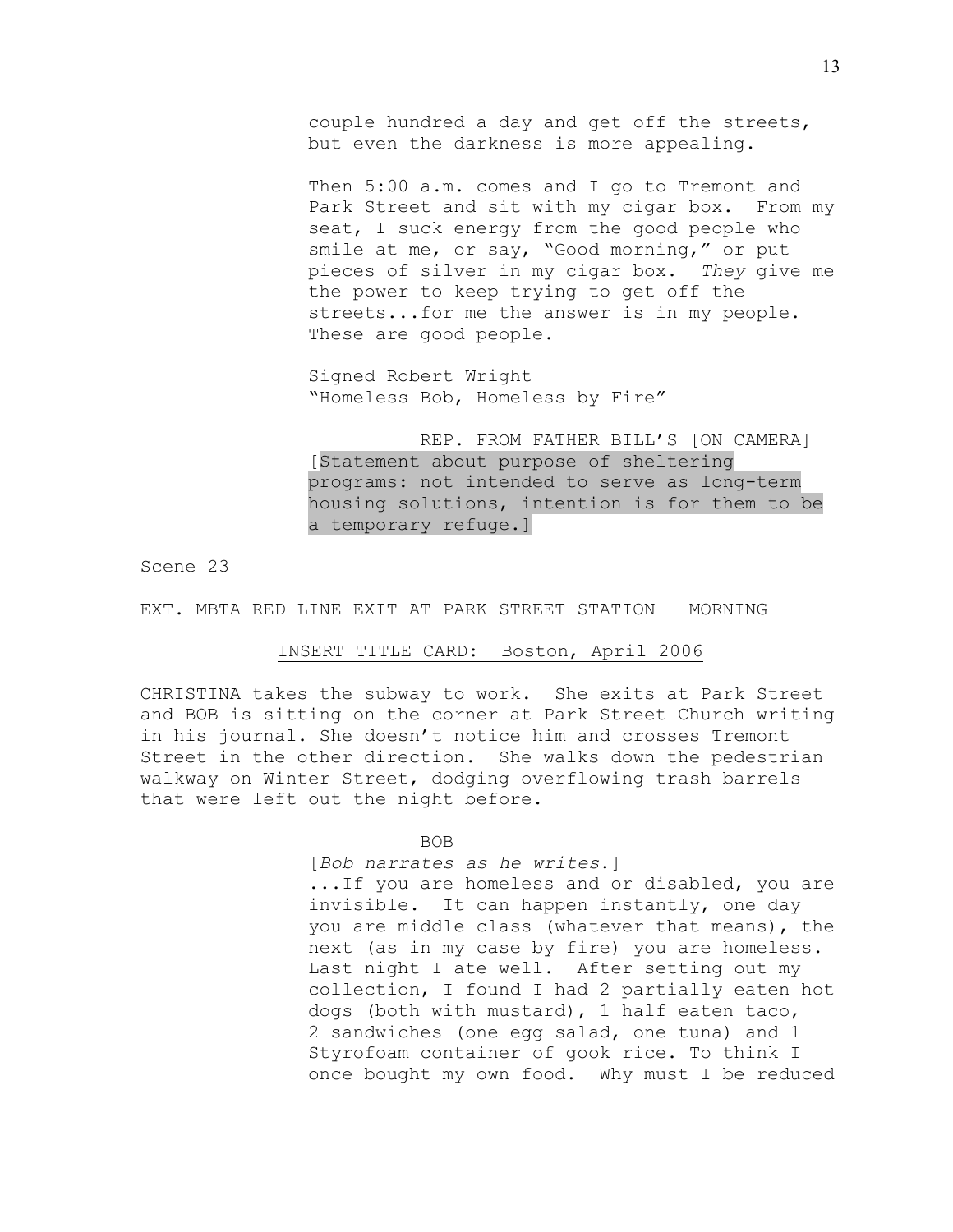to shopping in trash barrels or begging at food lines?

Signed *Robert Wright "Homeless Bob, Homeless by Fire"*

### Scene 24

INT. PARK STREET "T" PLATFORM - MORNING

CHRISTINA walks up from the lower level of the Park Street Station to the main level to go through the turnstile to go up the stairs out to the plaza. As she does she walks by a young man, obviously inexperienced with the subway, who is stuck with his bicycle inside one of the "meat grinder" turnstiles trying to exit. She continues walking, tries not to stare in disbelief, hesitates wondering if she should try to go to his aid, but sees some "T" officials coming over to help him – they are unsuccessful holding back their astonishment, which borders on hilarity. She passes through one of the exit doors. Holding back a smile, she goes on up the stairs to the plaza.

# Scene 25

EXT. PARK STREET STATION EXIT (PARK AND TREMONT) – MORNING

CHRISTINA exits Park Street Station and crosses at the corner of Tremont and Park, passes BOB who is sitting there and then she walks up Tremont Street.

## CHRISTINA [VOICE OVER]

So this morning I decided to take a different route to work which took me along the Boston Freedom Trail, past the Granary Burial Ground and rounding the corner onto School Street, passing the Parker House and King's Chapel. That's when I first noticed Bob at Park Street Church out of the corner of my eye. He was looking at me with a smile on his face. I picked up my pace.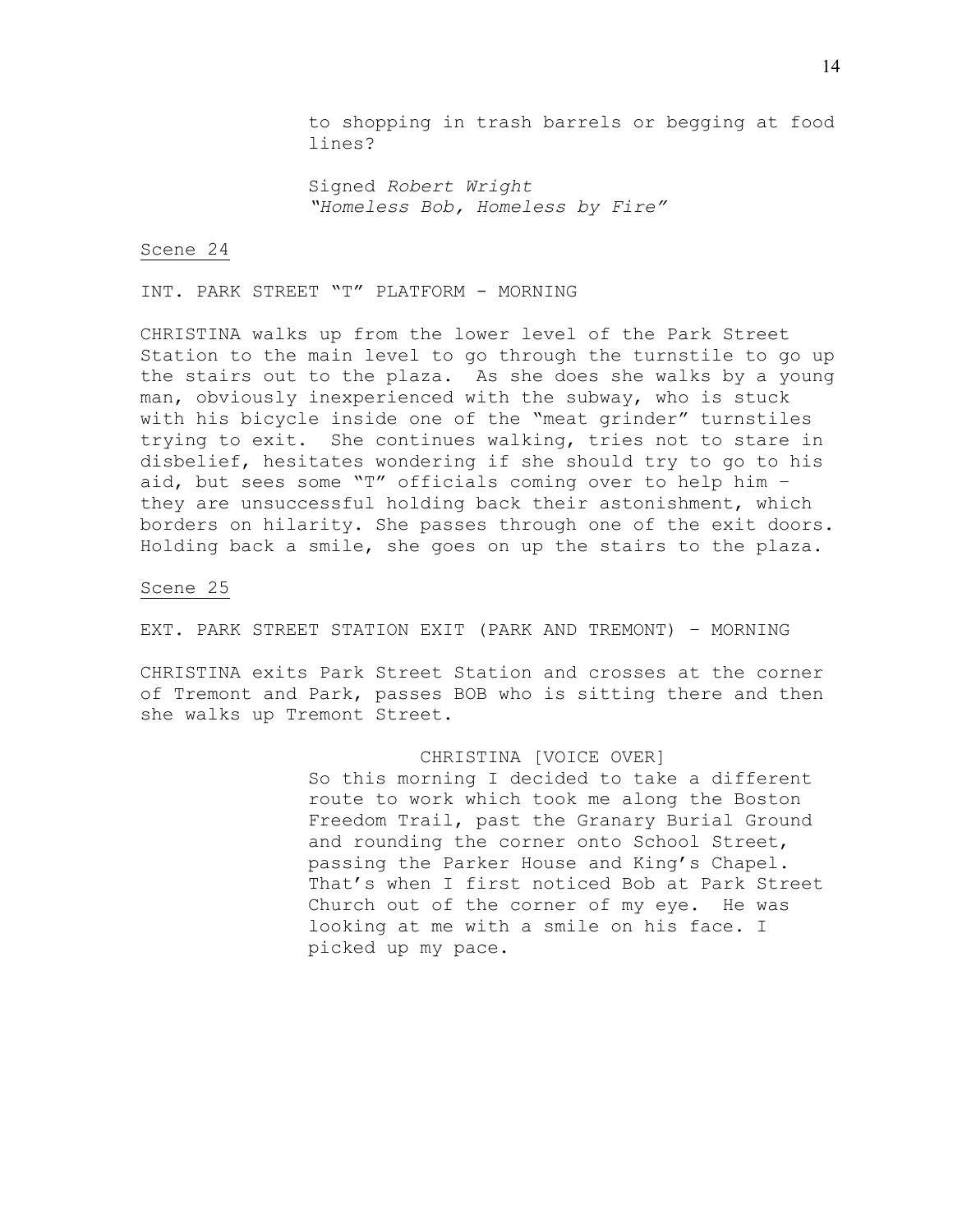EXT. PARK STREET STATION EXIT AND BOSTON COMMON - MORNING

# INSERT TITLE CARD: Later that week...

CHRISTINA emerges from Park Street Station again where she passes a handicapped woman in a wheelchair parked at the top of the stairs, just at the exit.

# CHRISTINA [VOICE OVER]

There was nothing routine about my commute. Once I passed a woman who was sitting at the top of the stairs at Park Street. She wasn't asking for anything, she has no cup that she rattles for donations; she just sits there staring. Someone just left her there.

CHRISTINA continues on her way to work, passing BOB on the corner again, and walking down Tremont Street. As she passes by, she notices the sign that says: "SMILE: It's the Law." She obeys the law but keeps walking. [*Verse 1 of "Meditation on Micah 6:8" plays in the background behind shots of the woman in the wheelchair and people sleeping/hanging out on Boston Common.]*

## Scene 27

INT. LOCAL SOUTH SHORE AREA COFFEE SHOP – SUNDAY AFTERNOON

CHRISTINA and SUE are sharing some conversation over a cup of coffee. CHRISTINA tells SUE about the unhoused people she sees as she goes to work each day.

### CHRISTINA

[FADE IN]...So I'm calling them all "Park Street Angels." It feels like no one else sees them – they all just walk by and go about their business. But *I* can see them; it's really hard to ignore their being there. So, this is weird, and it seems cruel if this is the case ... but it feels kind of like they're there for some reason – like there's something for me to learn, some sort of lesson. Geeze, SUE, I feel like I'm in an episode of "Touched by an Angel."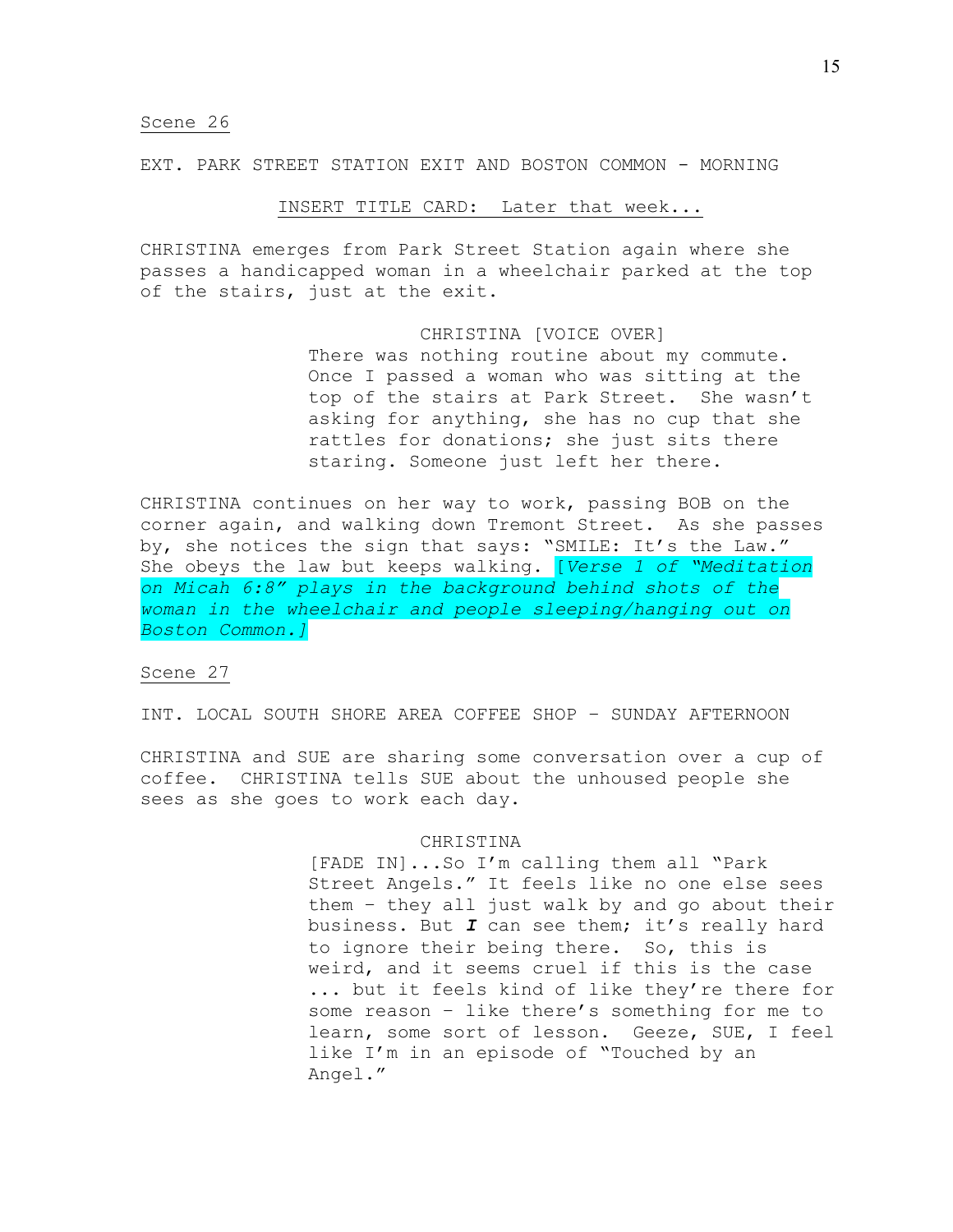Well, you know that saying about how there are no coincidences. I'd like to hear more. Did you ever think about keeping all of this in a journal? [*The scene fades as they continue talking.*]

## Scene 28

INT. IN A RED LINE SUBWAY CAR BOUND FOR PARK STREET - MORNING

As CHRISTINA rides the "T" she fishes around in her back pack for some quarters. She finds three and puts them in her jacket pocket. When the train stops at Park Street station, she dons the backpack, gets off the subway car, climbs up the stairs and walks toward the exit.

## Scene 29

EXT. CORNER OF PARK AND TREMONT STREETS – PARK STREET "T" EXIT

After exiting the station and crossing Park Street, this time CHRISTINA walks over and hands BOB the quarters. He holds onto her fingers very gently and briefly as she does so and then he lets them go.

## CHRISTINA

[*She tries not to appear startled as she withdraws her hand and turns to go on her way*.] Take care.

BOB

[Smiles, thinks "I won!"] Thank you, ma'am.

CHRISTINA

[*She mumbles a criticism to herself as she walks away*] Oh, sure! "Take care"...what's he gonna do with 75 cents?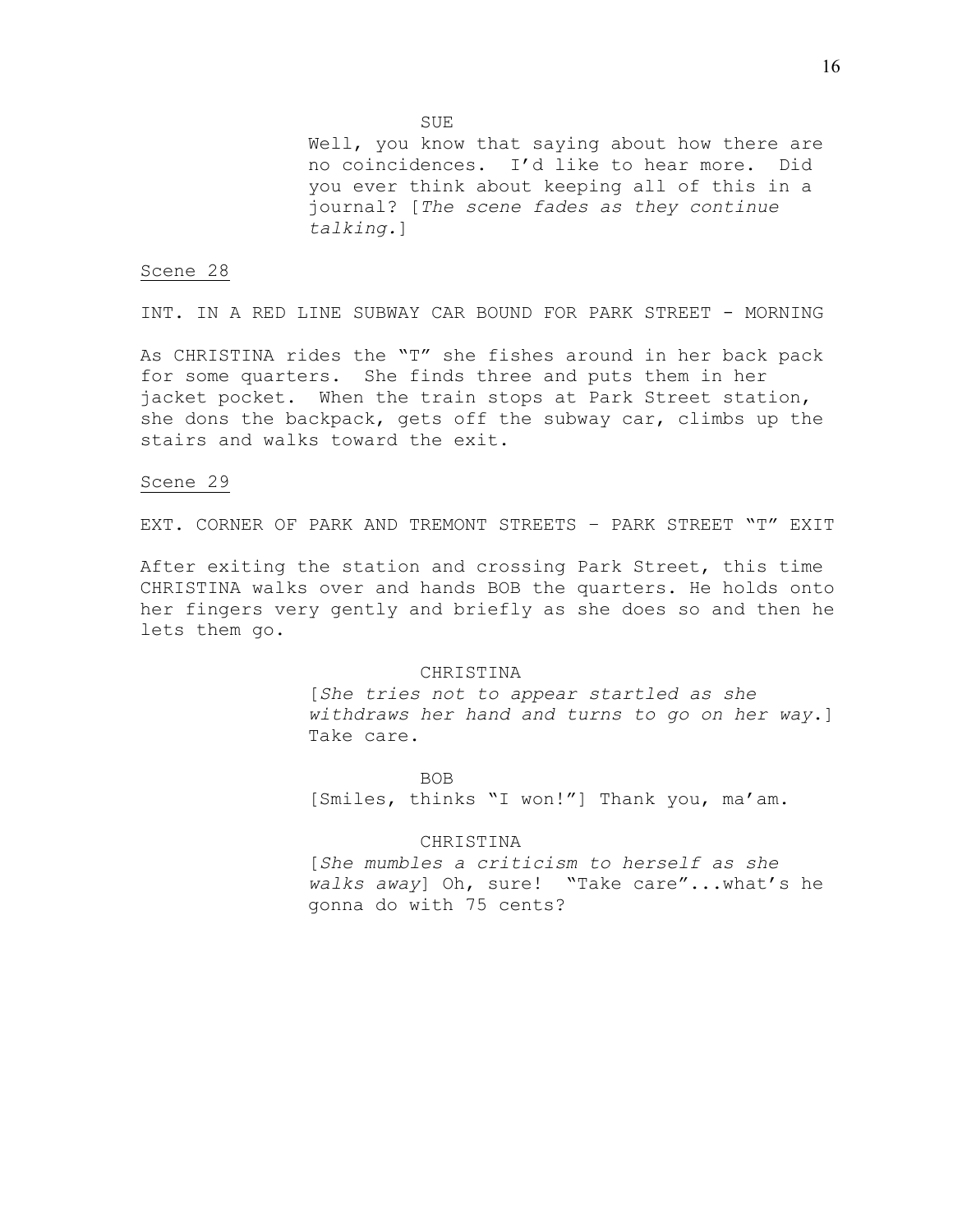## EXT. CORNER OF PARK AND TREMONT STREETS – MORNING

## INSERT TITLE CARD: 2 weeks later

With a couple of dollars to "spare," CHRISTINA walks over to BOB who is sitting on the milk crate at the corner of the Park Street Church. She hands him the bills while, at the same time, notices the second sign that says, "Homeless by Fire." She stays for a while and talks with him this time.

# CHRISTINA

I'm sorry for your trouble. How'd the fire happen? I hope you don't mind my asking you.

BOB

Nope, don't mind at all. I was living in this boarding house in Framingham. They say they don't know how it got started, but there were these two guys, two addicts that lived downstairs – I'm sure it was them. I tried to get people out of the house, but then I passed out. These firemen threw me out on the lawn and left me for dead. I lost everything. But I was alive. Somehow, and I don't remember how, but I got to a hospital and they said I suffered from a lack of oxygen to my brain.

*[BOB lights a cigarette and continues.]* Been on the streets now for 12 years.

## CHRISTINA

What did you do before that? I mean, what kind of work did you do?

## BOB

Used to work with my father in the roofing trade – slate and copper like this one here [*pointing up to Park Street Church's roof with his cane*]. Used to make copper lanterns and stuff like that with him, too...made this cane. [*He holds up his cane again made from a copper pipe with a sculpted brass mermaid as a handle.*] My father's gone now. Didn't know my mother, and my brother Richard and I grew up mostly in foster homes.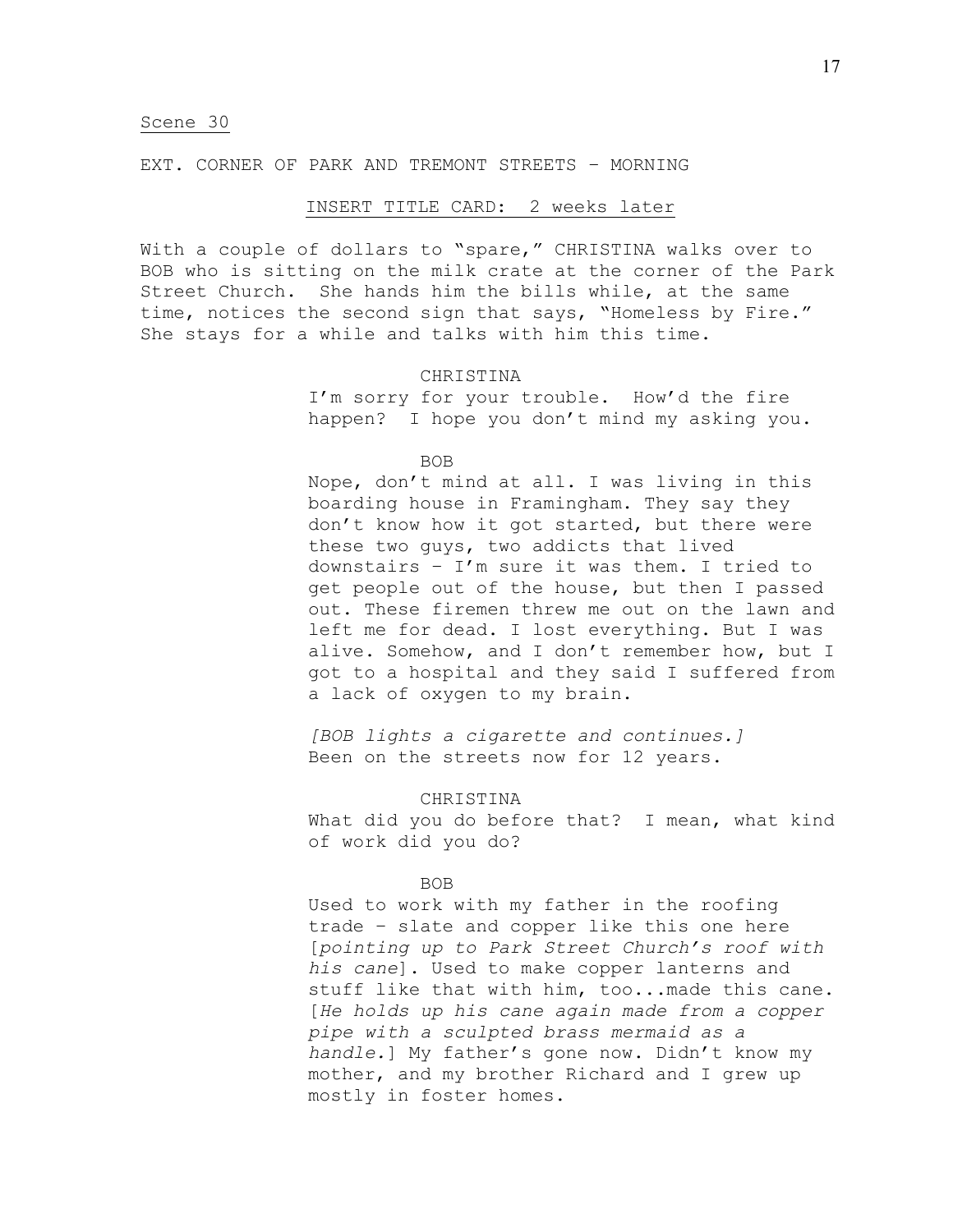[*BOB takes a long drag from the cigarette, and flicks some of the ash onto the sidewalk and continues.]* I made some bad decisions over the years and ended up doing 18 months in a federal prison – not my proudest moment. A shrink there said to me once that my in-car-ce-RA-tion [*emphasizing each syllable*] was the result of "too many foster homes, and not enough love."

Richard's not around anymore either. The war killed him. So I got nobody left.

SPOKESPERSON [ON CAMERA] [Statement about the effects of adverse childhood experiences; impact of family instability on children]

## CHRISTINA

So, where do you stay at night? Sorry, I don't mean to be nosy.

## BOB

That's OK, I don't mind. Sometimes I stay in the subway. I mind my business and don't give the cops any lip and they let me stay. It's all about my attitude. If you give them trouble, they'll kick you out. [Scene continues as voice over starts]

## CHRISTINA [VOICE OVER]

Sometimes he collects enough to get a room for a couple of nights. He said that his feet hurt because of his diabetes. But it's not with a little pride that he says that he's still got all of his toes. He related that the doctor wanted to chop some of them off once, but he wouldn't let them. He said that most homeless people don't have their toes because of frostbite.

### BOB

[*Another drag*] I've had two heart attacks – right here on my corner, and I got to stay at Barbara McGuiness House for a while. Then this car clipped me a couple of years back and knocked me down, and I ended up there again. My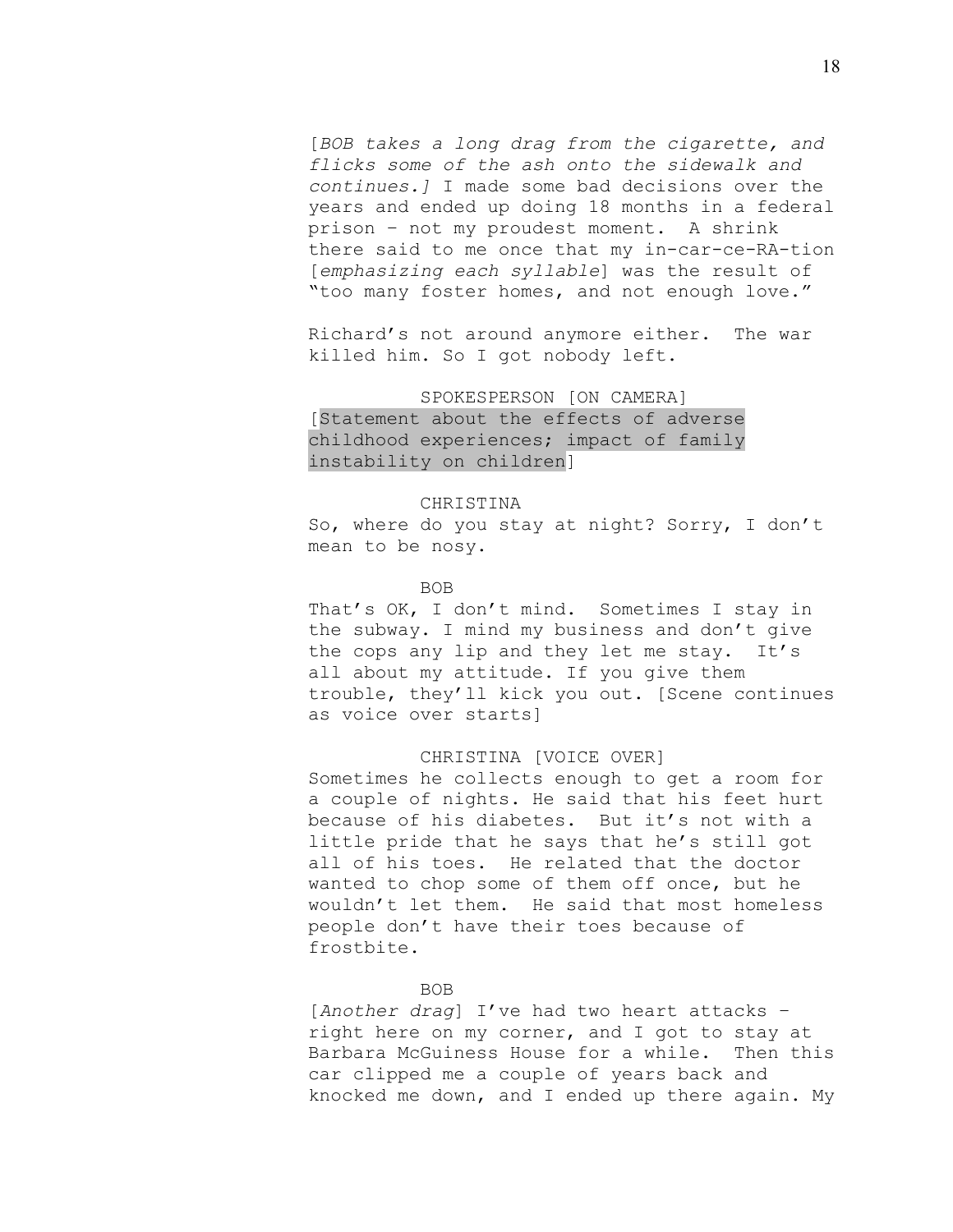right leg's never been the same since. This is all I can do now.

#### **CHRISTINA**

[*CHRISTINA is feeling anxious about where to go with their conversation. She needs to get to work.]* Um ... I'm sorry ... well, listen, I'll stop by tomorrow. I've really got to get to work now. Please take care of yourself. [*BOB nods and she smiles nervously as she turns and walks down Tremont Street.*]

# Scene 31

EXT. CORNER OF TREMONT AND PARK STREETS – MORNING AT 7 A.M.

After emerging from Park Street Station, CHRISTINA ventures over to BOB's corner and, as she does, he doesn't say good morning, but, with a twinkle in his eye, starts telling a joke:

## BOB

So, there are these two rattlesnakes, see. One says to the other, "Hey, are we poisonous?" to which the other replies, "Yup." The first snake says, "Uh-oh!" and the second one asks, "Why, what happened?" The first snake answers, "I just bit my tongue!"

CHRISTINA smiles wryly at the joke. [*Scene fades over their continued conversation]*

### Scene 32

EXT. CORNER OF TREMONT AND PARK STREETS – MORNING AT 7 A.M.

CHRISTINA approaches BOB at his corner where he is finishing up a conversation with a well-dressed gentleman who includes a \$20 bill in his handshake with Bob. The gentleman leaves.

> CHRISTINA Good morning. How are things?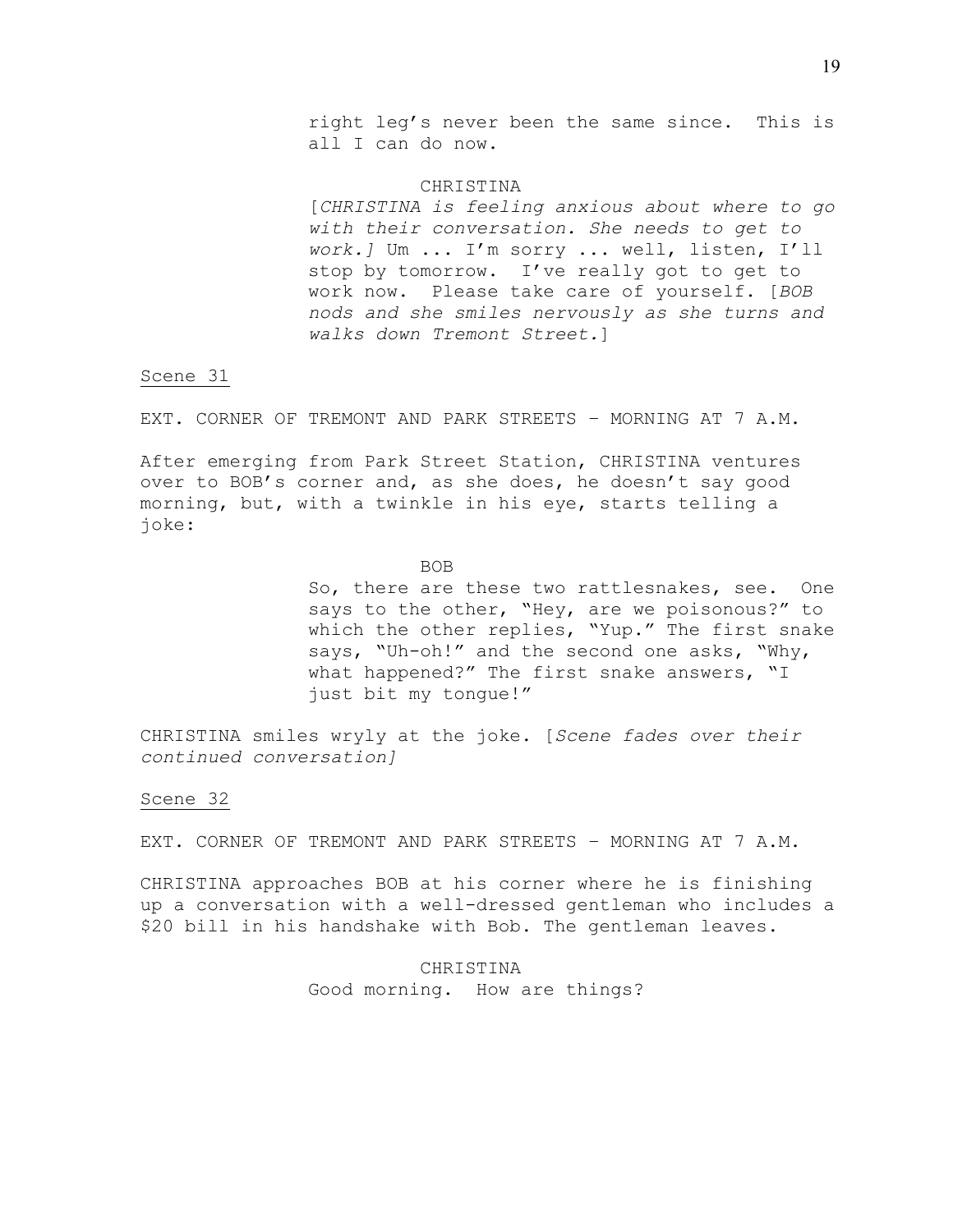Good morning, Sunshine! See that guy that just left? He's one of the members of the Thursday morning breakfast club. They're all a bunch of Boston blue-bloods. They meet every Thursday morning for breakfast and discuss [*makes air quotes*] "important matters" at the "No. 9" restaurant up there. They all stop by, so I make sure I'm out here on Thursdays. They invited me to come once – me and this Black guy. I was the token homeless guy and he was the token Black...paid for our breakfast and everything. They said they wanted to hear what I had to say, so I told 'em. [*Scene continues as voice over begins]*

# CHRISTINA [VOICE OVER]

He said he asked them if they knew why he sat out there on his corner, which is right down the street from the State House. They didn't. So he told 'em that he thought if the Governor could see him sitting here every morning, maybe he would figure something out to help the homeless, but he hasn't done that yet. He also said the mayor just wanted to round them all up and hide them out of sight.

Another Brahmin stops by and waits to see BOB. CHRISTINA says goodbye, turns and walks down Tremont Street to work.

CHRISTINA

See you next time. I'll let you talk with this guy. I've got to get to work.

SPOKESPERSON [ON CAMERA]

[Statement about local/state/national response to acute homelessness vs. chronic homelessness]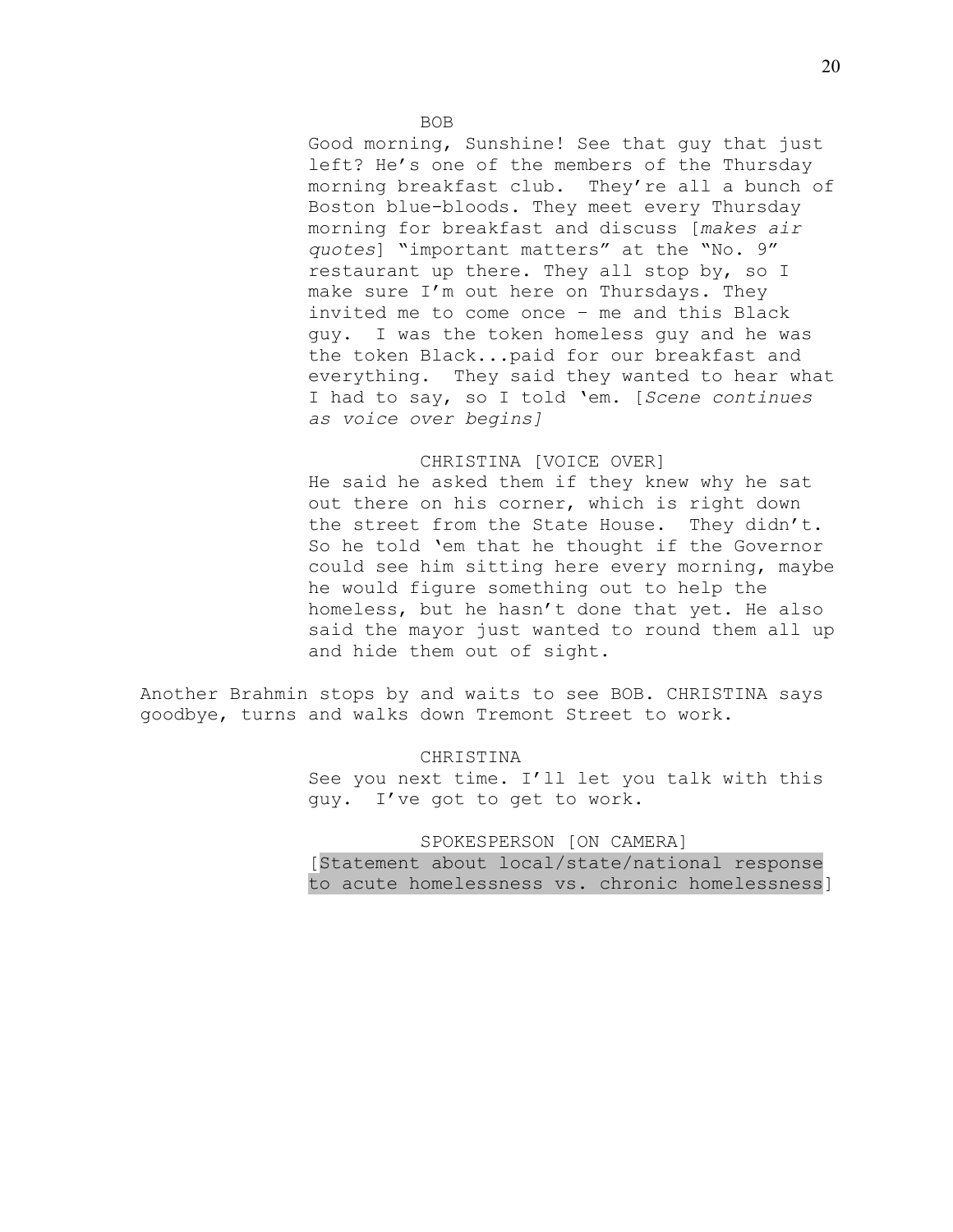EXT. CORNER OF TREMONT AND PARK STREETS – MORNING AT 7 A.M.

## INSERT TITLE CARD: October 2006

BOB is on his corner as CHRISTINA walks over to him.

BOB Good morning, Sunshine!

#### CHRISTINA

Hey. How goes it?

#### BOB

Ya know, I was thinking. You've been stopping by now for quite a while. People don't usually do that. They mostly just ignore "the homeless." It's like we're invisible. They start out meaning well, but then they get tired of it and just ignore us. They let us down. I just wanted to thank you for not ignoring me – for stopping by and at least ack-**knowl**-edg-ing my existence. You don't have to give me any money – just acknowledge that I am a person and I'm sitting right here!

### CHRISTINA

Well, truth be told, this is something I have to do for me as well. I've also been talking to my friend, Sue, back home and we were wondering how we might help you out.

#### BOB

If you wanna help and you don't wanna give a homeless person money, bring 'em leftovers from last night's supper or give 'em a gift card to buy food.

As he finishes his sentence, JOHN, who works at Park Street Church and who has also befriended BOB, brings him three fried eggs, sunny-side up on a paper plate and a mug of tea that is steaming like a boiling cauldron in the late autumn air.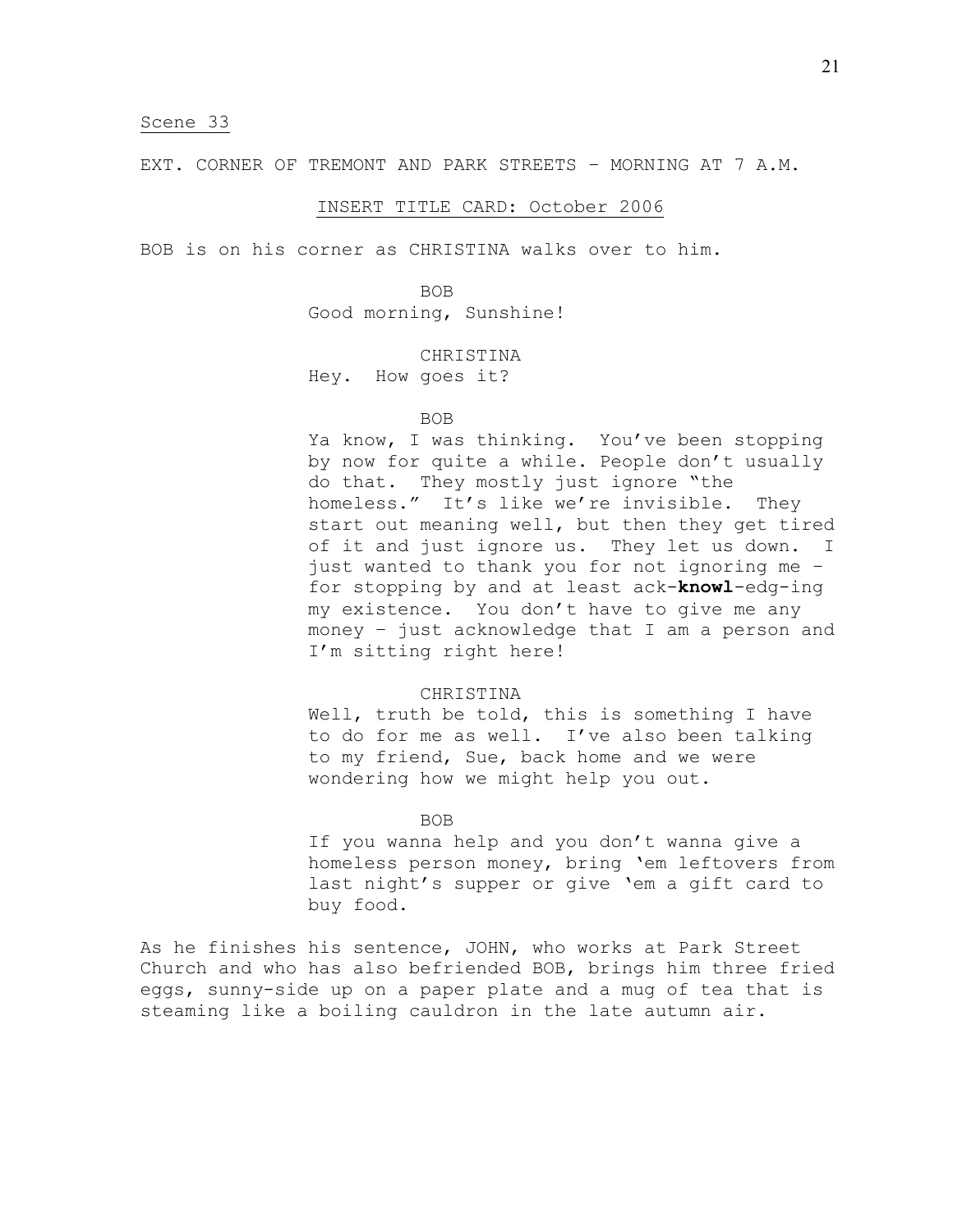### CHRISTINA

Hey, thanks for the advice. I'll let you have your breakfast. Take care and I'll see you next time.

## Scene 34

INT. LOCAL SUBURBAN COFFEE SHOP – MORNING

CHRISTINA is having coffee with her friend, SUE, catching her up on her visits with BOB.

# CHRISTINA

Each day I try to ask him more questions. I'm not the inquisitive type, so it's a challenge. He told me his brother took his own life, and that the Vietnam War was responsible for that. He said his step-mother used to physically abuse them and that she didn't want them. The emotional abuse from essentially being "discarded" – I can't imagine the toll that takes on a kid. He said he never was able to get close to a family because it never lasted anyway. I'm still not clear about his father's role in his life – only that they ended up working together.

#### SUE

But, if I could encourage you to be honest with yourself, I think you can imagine the toll that takes on a child. Maybe your situation wasn't as severe, but didn't you tell me that your relationship with your parents was, well, let's say challenging...

## CHRISTINA

Yeah...they had five of us...[she pauses as she is thinking back]. Yeah...it was pretty difficult. Mom and I were just oil and water. I left home when I was 18. They asked me to drop out of college, and said they couldn't afford to keep both my older brother and me in school, and that he should have preference since he'd have to support a family some day. That was how people thought about things then. But, I managed to get a secretarial job in Boston. And, over the years, I finished school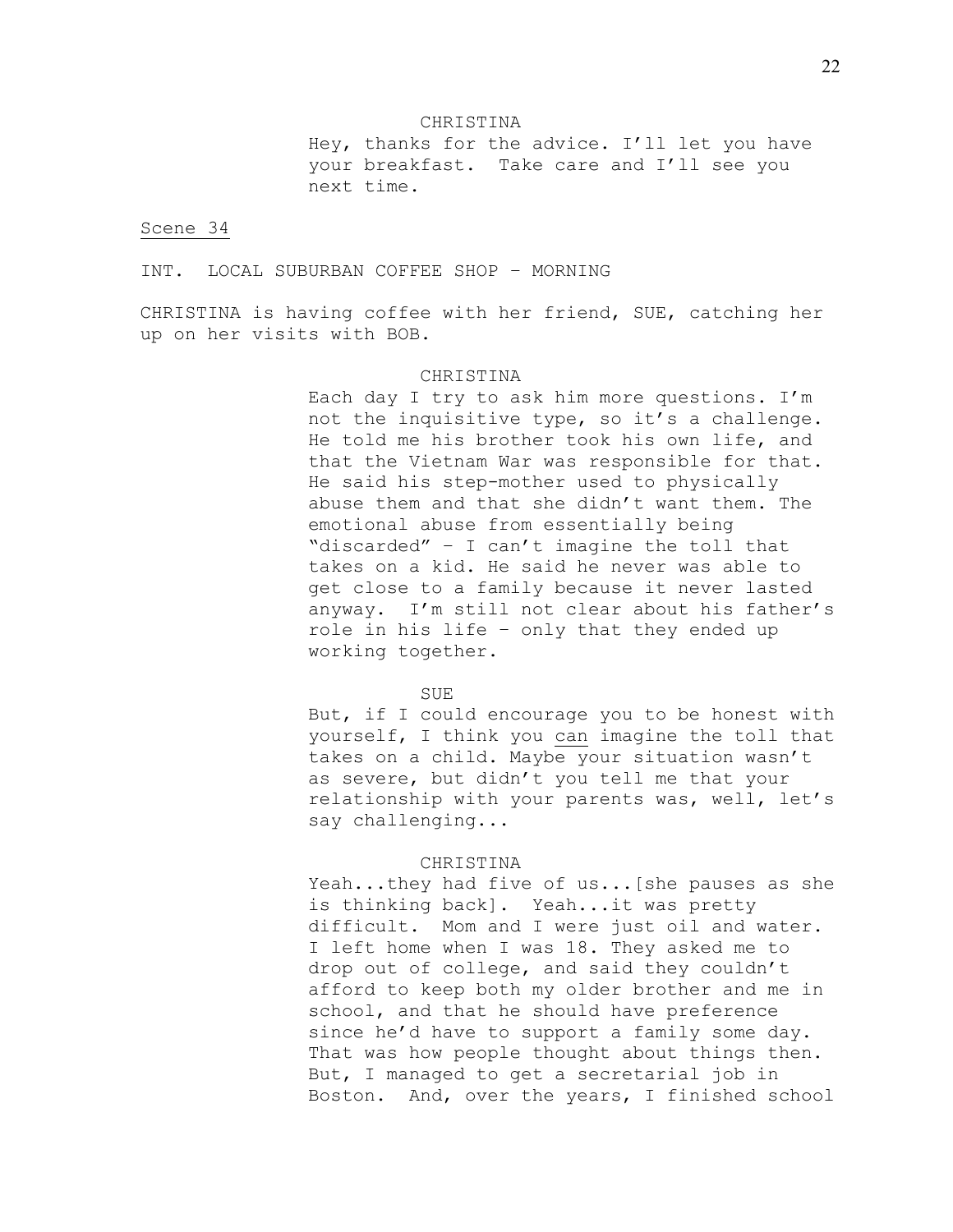going part-time while I was working. Looking back on it, it's pretty scary being out there on your own when you're not ready ...knowing what I know now, 18 is still really young.

SPOKESPERSON [VOICE OVER] [Information on studies of "Adverse Childhood Experiences"]

Scene 35

EXT. CORNER OF PARK AND TREMONT STREETS – MORNING

BOB is sitting on his milk crate and writing in his journal.

BOB [*Bob narrates as he writes*.] Bob's Birth Day Wish List

Number 1: Sit down dress up meal at Legal Sea Foods Number 2: Flowers (I love flowers and plants) Number 3: "T" tokens; I don't walk as fast as I once did Number 4: Respect: we are real people Number 5: Hope not Dispare Number 6: Smiles and Hello's, most days this is all that keeps me going Number 7: Ruby slippers; click, click, there's no place like home Number 8: Food as you walk by; don't worry, if I get too much, more homeless will be happy Number 9: A home Number 10: ....OK it was a shot in the dark Number 11: Strong water proof back pack

Scene 36

INT. CHRISTINA'S HOME - EVENING

CHRISTINA sends SUE daily email messages on what they talked about each morning, if he was there or not there, what he might need, etc.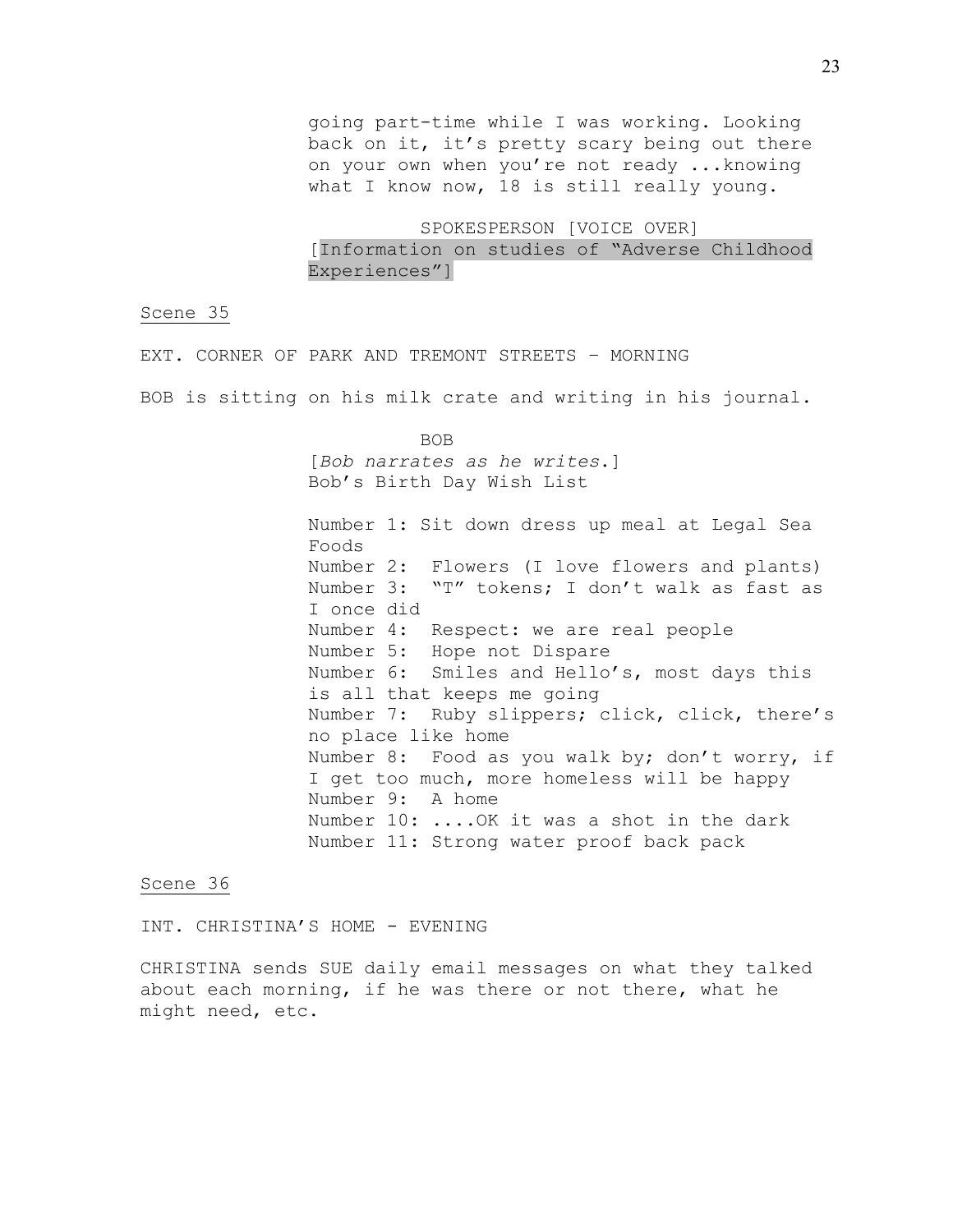#### CHRISTINA

[*CHRISTINA is narrating as she is writing an email message to SUE*] So our almost-daily meetings have continued. Even if it's raining and I could get off at a stop closer to work, I go to Park Street. I know it's more important to be consistent, to show up every day.

JAMES O'CONNELL [ON CAMERA] [Statement on the impact of family inconsistency, emotional illness on children]

Scene 37

INT. "T" RED LINE CAR – MORNING

CHRISTINA is typing an email to SUE as this scene plays out.

# CHRISTINA [VOICE OVER]

Dear Sue, at the JFK/UMASS stop, a 20 something, very large and very muscular African American man, with a serious, kind of angry look on his face and wearing a T-shirt and jeans, got on the train. He sat next to me in the only seat left. He was holding a napkin over a cut on his hand, and, as he kept peeking, blood kept oozing. I remember thinking, "Should I offer help? I must have a Band-aid somewhere in my bag. But, what will people think? Nobody else is doing anything." At South Station, the train was almost emptied of its "cargo." Still nursing his wound, the young man slid over so that there was a seat open between us, but it was soon filled with a new passenger. I was determined to find a Band-aid and scrounged around in my wallet as the train moved on. I knew I had one! I started to look, and then stopped because it felt really ridiculous. But then I started looking again. I found one of those square Band-aid patches. I hesitated. What the heck is he going to think? But then, without saying a word, I rather meekly leaned forward around the passenger sitting between us and offered him the bandage. The biggest smile beamed across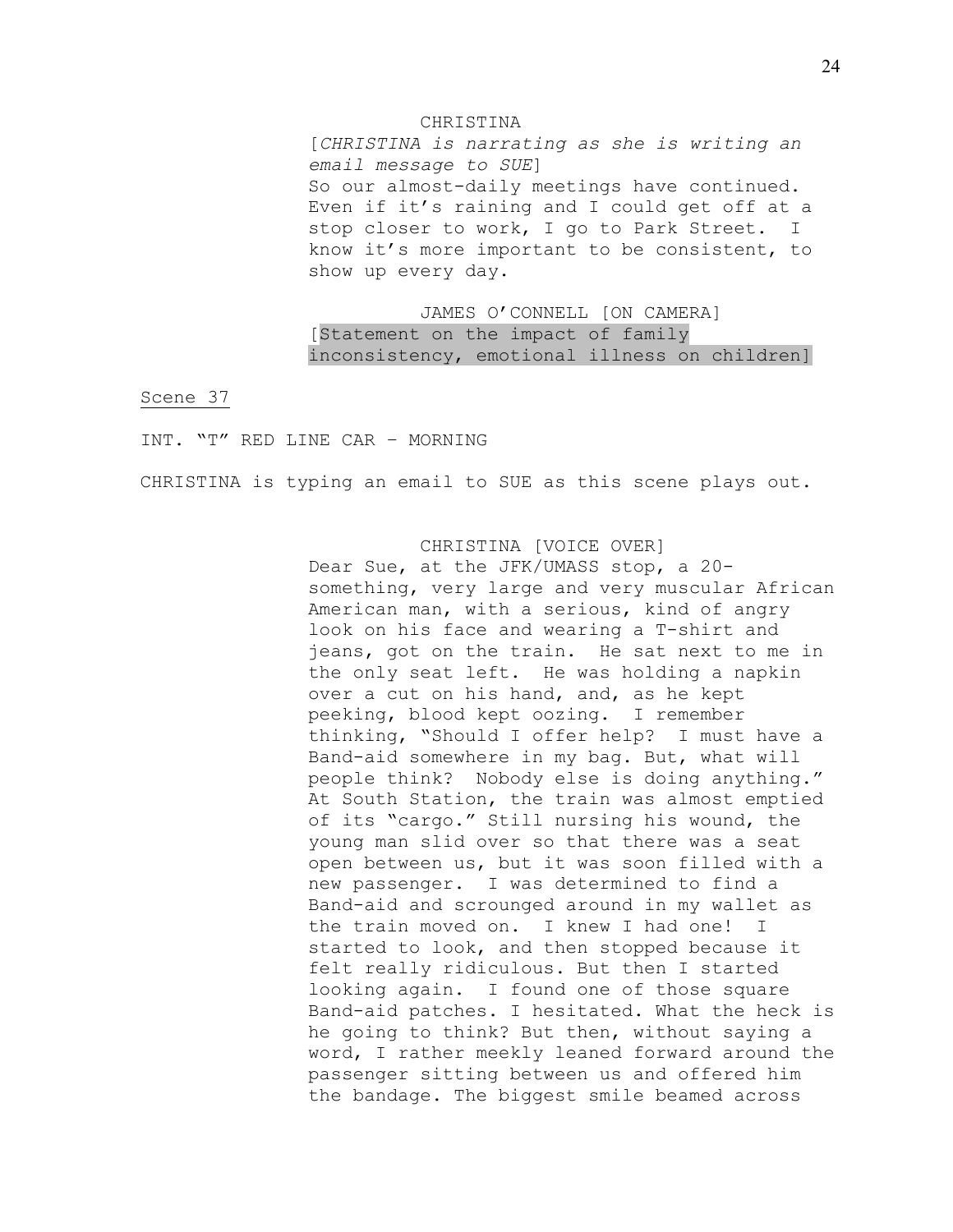his face and he took it...he was also very surprised.

MAN Thank you. Thank you very much [H*e applies the band-aid to the wound. He gets off at the next stop and as he leaves, he steps over in front of CHRISTINA and smiles*.] Thank you very much.

Scene 38

EXT. CORNER OF TREMONT AND PARK STREETS – MORNING AT 7 A.M.

One day she meets STEPHEN MCDONOUGH, one of BOB's Park Street corner friends – he is a lawyer. They all become friends and visit most weekday mornings on BOB's corner.

CHRISTINA [VOICE OVER]

Dear Sue, Mr. McDonough often sports a different hat every time I see him. He had known my Park Street Church friend for some time now. My new friend was always very formal with names – Mr. This or Mrs. That. Anyway, while it was hard for him to do, he would also usually stand up, and lean against the church wall for balance, out of respect when Mr. McDonough approached. Sometimes he would do that for me, too, but he said his feet often hurt too much.

Mr. McDonough said, "Hi, Bob," as he greeted him. What a dunce! I never thought to ask Bob's name, and I never introduced myself to him either for that matter. But I was glad now to know it and to also let him know mine. Bob introduced him to me; I introduced myself as Chris. So now we all knew each other's names.

Mr. McDonough had known Bob and had been helping him for a couple of years, often with significant essentials. Sometimes he coached Bob on how to approach "the system" to advocate for himself, but Bob always made up an excuse about why he didn't follow-up on Mr. McDonough's advice. Bob told me that he was a lawyer and worked just down the street in Government Center.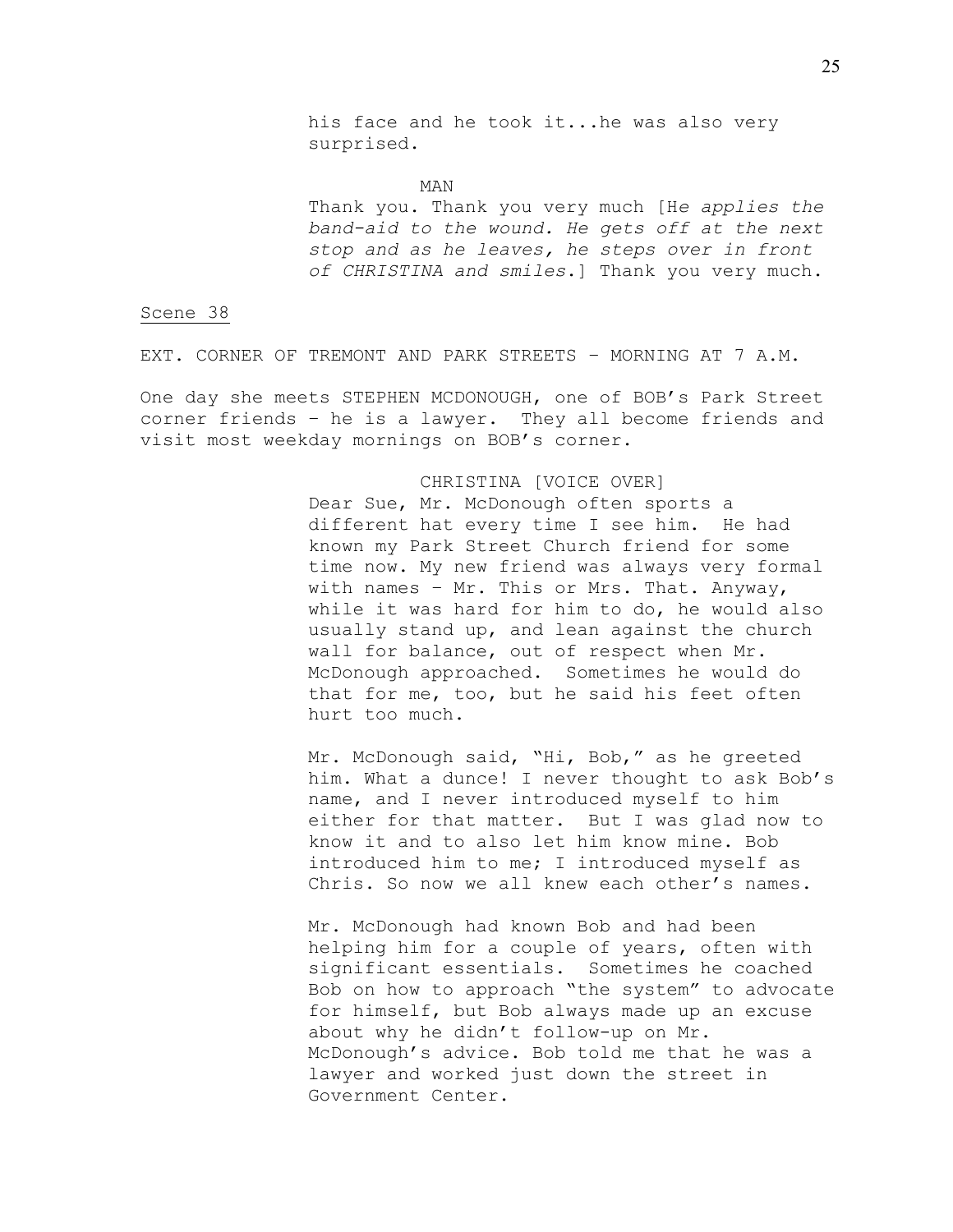EXT. CORNER OF TREMONT AND PARK STREETS – MORNING AT 7 A.M.

CHRISTINA's donation today is SUE's \$10 gift card to a bagel shop just around the corner. CHRISTINA did the errand for her.

> CHRISTINA Morning, BOB. How goes it?

> > BOB

Mornin' Sunshine!

## CHRISTINA

OK, so my friend, SUE, and I were talking and I told her about what you said ... about the gift card and all. So she wanted me to give you this card to this restaurant [*pointing*] it's that bagel place just over around the corner. They serve lunch there, too.

BOB

I thank you kindly. Tell me who is SUE again?

# CHRISTINA

She's a friend of mine...she's one of the people who helped me when I was going through a hard time in my life – she's kind of a mentor, too. Everyone she knows will tell you that she's their best friend. I talk with her a lot, and I got to talking to her about you and your situation and she really wants to help. So she asked me to give you the card. She wondered if there was anything else you might need.

BOB

[*He thinks for a few moments*] Ya know ... in the Army Navy store they have these lined jeans...don't cost too much. I could sure use a pair of them. Waist is 36 and length is 34. Tell her I said thank you.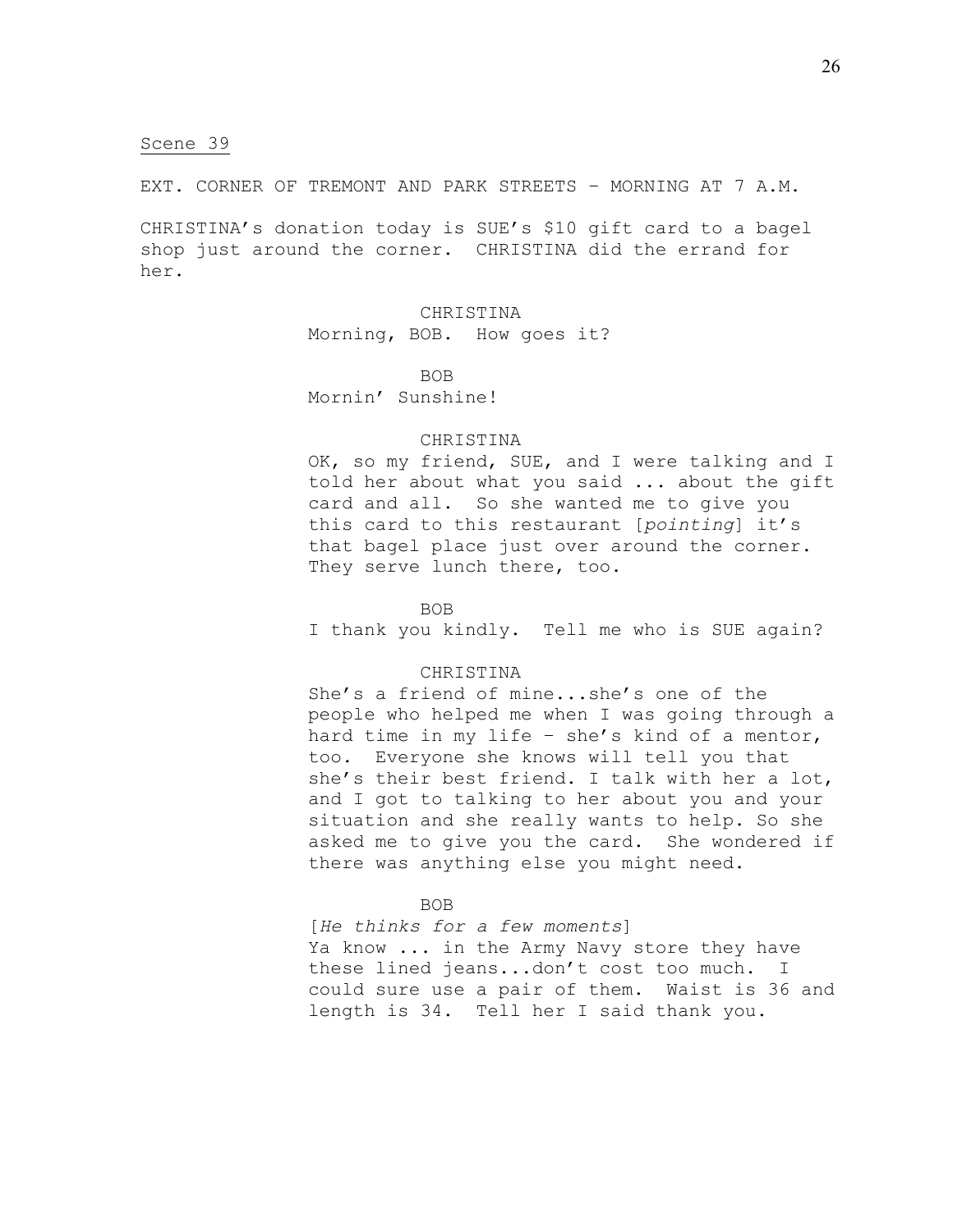INT. BAGEL SHOP IN BOSTON – LATE MORNING

BOB spends close to the whole gift card on just a sandwich and a drink. He is duly frustrated.

## Scene 41

EXT. CORNER OF TREMONT AND PARK STREETS – MORNING AT 7 A.M.

BOB is talking with CHRISTINA a couple of days later.

## BOB

[FADE IN, d*ialog begins after BOB and CHRISTINA have been talking a while*] Oh, just so you know, I spent close to the whole \$10 gift card on lunch the other day. It's out-RAGE-ous to charge that much for a sandwich. I usually get by on \$3 a day. And it's not that I'm ungrateful, but that's crazy to spend that kind of money on lunch. So, maybe if you want to give a gift card to a homeless person, give 'em a card from a supermarket so they can get what they need.

# CHRISTINA

OK...well, that makes better sense. Yeah ... I'll talk to Sue about that. That's great...thanks. Hey, I'm late today, and I've got to get to work now. Take care!

# Scene 42

EXT. CORNER OF TREMONT AND PARK STREETS – MORNING AT 7 A.M.

As CHRISTINA approaches BOB on the corner, instead of his usual friendly greeting, today he is rather challenging. He begins speaking abruptly, without saying "Hello" first.

BOB

I'm afraid of people like you. You're here one day and then gone the next."

## CHRISTINA

[*She is puzzled by this sudden change in attitude and is defensive. She is frank with*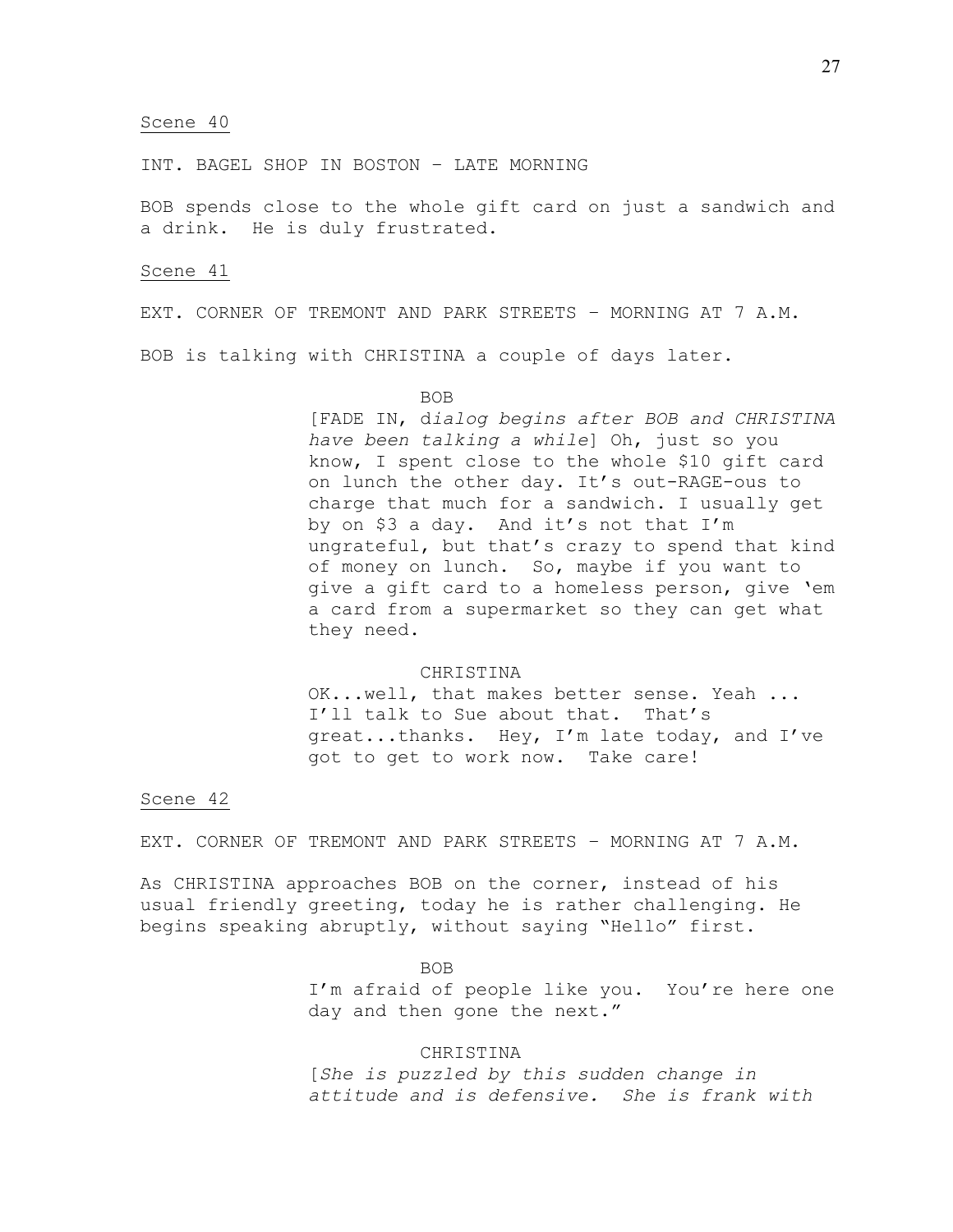*him.*] Look, I had a couple of difficult times in my life, and people helped me out – some even without my asking because they knew how hard it was to ask. Some had been "there" before themselves. I just want to help out if I can. I probably have less than half of a quarter of an *inkling* about living through what you've had to live through. [*She pauses*] I also know that sometimes just having someone there and letting me talk things out was all I needed to keep going until things somehow worked out.

The scene continues with BOB and CHRISTINA talking. Folks pass by and flip coins into BOB's cigar box, or kids wave to him. Bob's demeanor changes and he withdraws from his offensive.

# CHRISTINA [VOICE OVER]

I remember a time when I was newly separated, working full-time in Boston and commuting and taking care of my son who was just a toddler. While we had a roof over our heads, I remember a wintry Saturday and I had to go food shopping. Because "ends" didn't quite meet then either - and I still feel guilty about it - I counted out twelve dollars in pennies, dimes and nickels from my son's piggy bank to buy some food until next payday. I didn't know how to ask for what I needed then – and I actually still have trouble doing that now.

### Scene 43

EXT. CORNER OF PARK AND TREMONT STREETS – MORNING

BOB is writing in his journal.

BOB [VOICE OVER] Bob's NEWEST Top Ten Wish List

Number 10. Clothes for me: 34-36 waist, 16.5- 33 shirt, 7.45 hat, 40 coat.

Number 9. People willing to try to help the homeless, most are willing, they just don't know how.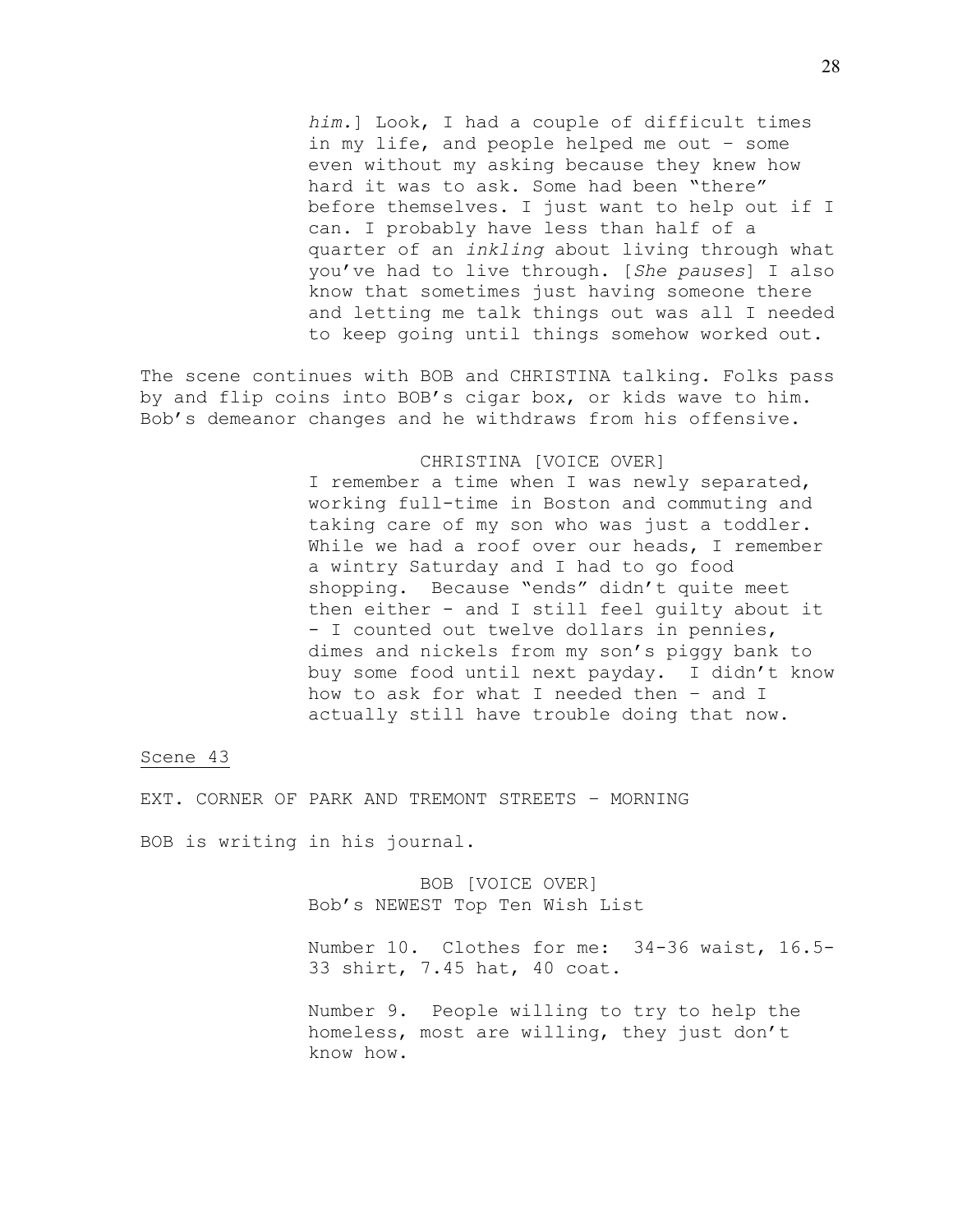Number 8. Dentist: I am tired of my food coming through a straw.

Still Number 7: Ruby Slippers: click, click, "There's no place like home."

Number 6. A tiny recorder with tapes: This experience must be documented. (A cheap unit will not last out here.)

Number 5. To be treated with RESPECT: most homeless are real people, just blindsided.

Number 4. FOOD: This is more important then money. If I get too much, I can feed others.

Number 3. Smiles and hello's as you walk by. Some days this is all that keeps me going.

Number 2. Clean, warm, home.

And now, Number 1 - HOPE, not Dispare

### Scene 44

EXT. CORNER OF TREMONT AND PARK STREETS – MORNING AT 7 A.M.

It's another day and CHRISTINA approaches BOB on his corner. He's forgotten he's already told her the rattle snake joke.

BOB

One rattle snake was talking to another one and asked, "Are we poisonous?" The other rattler said, "Yes, we are." The first snake said, "Uh, oh!" and the second said, "What's the matter?" to which the first one replied, "I just bit my tongue!"

## CHRISTINA

[*With another wry smile – just like the time when she first heard it*] Yeah, Bob, I think I've heard that one before. How are things?

BOB

[*Lighting a cigarette*] Oh...fair to mid-land, I'd say. Feet hurt. [*Stops speaking abruptly to point out a hawk circling above a building*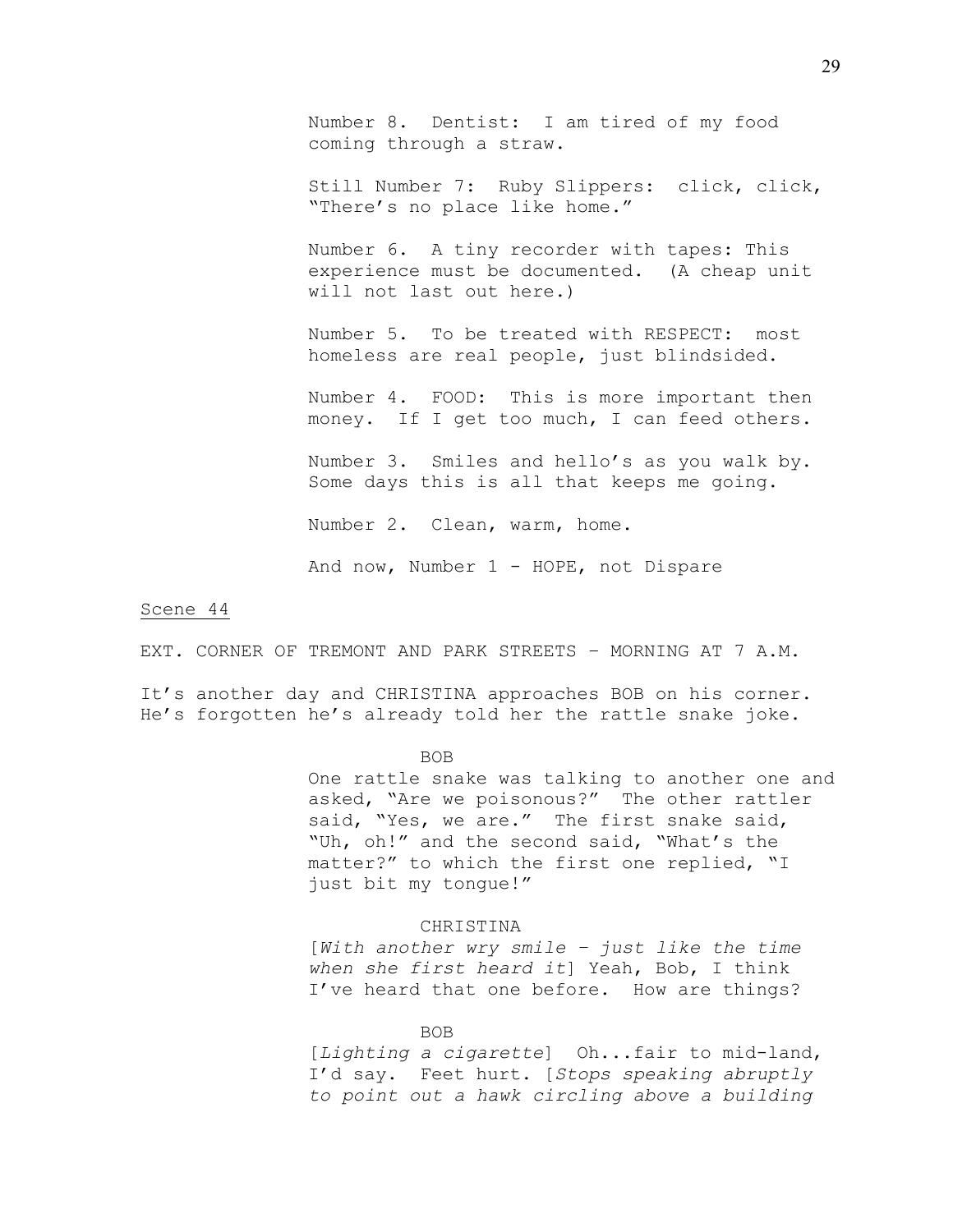### CHRISTINA

[Looking up at the hawk flying around, she finally remembers SUE's gift for BOB.] Oh, hey, I almost forgot...Sue asked me to bring these to you. [She produces a bag from her back pack with two pairs of lined L. L. Bean jeans.]

## BOB

[Very surprised and very thankful] Well, I'll be! Please give her my thanks...that was very kind of her.

#### CHRISTINA

I sure will... Hey, I gotta run, I'm late for work. [She begins walking away.]

### BOB

So what is it that you actually do for work?

# CHRISTINA

[*Adjusting her backpack*] Oh...I work at the state health department on the obesity prevention program. We do stuff like recommending changes that schools can make in what they offer kids to eat while they're at school. Stuff like that.

## BOB

Ya know, when I was in the hospital once for my diabetes, they had to give me insulin like four times a day to get my sugar controlled. But after they gave me – ya know – food, good food to eat while I was there, I didn't need so much insulin. Funny...if they'd just feed people maybe they'd stay out of the hospital.

# CHRISTINA

[*Sighs*] You know, Bob...that's absolutely right... [*Hesitating*] Hey ...sorry, I really gotta go. See you next time.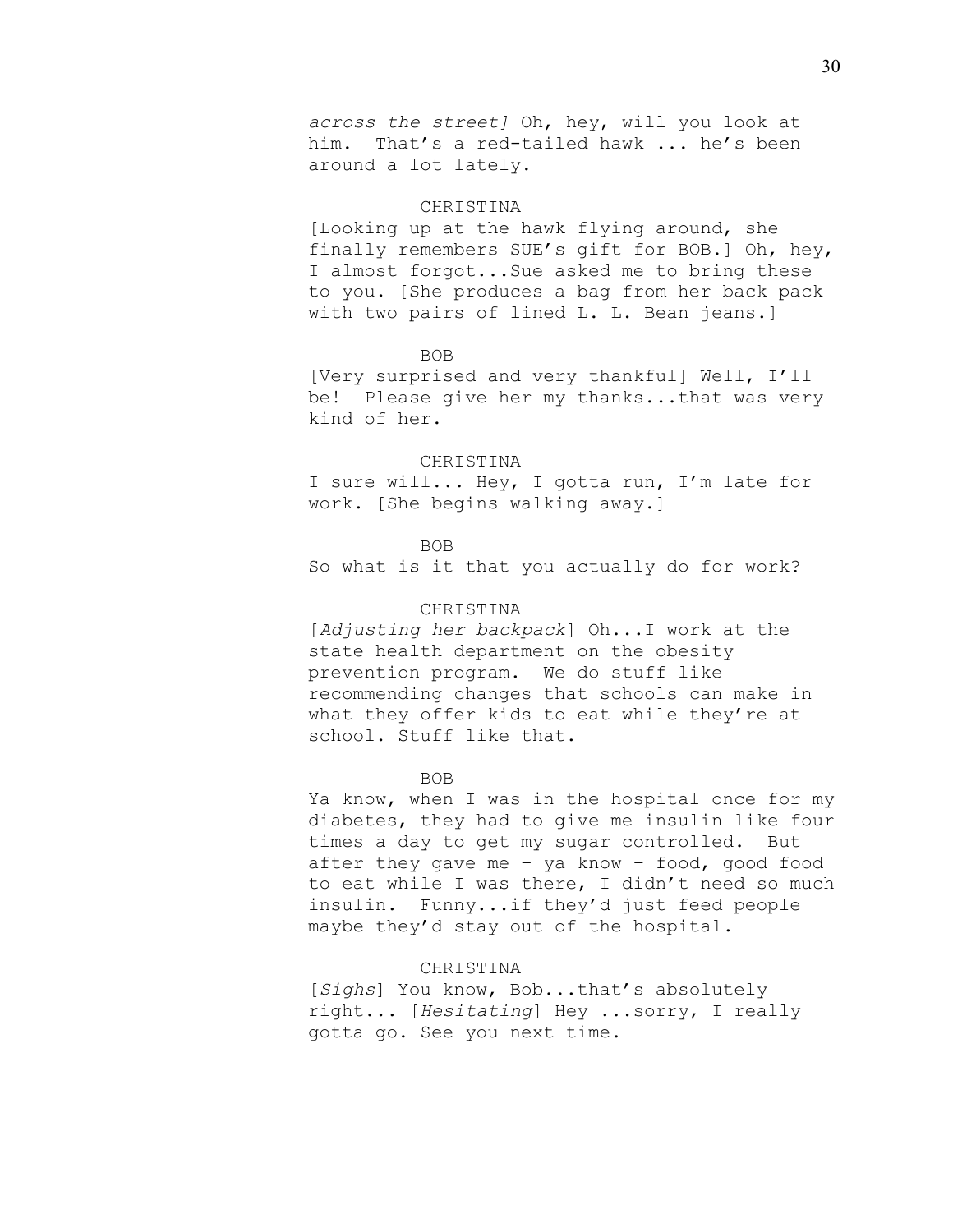BOB

[*He calls out as she is walking away*] Hey, you know what you can do with all the fat people? Send 'em to me. I'll take care of 'em! [*Chorus of "Lipid Blues" plays as she walks away*]

JIM O'CONNELL [ON CAMERA] [Information about health care and "housing first"]

# Scene 45

EXT. CORNER OF TREMONT AND PARK STREETS – MORNING AT 7 A.M.

As CHRISTINA approaches BOB at his corner one morning, without saying anything, he fishes around in his bag and produces a "coupon" which he has designed by hand. He reads it to her.

BOB

I would like to make a presentation. Here... it says, "Notice to Bearer: Should I, Homeless Bob, arrive at Heaven's gate before you, you may cut in front of me." And then, "Notice to St. Pete (AKA Gatekeeper): The bearer of this pass has ex-CELLED in treating the homeless with respect. Signed by Homeless Bob, Homeless by Fire."

CHRISTINA receives the award from him and is stunned, stares at it, looks back at Bob and then back at the "note".

Scene 46

EXT. CORNER OF TREMONT AND PARK STREETS – MORNING AT 7 A.M.

# INSERT TITLE CARD: August 2006

It's the Friday before the last weekend in August, just before Labor Day. As CHRISTINA crosses the street she sees one of his signs and smiles, as the sign next to him has changed from "SMILE: It's the Law" to "SMILE: It's Friday."

> BOB Good moorr-nin' Sunshine.

CHRISTINA Hey, BOB. How are things today?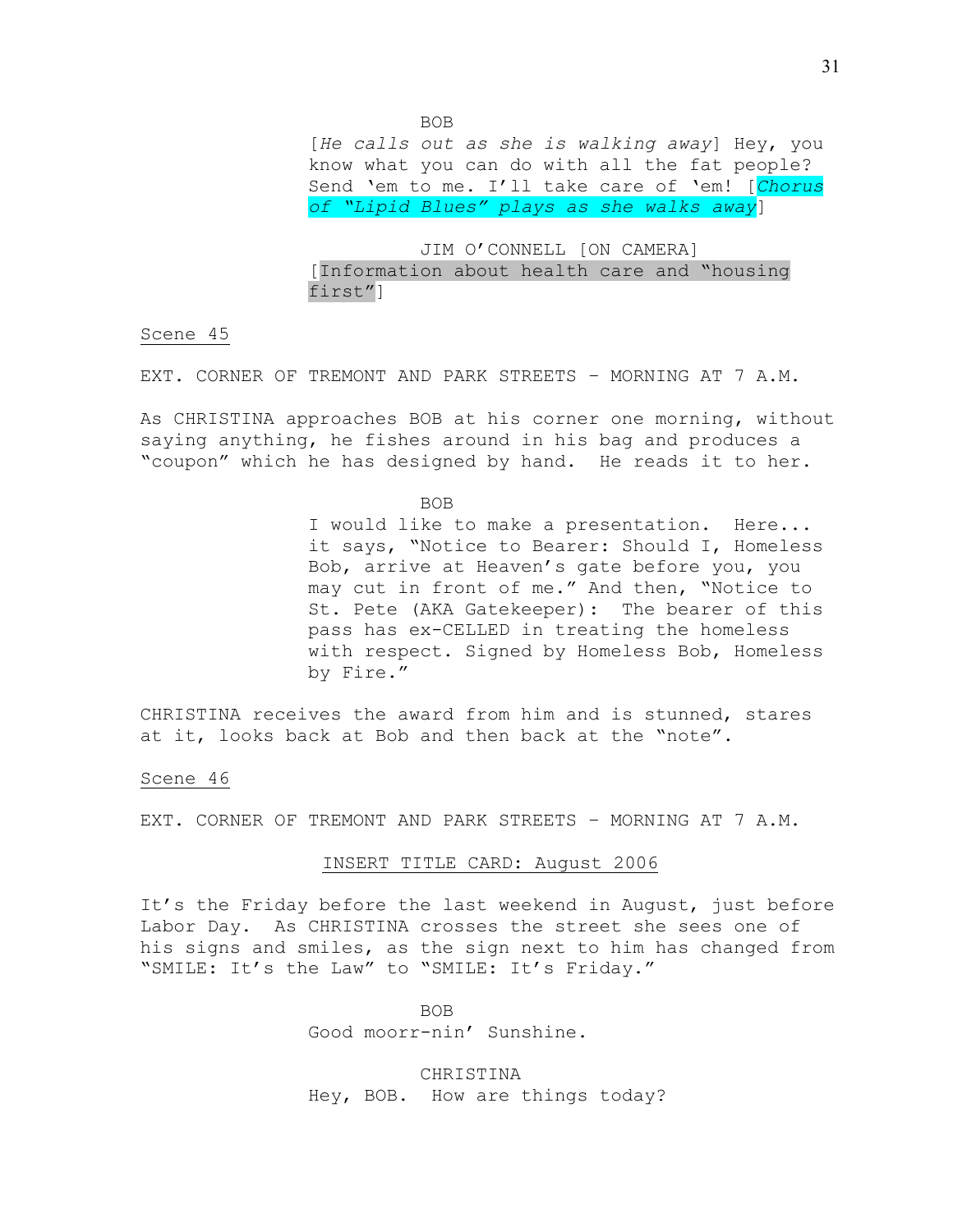I got no complaints. It's going to be a beautee-ful weekend and I'm looking forward to doing some significant girl watching. [*He lights a cigarette and continues*.] Oh, hey, you don't want to miss the sand castles this weekend. They have 'em every year out on Revere Beach, right at the end of the Blue Line. Ya can't miss it. These things are incredible – you gotta go see 'em. Ya know they spray them with hair spray to keep them from falling apart. [*He takes a drag from his cigarette, then stands up and greets MR. MCDONOUGH as he approaches.*] Mister Mc-DON-ah! Good morning. [*They talk for a while on the corner. Dissolve into Scene 48]*

Scene 47

EXT. SAND CASTLE EXHIBIT ON REVERE BEACH - DAYTIME

*Camera pans scenes of the sand castle exhibit as Verse 1 of "Sand Castles" is played.*]

Scene 48 (Optional)

EXT. CORNER OF ARLINGTON AND BEACON STREETS - DAYTIME

## INSERT TITLE CARD: Mid-October 2006

CHRISTINA walks out from the Public Garden to the corner of Beacon and Arlington Streets and stops dead in her tracks as right before her on that corner is a metal sculpture of an angel watching over the gardens.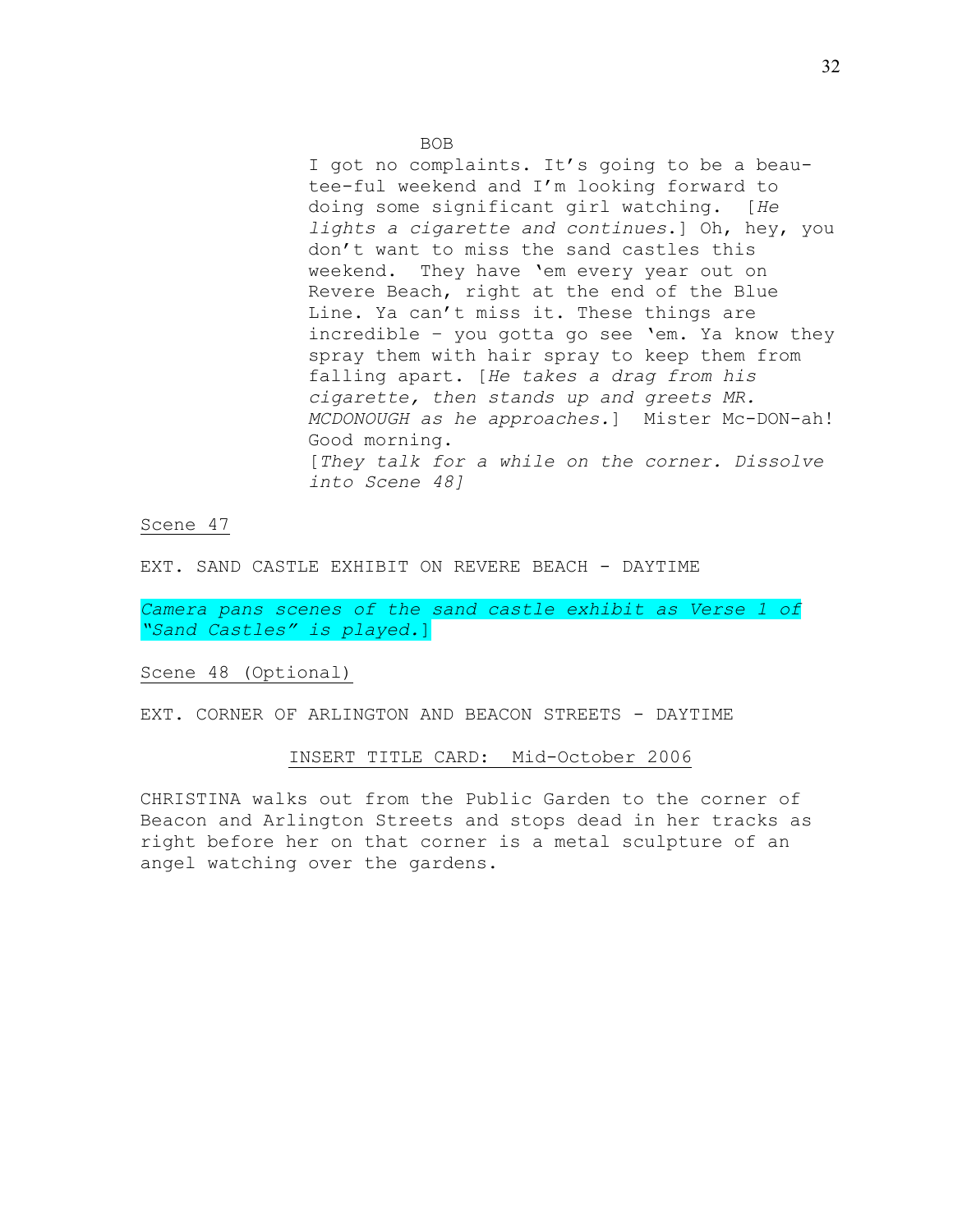EXT. CORNER OF PARK AND TREMONT STREETS – MORNING

## INSERT TITLE CARD: Late November 2006

It's raining and snowing. CHRISTINA approaches BOB.

## CHRISTINA

BOB! You're here today! You're never here on Mondays – and it's such a lousy day to be out. I was going to take the Green Line because I didn't think you'd be here – but then I thought that you might be, and well...

BOB Yeah...well I got hungry.

## CHRISTINA

Oh, before I forget, here are a couple of gift cards from SUE and me for the week.

## BOB

I thank you kindly. Tell Sue, too, will you? [*CHRISTINA nods yes and smiles*.] And will ya listen to that trumpet over there [*pointing to the Salvation Army volunteer on the corner across the street*]. I much pree-fer the small bells they usually ring. What happened to them?

## CHRISTINA

Yeah, me too.

#### BOB

[*Winking at CHRISTINA*] And I hear bells every time I see you. [*Quickly changing the subject*] Hey, would you do me a favor? [*Before CHRISTINA has a chance to say "yes" he continues.*] Could you go over to the coffee shop over there and get me a cup of ice? Sometimes it helps. They usually charge me for it.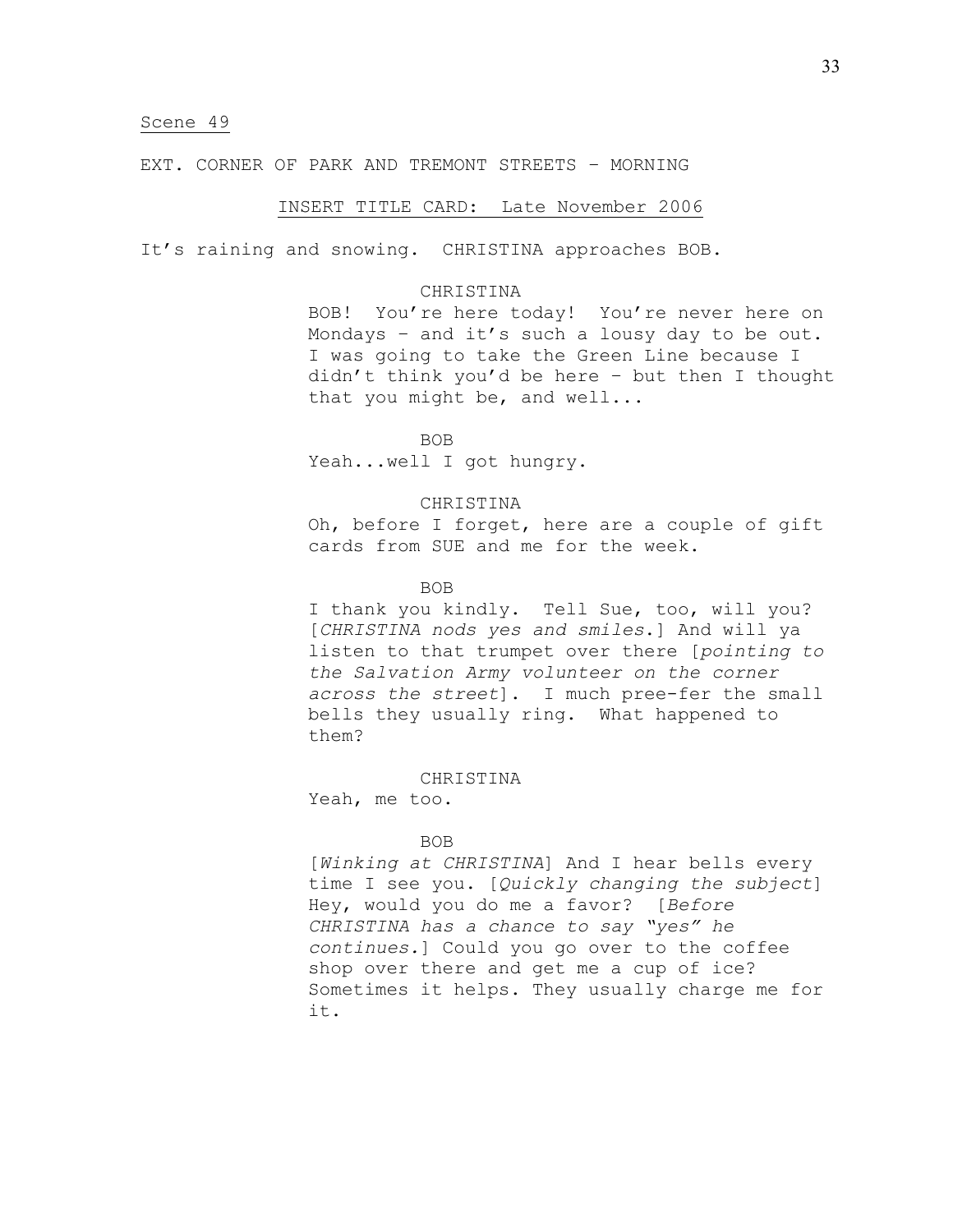## CHRISTINA

Ice? That's all you want? Don't you want some coffee or something to eat? I'm happy to get it for you.

### BOB

No, just the ice is fine. Chewing on it helps. You're doing enough.

CHRISTINA crosses the street to get the ice. When she gets back to the church, the Salvation Army soldier is now ringing a bell.

#### CHRISTINA

[*Handing BOB the cup of ice and nodding toward the much sweeter music of the tiny bell playing in the falling snow*] That's better. Hey it's late...I've got to get to work. Take care!

## Scene 50

INT. RED LINE "T" CAR – MORNING

Christina writes an email to SUE over the following scene:

## CHRISTINA [VOICE OVER]

Today I saw this rather sporty looking, middleaged man sitting directly across from me. He wore dark glasses and a navy blue baseball cap with an air force emblem. On the floor in front of him, he had a gym bag, an insulated lunch bag and a yellow plastic shopping bag of wrapped holiday gifts. He sat very straight and tall across from me on the end seat and took up half the seat next to him as well. His long legs sprawled outward, cradling his stuff on the floor, made it hard for anyone to sit next to him. I couldn't tell if "Sports Guy" was sleeping, staring at me or gazing out the window. He was absolutely motionless.

Then a pigeon that was on the platform, contemplating whether or not it should hop on for a ride, walks through one door, passes right between me and the snoozer, then walks down to the other end of the car and exits through another door. Sports Guy stares ahead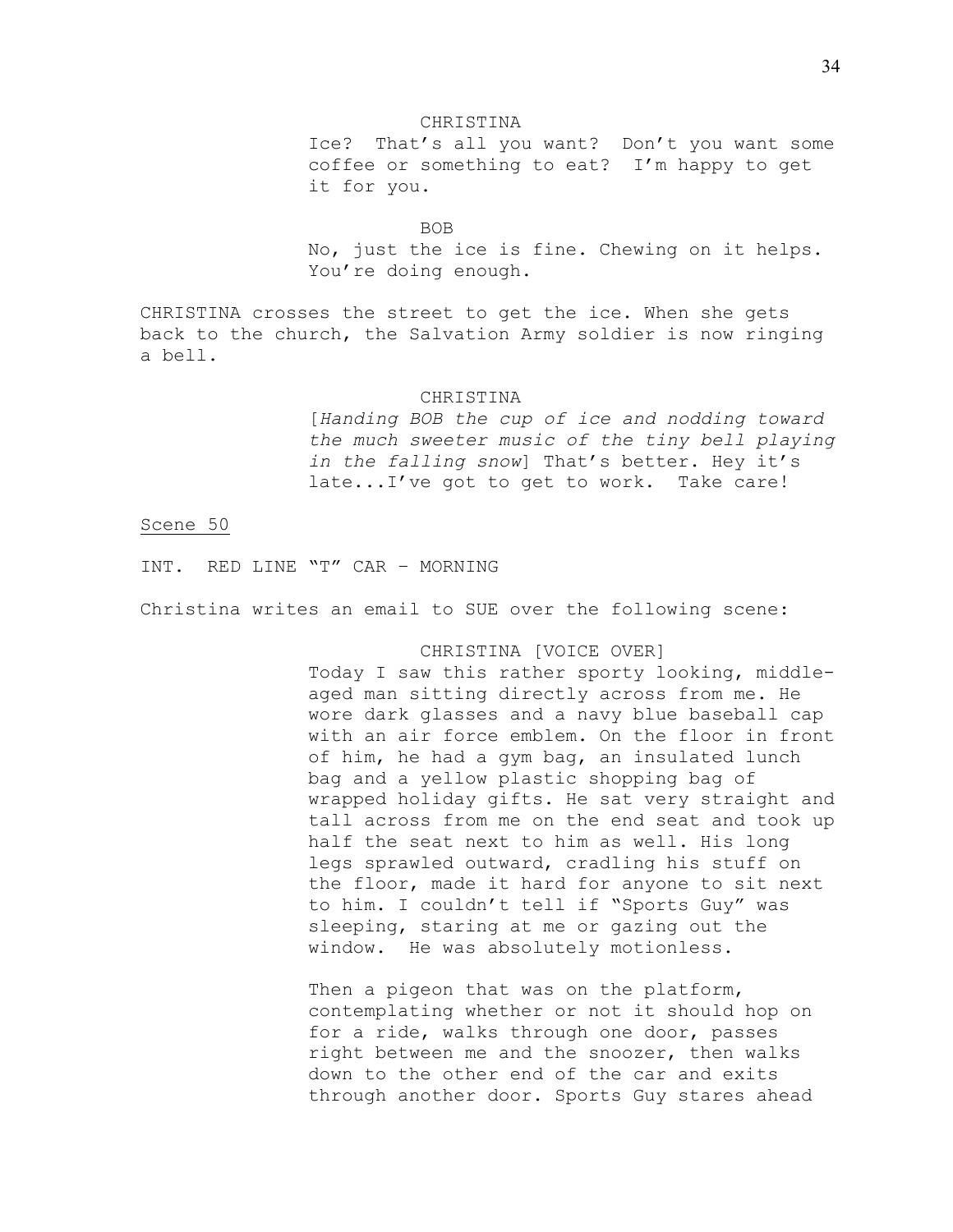and doesn't move a muscle. He is definitely sleeping. He is totally oblivious.

Then in walk a man and a woman – and you just KNOW they're together. Both were about four feet eleven inches tall by two feet wide (they looked like square people), wearing different versions of army camouflage uniforms, complete with hats and boots: one wore the traditional green, brown and black fatigues, the other had on the kind a soldier would wear if he or she were serving in a desert, in shades of brown and beige. They sit down together simultaneously and their feet do not touch the floor. They do not speak to each other and stare ahead as the doors to the car close and the train begins its journey.]

# Scene 51

INT. SUBURBAN COFFEE SHOP – MORNING

CHRISTINA and SUE are meeting again for coffee.

### SUE

Chris, you've got to start a journal and write these things down. I can see all these scenes you write to me in your emails. Oh, before I forget it, here is the gift card to give to Bob and here's some more money to give out to anyone else you see who needs it. [*CHRIS takes the card and envelope of cash.*]

## Scene 52

EXT. OUTSIDE GRANARY BURIAL GROUND, TREMONT STREET – MORNING

CHRISTINA is walking to work and passes a solo jazz saxophonist playing outside the burial ground.

# CHRISTINA [VOICE OVER]

It was ironic. A jazzed-up version of "God Rest Ye, Merry Gentlemen" was being played by a lone saxophonist standing on the sidewalk just in front of the iron bars of the Old Granary Burial Ground. The tones of the sax were a haunting indictment with something of an "in-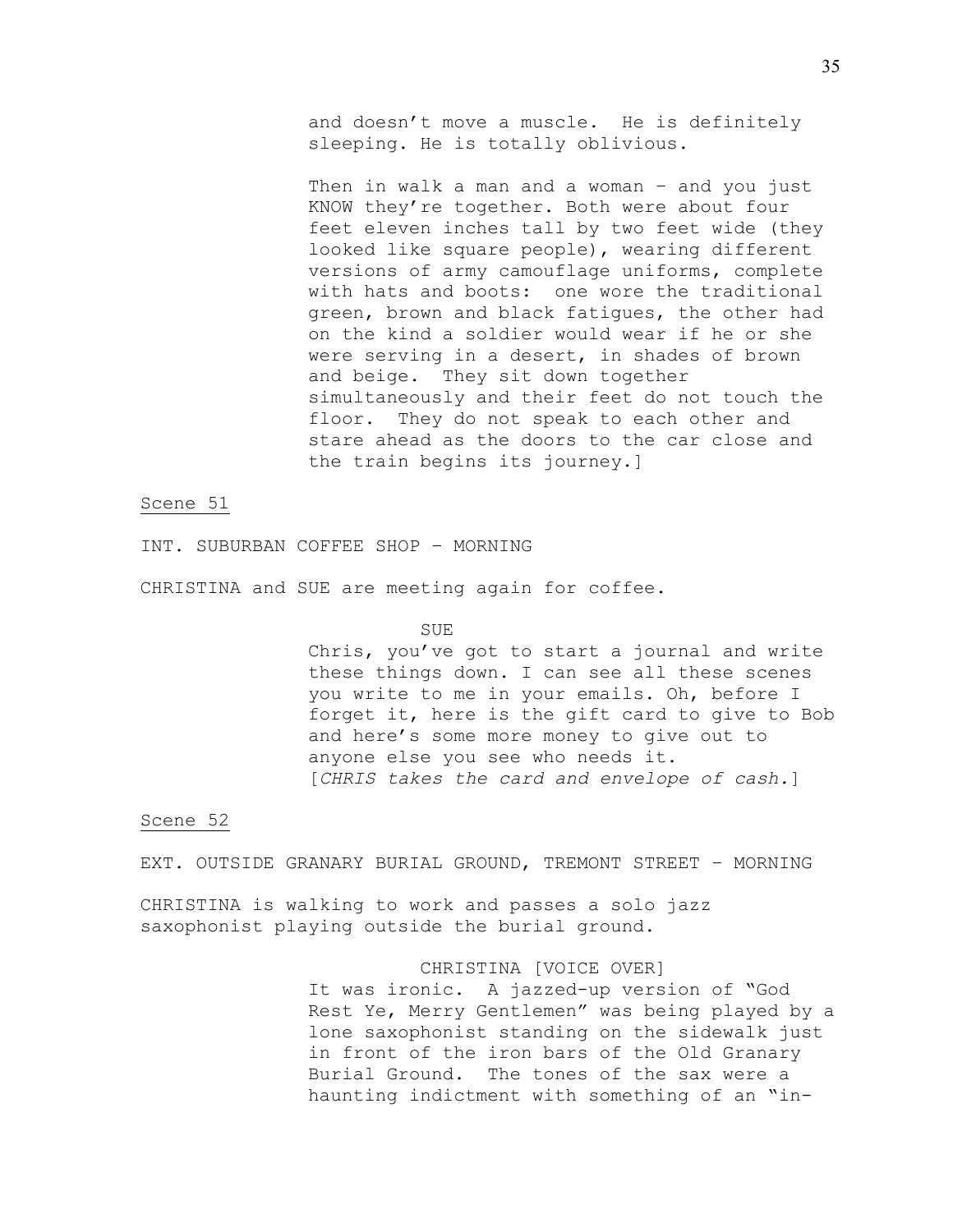your-face" quality. Some days in the city it's hard to prevent the sinking desperation and helplessness that I feel when I see so many poor souls that have been left to wander these streets. BOB wasn't there this morning or the last two mornings for that matter. I think he's having more trouble with his feet. Prayers for "comfort and joy" for all these souls!

## Scene 53

EXT. CORNER OF PARK AND TREMONT STREETS – MORNING

As the scene opens, BOB has been talking with CHRISTINA.

BOB

So Mr. McDonough gave me these boots last year...keep my feet nice 'n warm. I put those hand warmers in there with some thick socks he gave me, too. [*He lights a cigarette*] Mr. McDonough wants to give me a new winter coat, but I told him "no" cause he's done so much already. [*Takes a drag from his cigarette*] Hey would you do me a favor again – would you go across the street and get me some ice?

### Scene 54

INT. CITY COFFEE SHOP – MORNING

CHRISTINA is across the street in the coffee shop. This time, she asks for the ice and is charged 83 cents for it. She is noticeably surprised. As she leaves the coffee shop, she hands out some extra money SUE gave her to a couple of other fellows outside the store holding cups for donations.

### Scene 55

INT. CHRISTINA'S HOME – EVENING

CHRISTINA is making a journal entry. A full moon is shining through the window. She pauses to look out her window and then back at the PC and continues typing.

> CHRISTINA [VOICE OVER] The hickory tree in my front yard blocked the light of the nearly full moon perched in the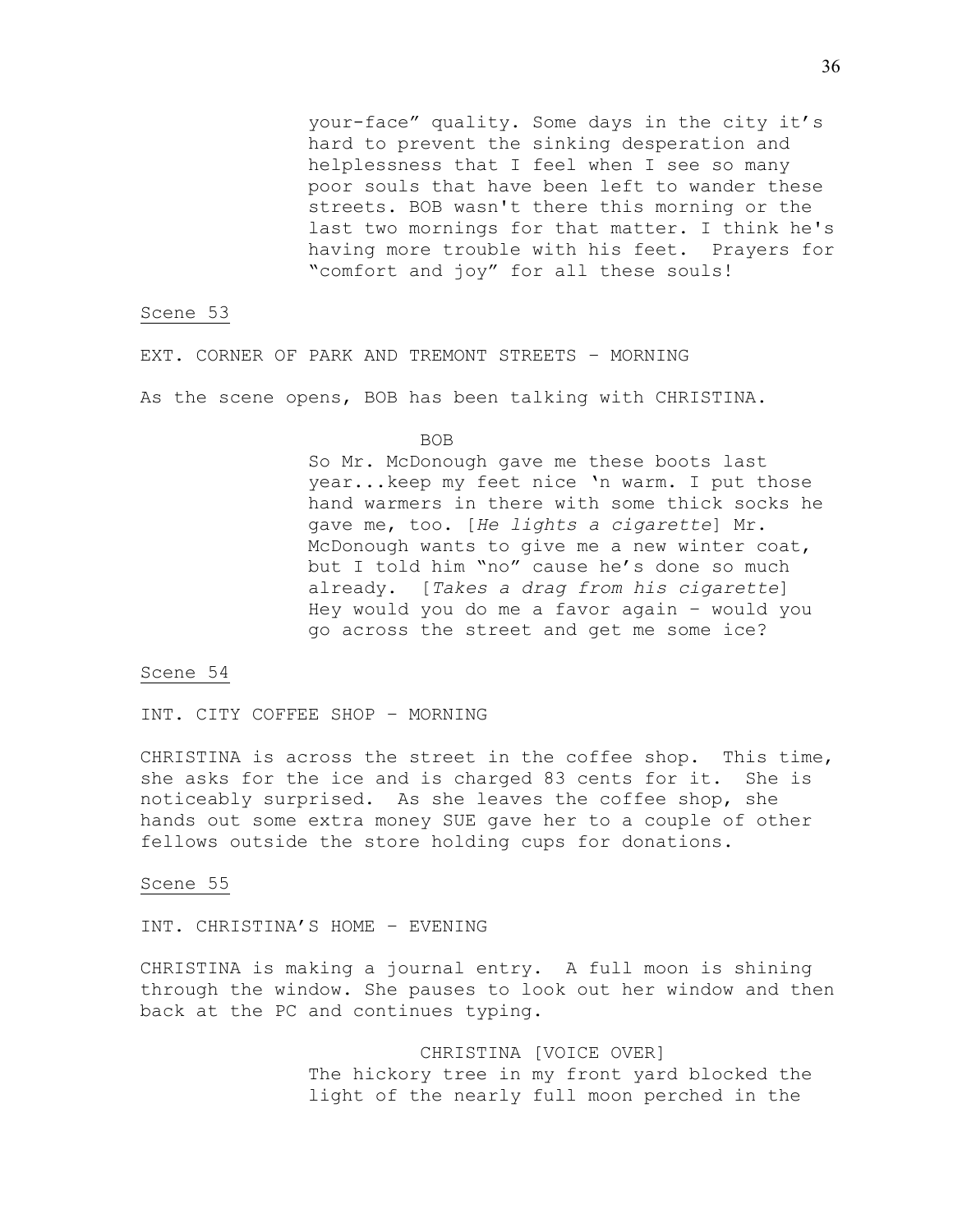EXT. CORNER OF PARK AND TREMONT STREETS – MORNING

BOB and CHRISTINA have been talking on the corner for a while.

# BOB

[*FADE IN*]...Hey, would you mind ...

## CHRISTINA

[*Interrupting him and pulling out a bag of ice from her back pack*] Oh, wait a minute...would you like some ice? I brought you some.

BOB

What are you, psychic or something? [*Takes the bag and pops a square morsel into his mouth*] Is this gourmet ice? Bottled water is one of the biggest rip-offs... Thank you.

## **CHRISTINA**

It's just from home. I put some in a plastic bag to keep my lunch cold. I gotta get to work, but I'll see you next time...

BOB [*Interrupting*] ...you know how to work the Internet, right?

### CHRISTINA

Sure.

## BOB

I was just wondering [*lights a cigarette and takes a drag*]...I had this friend once. Man, she was somethin' else. Yeah, so I was thinking ... I heard you can find all sorts of people with the Internet, and I wondered if you could see if you could try to find her for me. I used to call her Jen-Jen, but her name is Jenny, Jenny Turner. She used to live in Natick, but I haven't seen her since we were together years ago. Man, it's several decades now since I saw her. [*Takes a drag on his*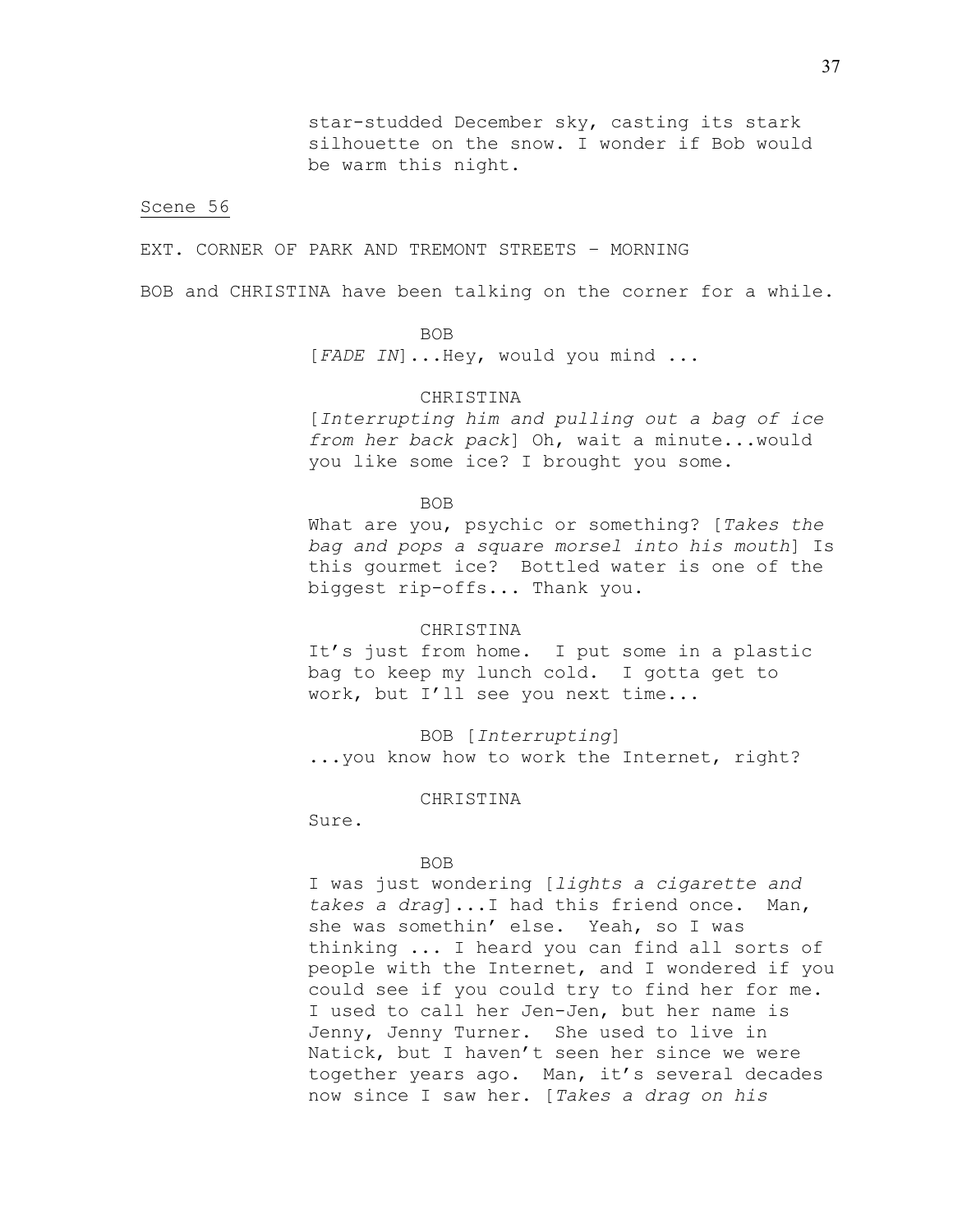*cigarette*.] Is that something you think you could do?

**CHRISTINA** [*Hesitantly*] Well...I'm not really good at that...I guess I could give it a try. Yeah, OK, I'll try, but I can't promise anything. And I gotta go now...

## Scene 57

INT. CHRISTINA'S HOME – EVENING

CHRISTINA is doing an Internet search to see if she can find Jenny Turner. She finds a few names, but they don't match any of the clues that Bob gave her. She has no luck.

## Scene 58

EXT. CORNER OF TREMONT AND PARK STREETS – MORNING AT 7 A.M.

Scene opens as CHRISTINA and BOB have been talking.

# CHRISTINA

...so I tried to do a search but I'm afraid I came up empty. Like I said, I'm something of a Luddite and not good with that high-tech stuff.

### Scene 59

INT. RED LINE "T" - LATE AFTERNOON

#### INSERT TITLE CARD: Summer 2007

It is a hot summer day. CHRISTINA is riding home on the train.

## CHRISTINA [VOICE OVER]

OK, so today I looked up I saw people standing fiddling with *IPOD*s. Everyone looked like they were plugged in to something. Some were defying the laws of physics by not holding on to *any*thing and expecting to stay upright when the train lurched to a sudden stop. Heads bobbed in their books and newspapers, or snoozes, and exposed everything from crooked-parted coiffures [why can't people part their hair in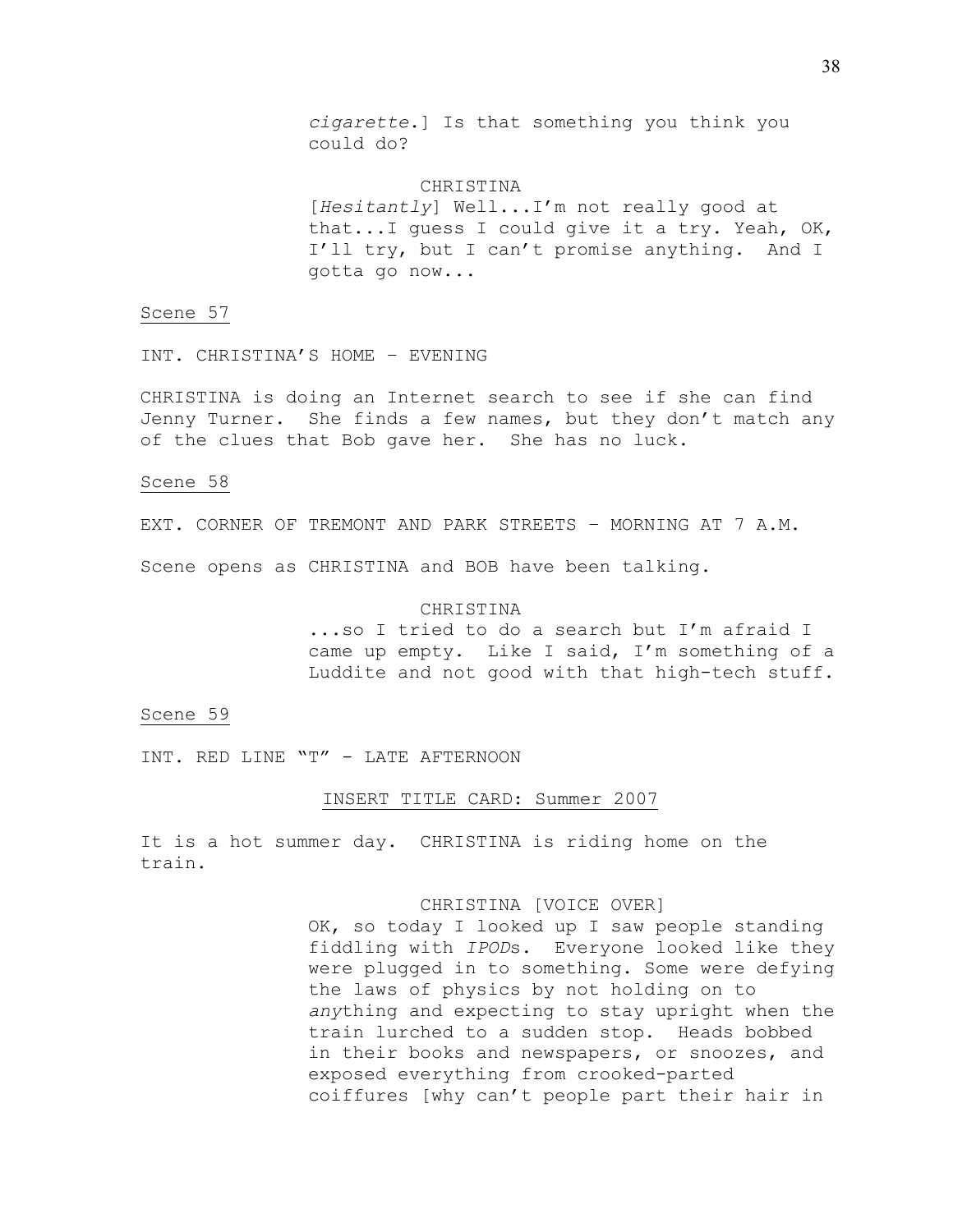a straight line anymore!?] to shiny, balding, bronzed brows. One "do" on one young woman's head also seemed to defy gravity and to be permanently subjected to a stiff breeze – like the ones that I've heard about in Aruba. It was combed over and "glued" so that it stuck out sideways, sweeping from left to right I thought it was important that she sat on the train with her head going in the right direction or one might get somewhat disoriented when looking at her.

And then there are all these toes! I think one of the things I hate more than I hate these hazy, hot, humid summer days is the look of toes – mine and everyone else's! They're everywhere here!

[The song, "Toes," is played over shots of commuters wearing various styles of footwear described in the song.]

# Scene 60

EXT. CORNER OF TREMONT AND PARK STREETS – MORNING AT 7 A.M.

After a few days of not showing up, BOB is sitting on his black milk crate in his usual spot. STEPHEN MCDONOUGH is talking with him. CHRISTINA crosses the street and joins them.

> BOB Hi Chris. You remember Mr. McDonough.

> > CHRISTINA

Yes, of course. Hi.

[*VOICE OVER the scene of them chatting*] He was the one with the hats. [*Dialog continues*]

## STEPHEN MCDONOUGH

[*Sticking his nose in the air and in a mocking, upper-crusty accent, says*] I wonder what sort of chapeau I should wear for the yachting event in Maah-blehead next weekend.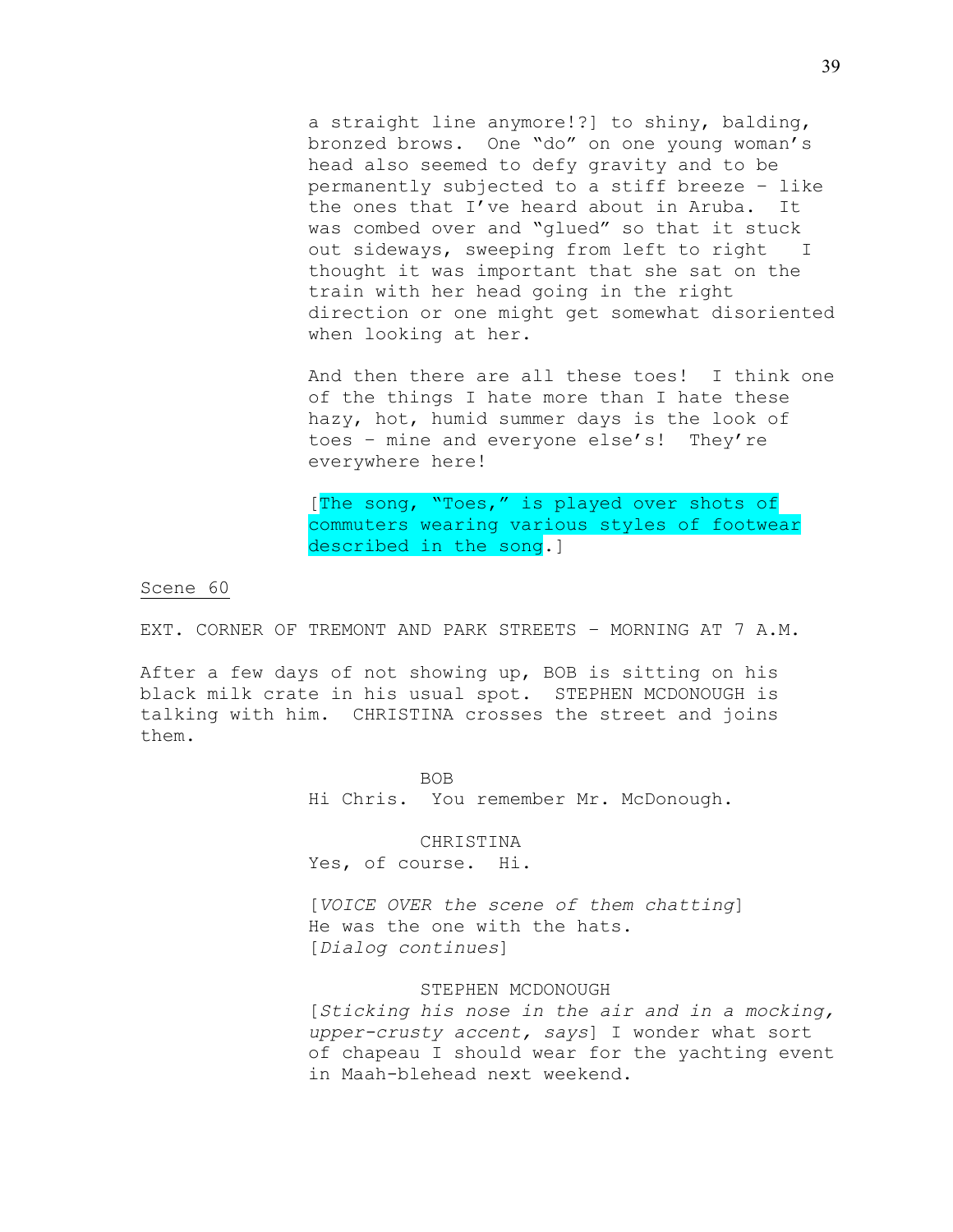[Teasing, singing] "You're so vain..." [*All laugh together*]

## CHRISTINA

Bob, it's good to see you this morning...where ya been? I haven't seen you in the last few days.

BOB

I've been under the weather ... just wanted to lay low for a while. But I'm better now. I'm going out on the boat with Mr. McDonough on Saturday.

STEPHEN MCDONOUGH Right...and I've got to get going to work now.

CHRISTINA

Oh, look at the time. So do I.

CHRISTINA and STEPHEN turn to walk up Tremont Street together.

Scene 61

EXT. CORNER OF TREMONT AND PARK STREETS – MORNING AT 7 A.M.

### INSERT TITLE CARD: November 2007

BOB and CHRISTINA have been visiting again on the corner...

### BOB

Ya know, I've been out here some 12 years or so now, and I've seen how people adopt the homeless. I don't begrudge this for others, but no one had ever "adopted" me. Actually I don't like the word "adopted." But, anyway, I don't know how to put it into words, but since Stephen – Stephen McDonough – and people like you and Sue came along...well, I feel cared for.

# **CHRISTINA**

Bob ... you're a good person, too, and you count in this world as much as anyone else. And, like I told you before, people helped me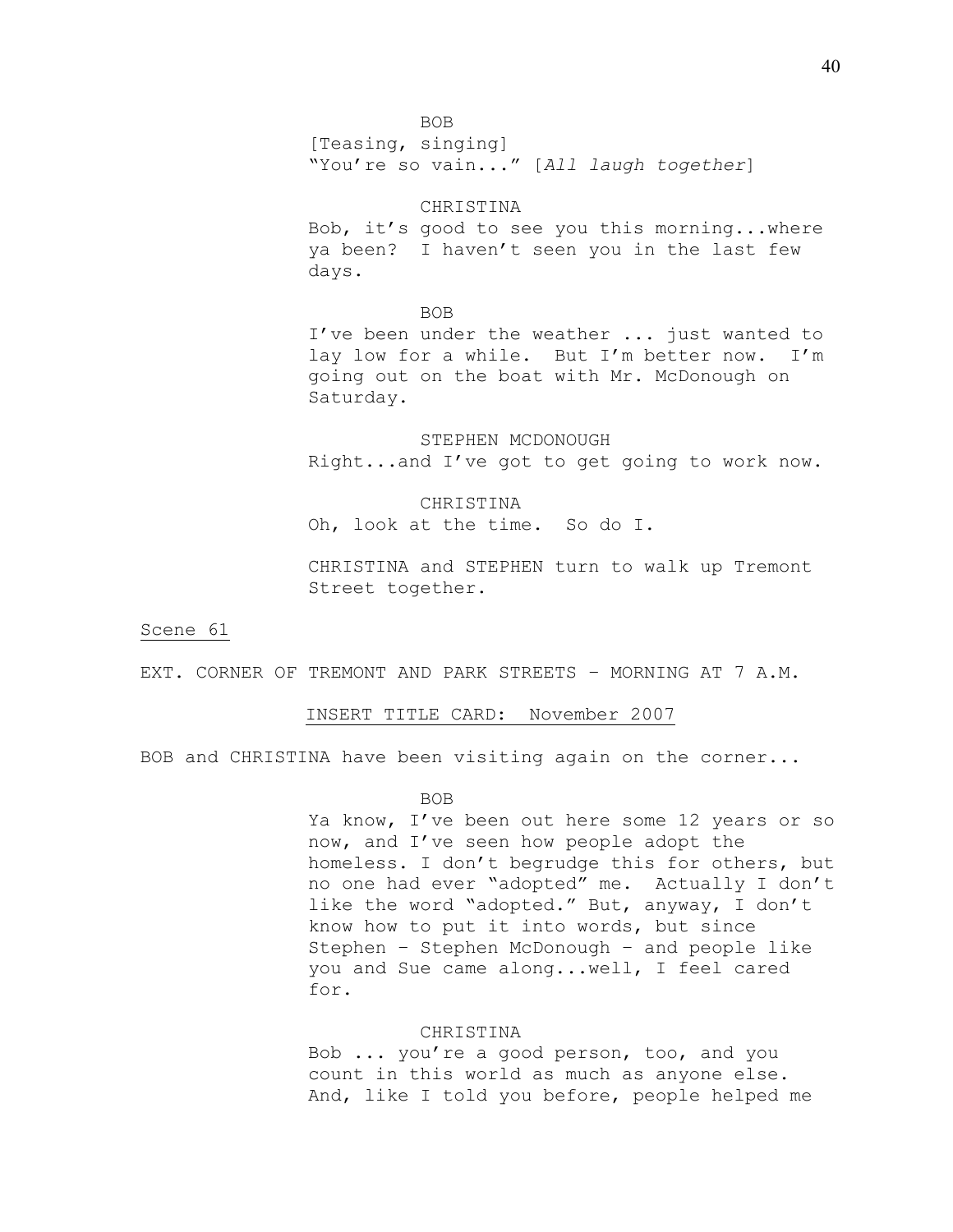out once and I just want to give back. I don't ever want to forget that "patchwork time" of my life when I was piecing everything together.

#### BOB

[*BOB lights a cigarette*] It's been real cold these last few nights. Someone from the church here gave me some long underwear, but I don't need it 'cause I've been sleeping in these lined jeans that Sue gave me for the last three days and nights...keeps me extra warm. Every three days I wash 'em out in the tub. I found this room I can stay in sometimes. It's small and you could fly a kite in it...you could say it's a bit ba-REE-zy.

### CHRISTINA

Are you planning to go to a Thanksgiving dinner somewhere this week? I know there are a bunch of places, and...

#### BOB

Nope...you won't catch me at any of those. I'm planning on being "M-I-A." I don't like having to go to them and would rather just be alone for the day.

## CHRISTINA

Yeah, I know what you mean...sometimes I feel like that too.

## Scene 62

EXT. CORNER OF TREMONT AND PARK STREETS – MORNING AT 7 A.M.

# INSERT TITLE CARD: Summer 2008

CHRISTINA and STEPHEN arrive at BOB's corner simultaneously; he is absent and they wonder where he is and what might have happened.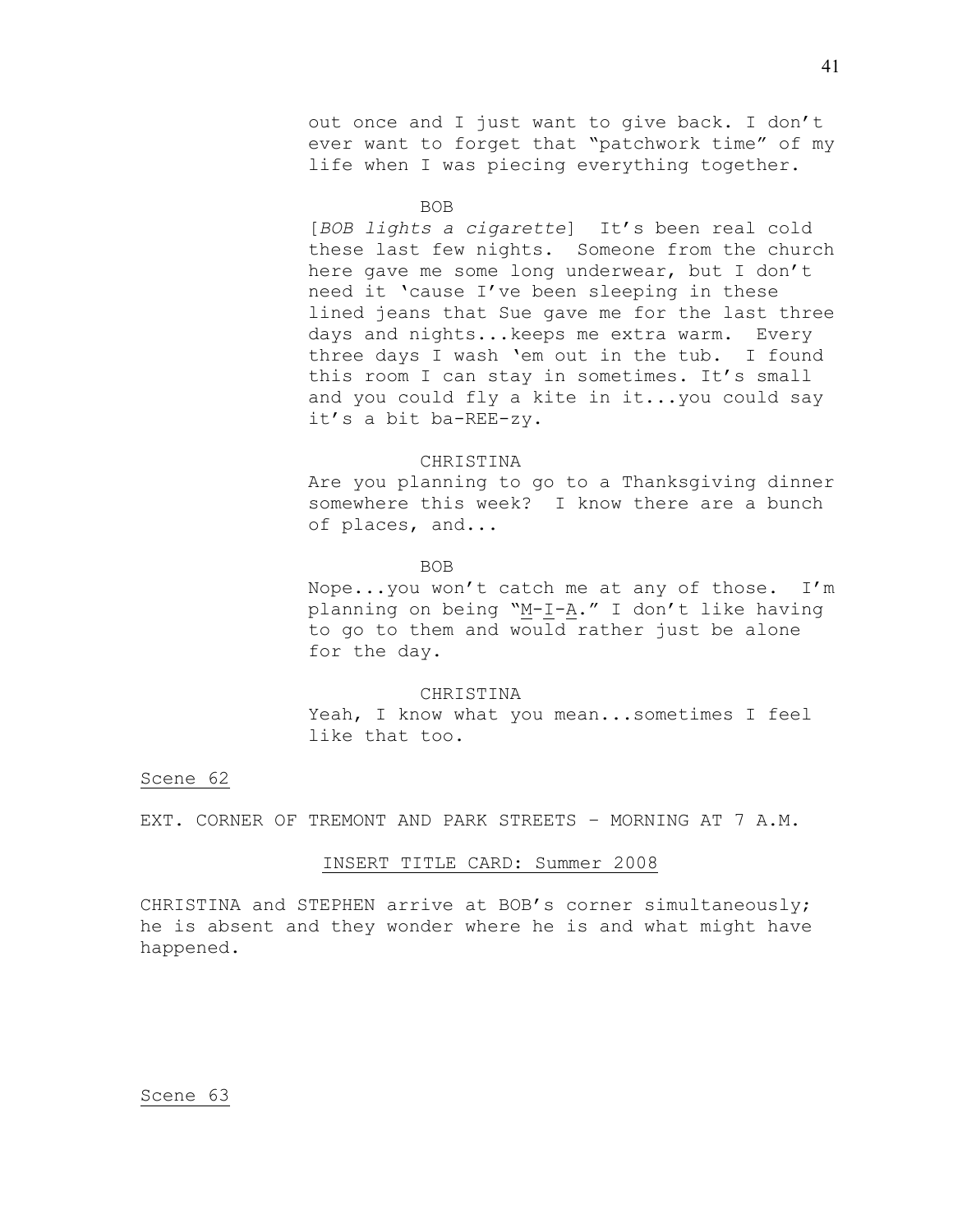EXT. CORNER OF TREMONT AND PARK STREETS – MORNING AT 7 A.M.

CHRISTINA and STEPHEN meet on the corner. Bob is not there.

## STEPHEN

OK, so this is three days in a row now. He told me he sometimes stays in an upstairs room at the *Shipwreck Lounge*, it's some dive in Revere.

#### CHRISTINA

Hmm. Aptly named. I'll try to get a number and see what I can find out.

STEPHEN He says the owner's name is Blackie – also probably aptly named.

## SPOKESPERSON [ON CAMERA]

[Defining who "the homeless" are, how some collect enough for a room for a couple of days, or sleep on the floor or the couch with friends or relatives for a time and then move on...]

### Scene 64

INT. CHRISTINA'S HOME – LATE THAT AFTERNOON AFTER WORK

CHRISTINA finishes a call with someone at the *Shipwreck* bar.

## CHRISTINA

OK, thanks anyway. If you ever do see him again, can you just let him know that Chris called asking after him...yeah...thanks.

## Scene 65

INT. STEPHEN MCDONOUGH'S OFFICE – A FEW DAYS LATER, MORNING

STEPHEN [*Phone rings and he answers. He is surprised to hear it's BOB*] Bob...where are you?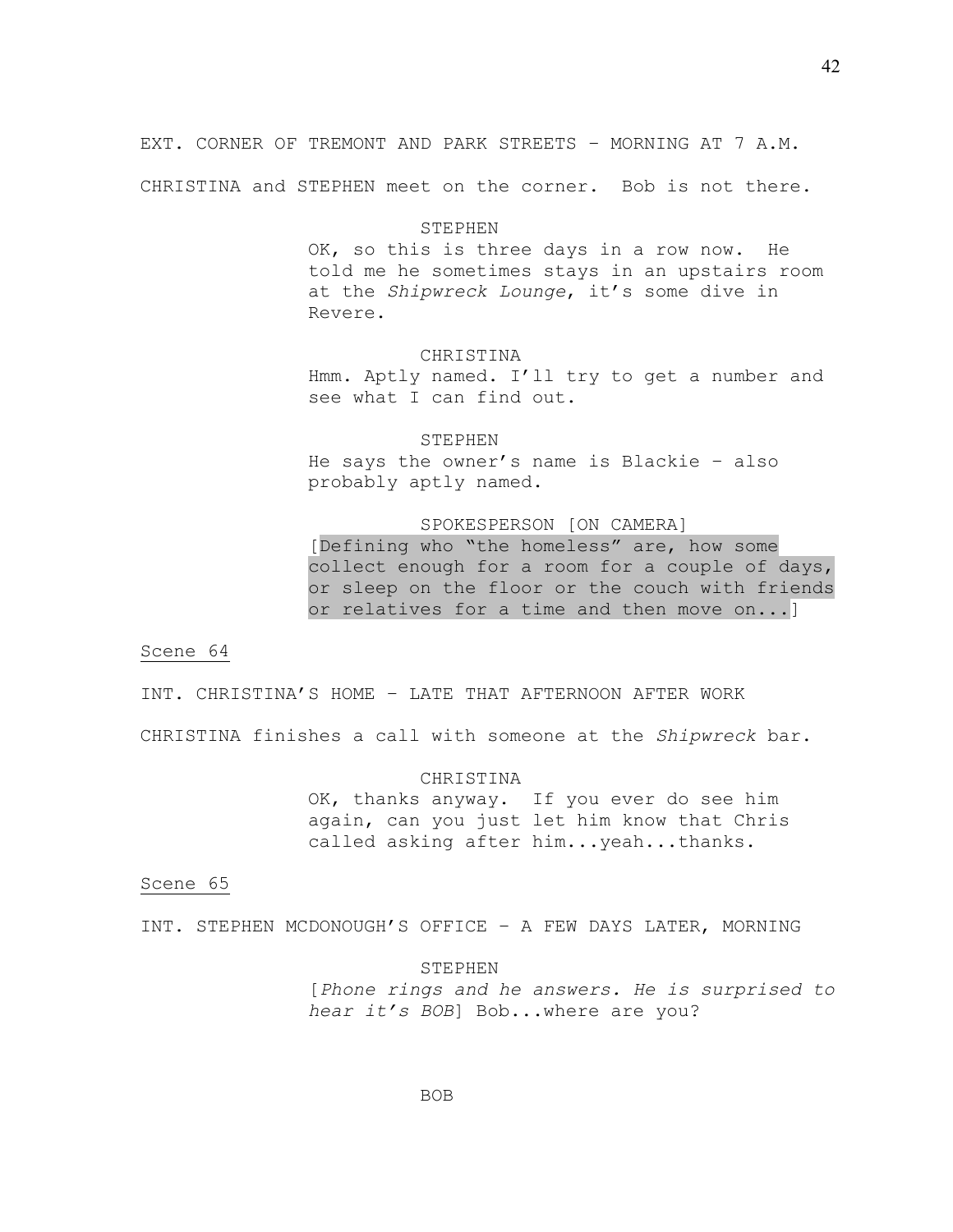I'm at the Mass "Gen-i-tal" Hospital ... they said I'd be here a few more days. I got this thing with my kidneys...ya know, 'cause of the diabetes and everything. Tell Chris, will ya?

### Scene 66

INT. CHRISTINA'S OFFICE – AFTERNOON

CHRISTINA and STEPHEN are on the phone. STEPHEN is speaking.

## STEPHEN

... Yeah ... so, then we have to step up this application process. I have the form for that assisted living facility that I told you about, and I'll make the time to meet with him this week. I can take him to breakfast and complete it with him.

## CHRISTINA

That's awesome...he'll probably be more comfortable with you helping him. He really respects you. But, please let me know if there's anything I can do to help.

STEPHEN OK. I'll get this done this week.

Scene 67

EXT. CORNER OF TREMONT AND PARK STREETS – MORNING AT 7 A.M.

BOB is back on his corner sitting in a wheelchair. CHRISTINA approaches him.

CHRISTINA

Hey, Bob...it's good to see you. We missed seeing you last week. How are you?

BOB

Aw...just fair I guess. Doctors want to take some of my toes. I'm not lettin' 'em. [*STEPHEN MCDONOUGH approaches*] Mister McDonough! Nice to see you. Sorry, but I'm not gettin' up ... feet are bothering me today.

## STEPHEN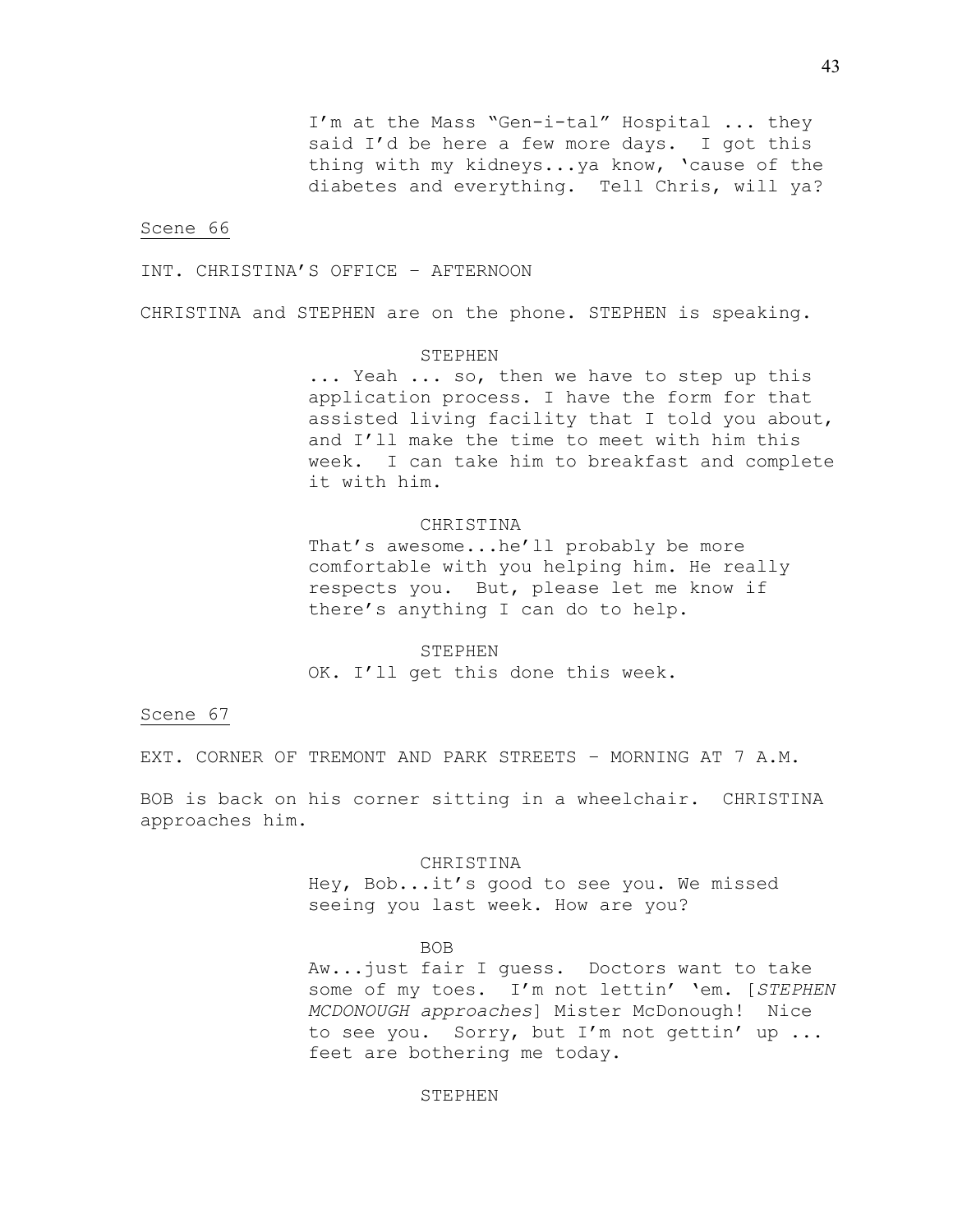No problem, Bob...Hi Chris. [*To CHRISTINA*] Hey, Bob and I were able to get that application over to Hearth and he's completed the interview. We should hear back any day now.

#### Scene 68

INT. CHRISTINA'S HOME - EVENING

## INSERT TITLE CARD: October 2008

CHRISTINA is writing in her journal.

# CHRISTINA [VOICE OVER]

Bob had a couple more long hospital confinements for complications from diabetes. We took turns visiting him at the hospital after work. But then, fortunately, STEPHEN had been successful in expediting the housing approval. He moved Bob from his hospital room to a furnished studio apartment in an assisted living facility in Roxbury.

# ANNA BISSONNETTE [ON CAMERA]

[Information on Ruggles Assisted Living Center; describes Hearth's model]

## Scene 69

INT. BOB'S ROOM AT RUGGLES HOUSE - EVENING

BOB is talking on the phone with CHRISTINA.

### BOB

Ya know Chris, I wake up at night now and I'm in a bed with clean sheets and it's warm, and I still can't get used to it. But, my laundry is done and they wash my dishes, too. But it's hard to call it home just now ... I'm just hoping they don't kick me out...Yeah...OK... yeah, I'll see you then.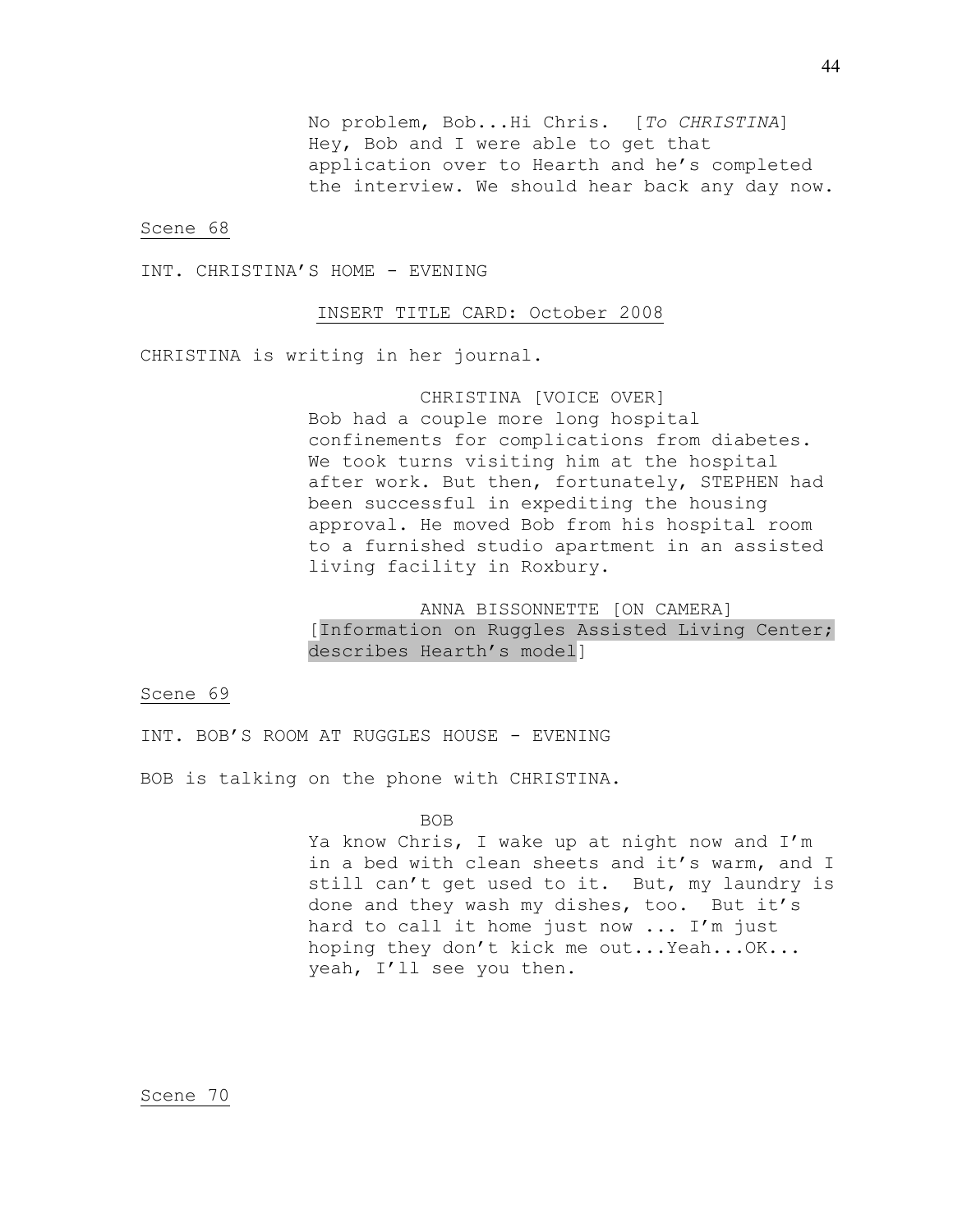EXT. SILVERLINE BUS STOP ON TREMONT STREET, BOSTON - MORNING BOB is getting off the bus.

> CHRISTINA [VOICE OVER] Bob takes the new Silver Line bus and still "commutes" to Park Street Church – to see the regulars. But now he only puts out the sign that says: "Smile: It's the Law!"

Scene 71

INT. BOB'S STUDIO APARTMENT AT RUGGLES – MORNING

SARAH, the nurse, brings in his meds for the day. She knocks on the door and opens it.

> SARAH Good morning, Mr. Wright. I'm dropping off your meds for today. I'll leave them here on the counter.

BOB 'Mornin' Sarah. Thanks.

SARAH Oh, and the van will be here to pick you up to go for your appointment in about 15 minutes. Is there anything you need before I go?

BOB No...thank you kindly. Got everything I need.

## Scene 72

EXT. CORNER OF TREMONT AND PARK STREETS – MORNING AT 7 A.M.

CHRISTINA has some sad news to share with BOB.

# CHRISTINA

Hey, BOB...how goes it today?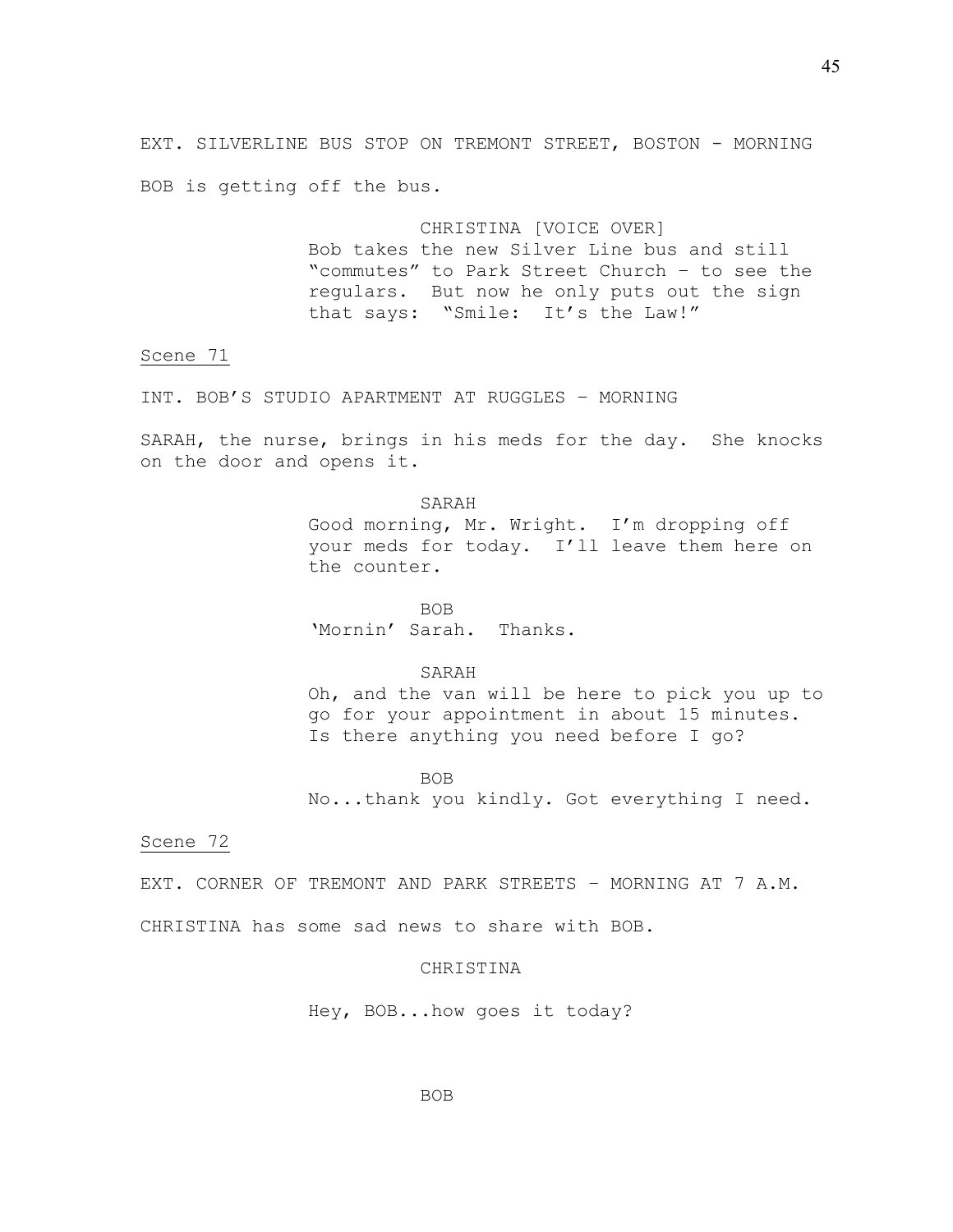Ugh...my feet hurt. [*He lights a cigarette. One of his fellow "unhoused" friends walks up to him while they're talking. He is looking for a match. It takes a number of tries since the wind is strong today and keeps blowing out the match. He is finally successful and the fellow walks away*.]

### CHRISTINA

Hey, Bob, I have some hard news that I have to tell you.

## BOB

Yeah...what is it.

### CHRISTINA

Sue's been pretty sick lately...she didn't let a lot of people know about it. I guess she wanted to live life on her own terms. She had had cancer some 30 years ago and said the treatment she had for it was really horrific. She hasn't gone back to a doctor since. But, she said she made a bargain with God to let her live long enough to see her children grow up. Her kids are all married now, and some have kids of their own. So I guess that's just what she did. She went to the hospital over the weekend and she died on Monday.

## BOB

[*BOB is unexpectedly outraged at the news. He stands up leaning on his cane, walks around and whips his arm around in the air as if punching it.]* Shit...see...everyone keeps leaving me! They all leave me! They just leave me! Ya can't trust anyone...! Shit...they just leave me.

### CHRISTINA

[*Interrupting him*] Bob!! *Bob*, listen! She didn't die to leave you! She was very, very sick. She didn't do it to leave you. She was just very sick.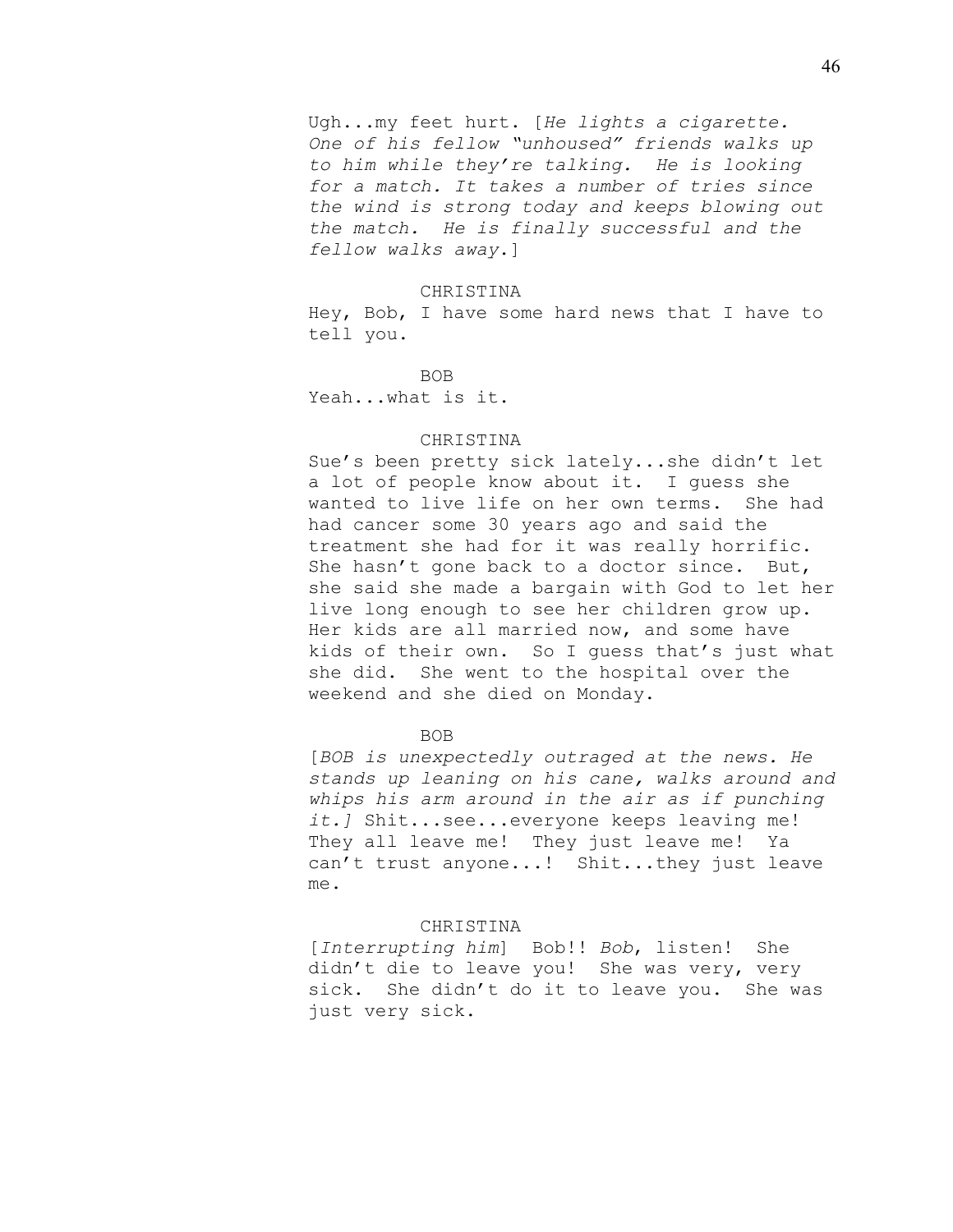BOB

[*Calms down some, sits down and lights a cigarette*.] Yeah...OK. [*Takes a drag*] Yeah...OK.

## Scene 73

INT. HOSPITAL TREATMENT ROOM – MORNING, DECEMBER 24, 2008

## INSERT TITLE CARD: December 24, 2008

It is Wednesday, Christmas Eve day. CHRISTINA is sitting on an exam table, waiting in a treatment room at the hospital with a close friend who has come with her. A nurse stands by. The doctor enters, carrying her chart and puts it down on the counter. He then puts his hand on her shoulder and gives her the verdict. It is direct, but not without compassion.

### DOCTOR

CHRISTINA, this is breast cancer. [*CHRISTINA reacts immediately, but he continues*.] We discussed the case at yesterday's tumor board. The cancer is contained, and while there's an outside chance we may be able to treat it successfully with a lumpectomy and radiation, we all feel the most effective treatment for this really needs to be a total mastectomy. It's because of how extensive it is and where's it's located. My colleague, Dr. Allison at Faulkner, has agreed that this would be the best treatment for your cancer.

#### CHRISTINA

[*As her friend comforts her, she tries to regain some composure*] OK, so what do I do...I need to know what this is, I need to know all I can about it ... and ... what can I do? [Scene fades as MD counsels her.]

## Scene 74

INT. ROOM AT RUGGLES ASSISTED LIVING CENTER – MID-AFTERNOON

The next day, Christmas day, CHRISTINA visits BOB at his apartment. When she arrives STEPHEN is already there, and BOB has the NASA channel on the TV. They give BOB a DVD player and some DVDs that they have purchased together as a gift for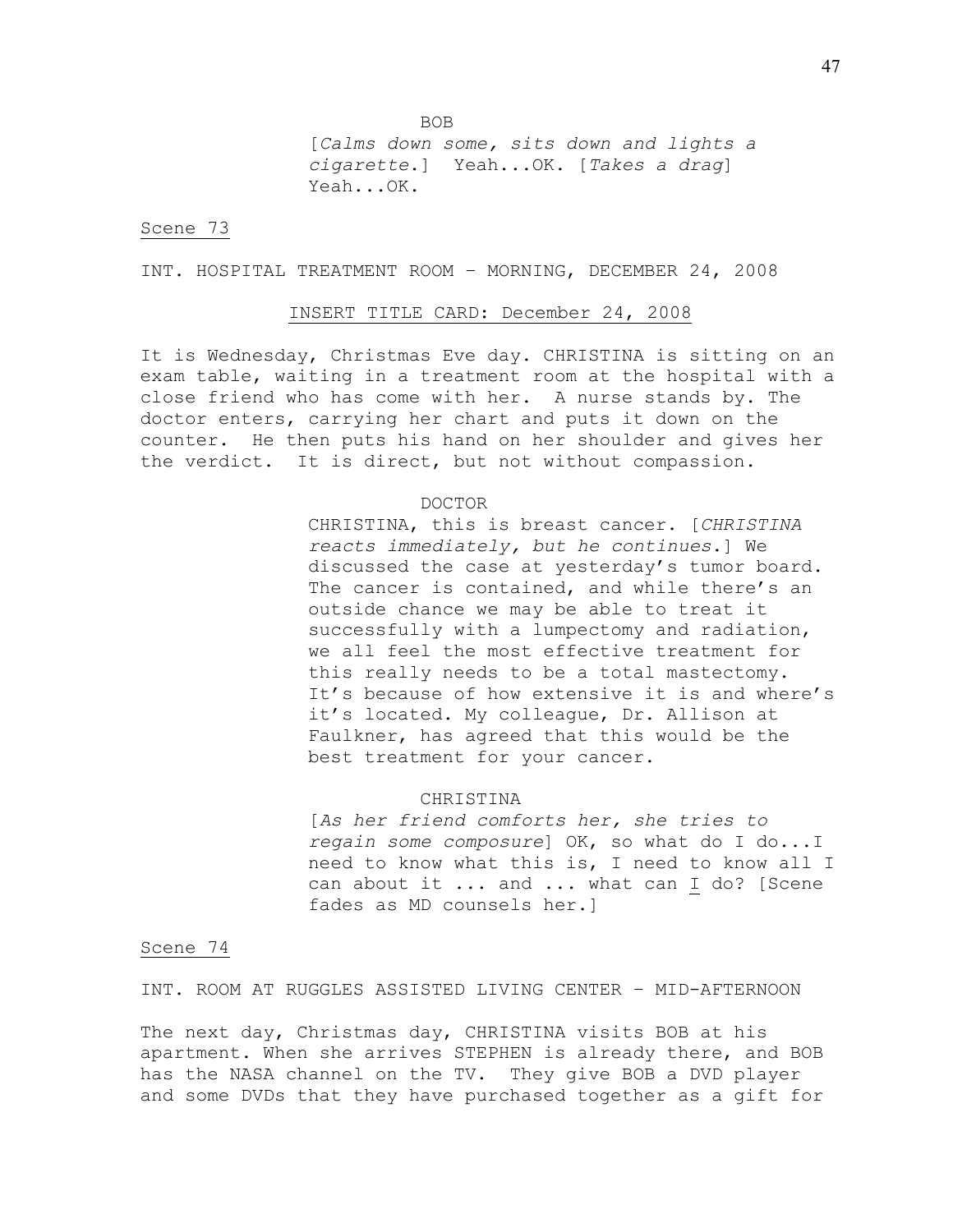him. CHRISTINA also brought him a homemade turkey dinner; he puts it in the refrigerator.

They all sit down for a visit...after they've been visiting for a while, CHRISTINA tells BOB and STEPHEN the news.

## CHRISTINA

OK...so...there's never a good time to tell you this, but I need to tell you both. I just learned that I have breast cancer and...

BOB

[*Interrupting and visibly angry, yelling at the world*] See what did I tell you – they always leave me! What did I...

## CHRISTINA

[*Interrupting him, leaning over in her chair to reach out to him*] Bob! Listen, Bob! Bob, I'm not going anywhere. I'm still going to be here. I'm not going anywhere. [*BOB calms down and realizes what he has said.*] The doctor said it's early and it's treatable, but I have to be home for a while after the surgery – like six weeks or so. But we can talk on the phone, and I'll write, too.

#### BOB

Yeah...OK. I need a cigarette. Let's go out back.

They go out to the patio in the back of the center so BOB can have a cigarette. It's a warm December day, and they sit outside until he finishes his smoke. There is a cat that lives outside and some of the residents have put together a make-shift shelter for him in a cardboard box. They laugh at the cat's antics.

### CHRISTINA

[*After they sit a while*] Well, I need to get going. I'll be around during January if you're still going to Park Street; I can see you then. But you can also call...you have my number.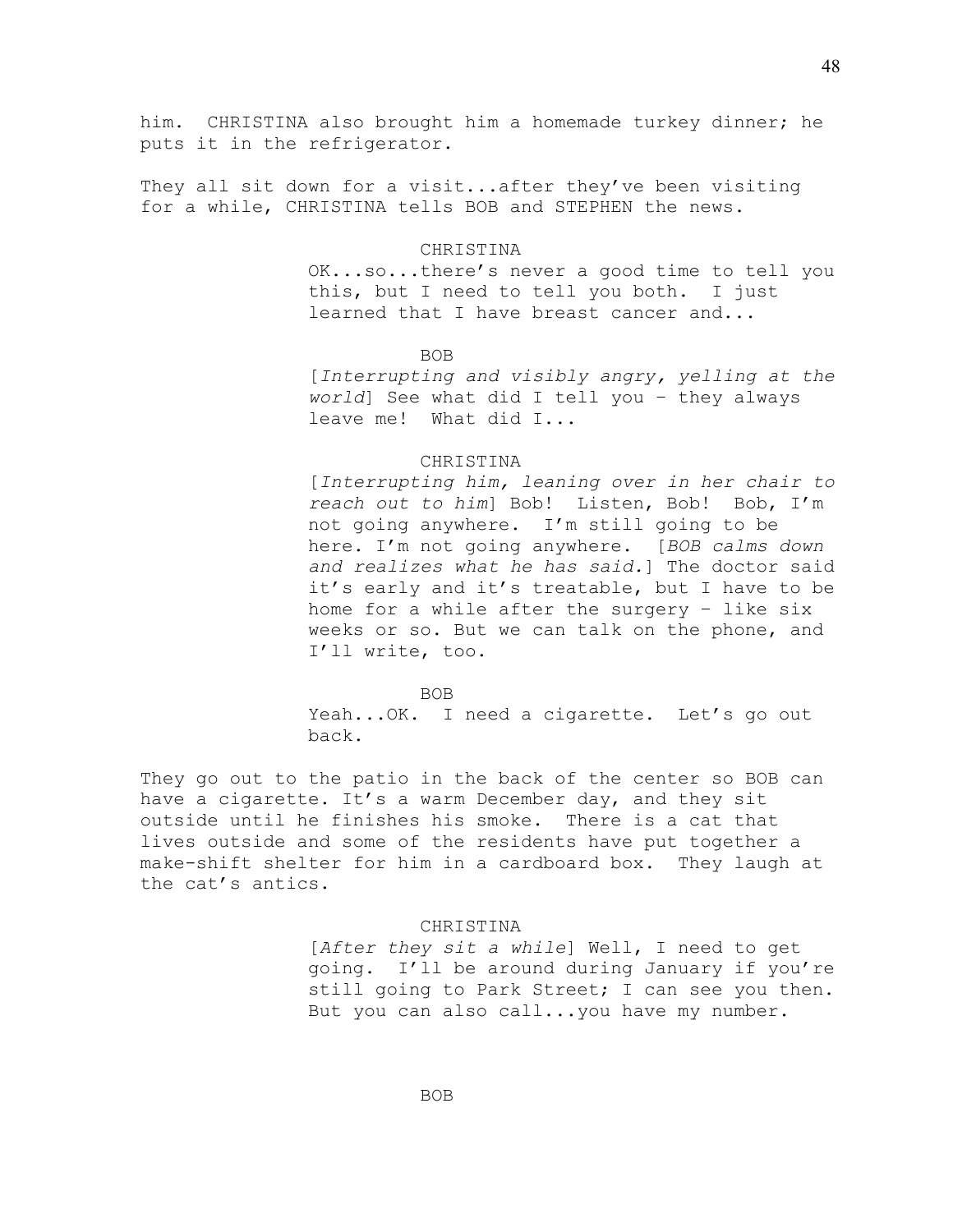Yeah. And I'm still going to the church. It's actually easy to get there on the Silver Line bus from here. It's not for the same reason anymore but I really miss the kids and "the regulars." I gotta see 'em.

## Scene 75

INT. RUGGLES ASSISTED LIVING CENTER – LATE WINTER MORNING

## INSERT TITLE CARD: March 2009

BOB closes the door to his apartment after picking up his mail. He has a card from CHRISTINA which he opens and reads before adding it to a collection of note cards that he has displayed on two rawhide shoe laces that hang from a couple of nails on the wall.

> CHRISTINA [VOICE OVER] Hi Bob. I'm going back to work in two weeks. I wanted to come in this Saturday afternoon for a visit. I'll call you and let you know what time.

Scene 76 (Optional)

EXT. RUGGLES ASSISTED LIVING CENTER - MORNING

### INSERT TITLE CARD: June 2009

BOB is sitting on the bench outside Ruggles House waiting for his ride to another medical appointment. SARAH, an aid at Ruggles House, is waiting with him and helps him into the van that has come to pick him up. The van drives off.

# Scene 77

INT. COMMON KITCHEN, RUGGLES HOUSE – LATER THAT AFTERNOON

BOB is rolling out pie dough in the Ruggles House common kitchen and assembling the pie...later he takes it out of the oven and places it on the prep table to let it cool.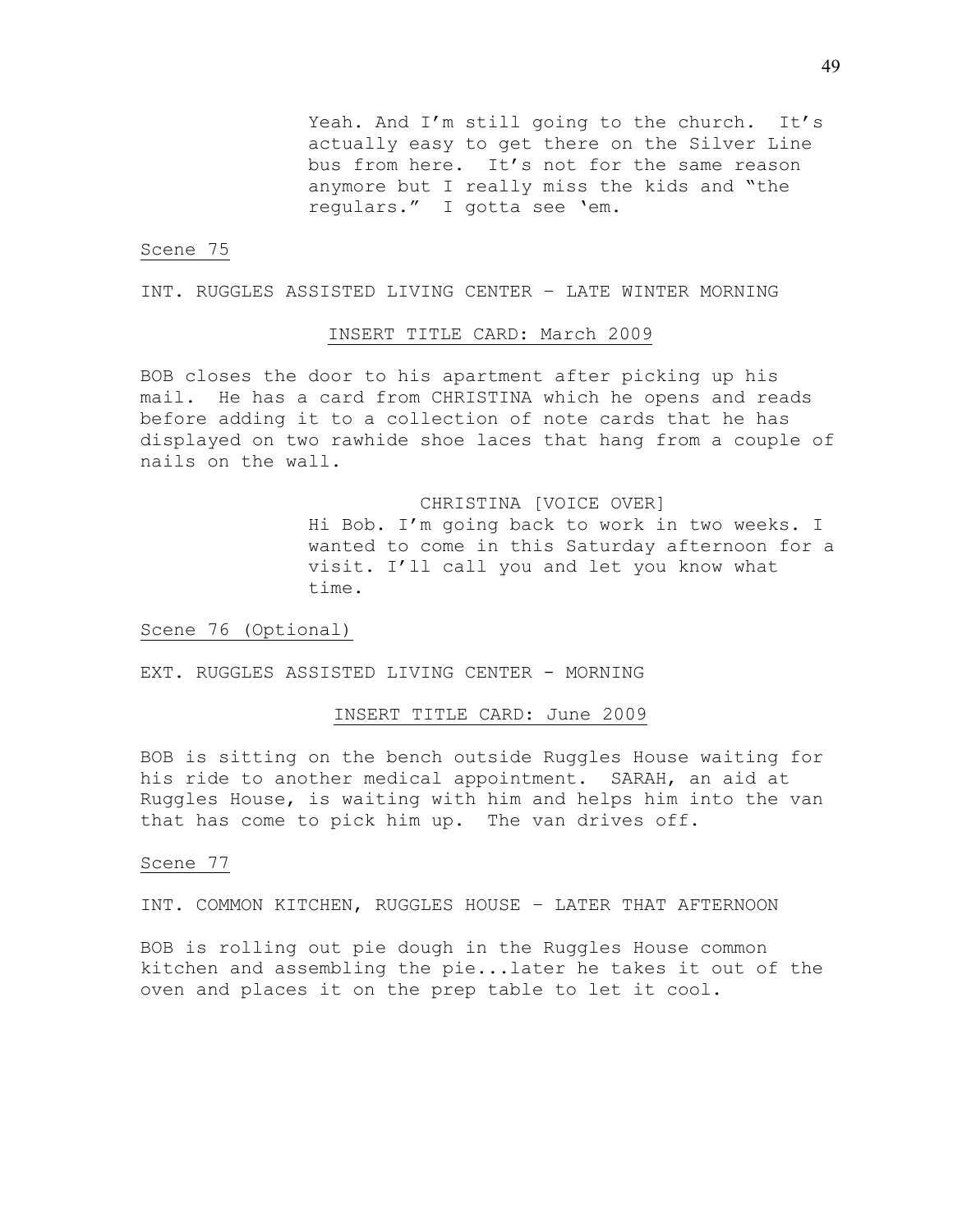INT. COMMON DINING AREA, RUGGLES HOUSE – DINNER TIME

All of the Ruggles House residents are finishing up dinner when BOB proudly produces his homemade blueberry pie for all of them to enjoy. Surprise and smiles all around, as the staff affirm his generosity.

Scene 79

INT. MEDICAL EXAM ROOM – MORNING

## INSERT TITLE SLIDE: July 2009

A doctor is talking with BOB.

## PHYSICIAN

Mr. Wright I wish I could give you better news...the fact of the matter is that your kidneys are no longer functioning as they should. I know we've talked about this before as a possible complication with your diabetes; I'm afraid we're at that place now. [*Bob starts to become agitated*.] And we talked before about your diet. It's going to be more important than ever that you follow the meal plan we gave you, and by all means no alcohol. Your kidneys just can't handle that.

BOB

So ...I gotta keep coming here like two or three times a week to stay alive? Depend on some machine? What kind of life is that?

PHYSICIAN Mr. Wright, I'm sorry, but this is our only option right now.

The scene closes with BOB and the PHYSICIAN continuing the conversation. BOB is noticeably frustrated.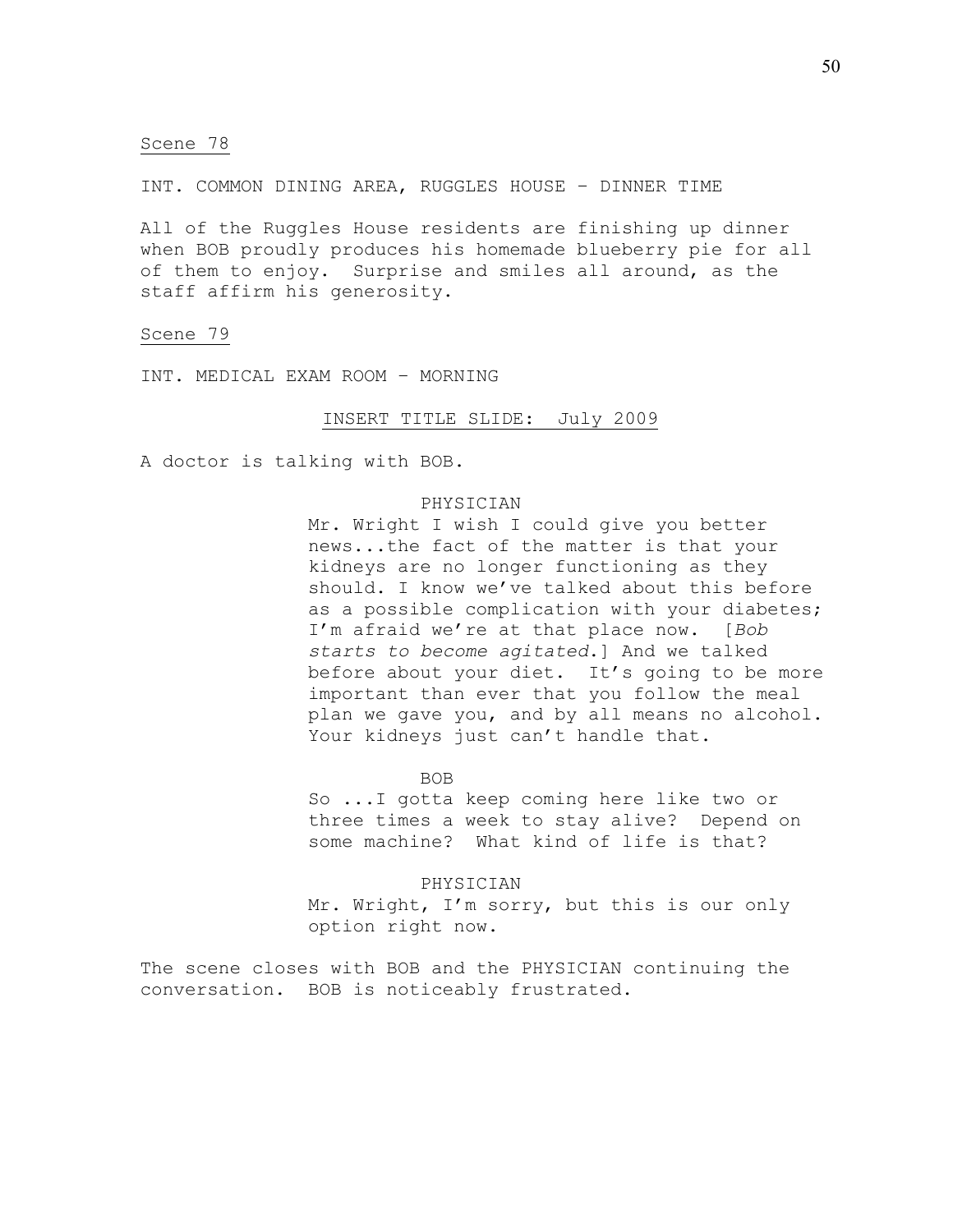EXT. LIQUOR STORE WINDOW - AFTERNOON

Bob is walking to get the Silver Line bus back to his apartment. He passes a liquor store on the way, looks in the window and hesitates for a moment. Then he walks on.

### Scene 81

EXT. CORNER OUTSIDE PARK STREET CHURCH – MORNING 7 A.M.

BOB is sitting on his milk crate outside Park Street Church talking with CHRISTINA. He gets up abruptly, grabs his cane, and hobbles over to help a blind person with a white cane navigate the Park Street crosswalk, and then returns to his post. A member of the Thursday morning group walks up to him and gives him \$20. Scene fades as CHRISTINA says good-bye.

## Scene 82

EXT. LIQUOR STORE WINDOW - LATE MORNING

Another day Bob walks to the Silver Line bus stop, again passing the liquor store. He stops and thinks for a minute and turns to go inside as the scene fades.

## Scene 82-A

## INT. BOB'S APARTMENT - MIDNIGHT

With just the light from the outside streetlight shining in, BOB is reclining on his bed, leaning against two pillows and holding an empty glass. He stares at exactly nothing in particular. There is a half-empty bottle of vodka next to him on the night stand. He reaches over, picks up the bottle and pours some in the glass and puts the bottle back on the night stand. While still staring ahead, he lifts the glass slowly to his mouth and drinks half of it. We see him rest the glass on his thigh while still holding it. Moments later the remaining contents of the glass are spilled onto the bed and the glass falls to the floor as it is released from a now lifeless hand. BOB slumps over to one side. He is dead.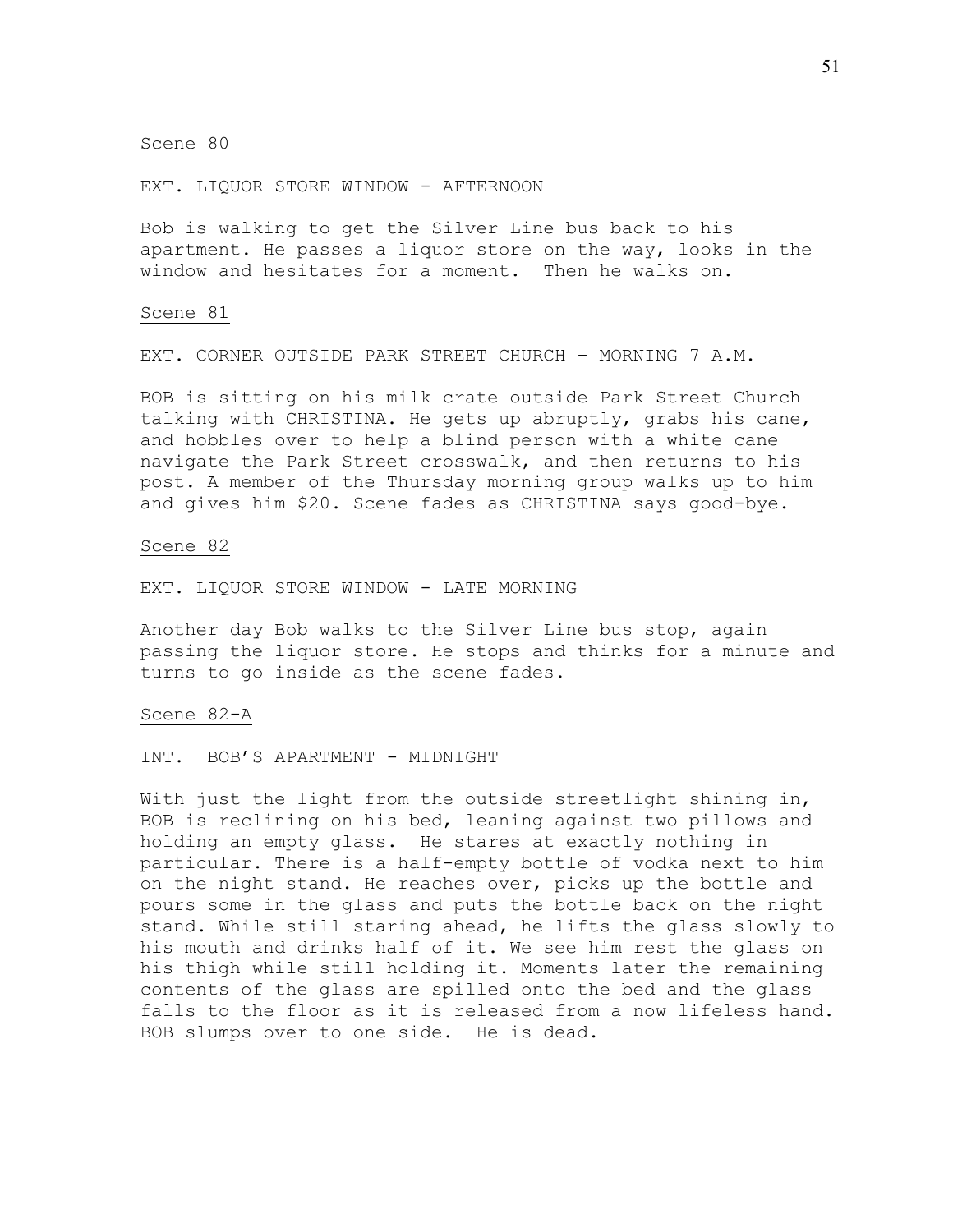INT. CHRISTINA's HOME - AFTERNOON

CHRISTINA has been crying. She sits down at her dining room table, looks up a phone number, dials and then begins to speak with RACHEL.

## RACHEL

[*Fade-in over their conversation; RACHEL is speaking*] Well there are some restrictions at the cemetery. The state agency that oversees these burials has a regulation that prevents the public from going to the gravesite itself. But, like you, I don't want to let Bob's passing go unnoticed. I've been able to make arrangements for some of us to go and offer a short graveside remembrance at the cemetery. It will be near the place where he'll be buried. I'll talk with your pastor about the details. We can do this on the  $20^{th}$ . Why don't you plan to call the office next week for final details and to get directions. [*Fade-out as CHRISTINA continues to listen on the phone.]*

## Scene 82-C

INT. CHRISTINA'S OFFICE - THE NEXT WEEK, MORNING

CHRISTINA is on the phone and has just called RACHEL'S office to get directions for the graveside burial.

## CHRISTINA

Hi. My name's Christina Nordstrom, and I'm calling for directions to the cemetery for a service tomorrow at 10 o'clock for Robert Wright and I...

## CEMETERY ATTENDANT

[*Interrupting and speaking aggressively*] You can't go there. They don't let the public go. You're not allowed to go.

# CHRISTINA

But I spoke with RACHEL last week and the arrangements have been made and...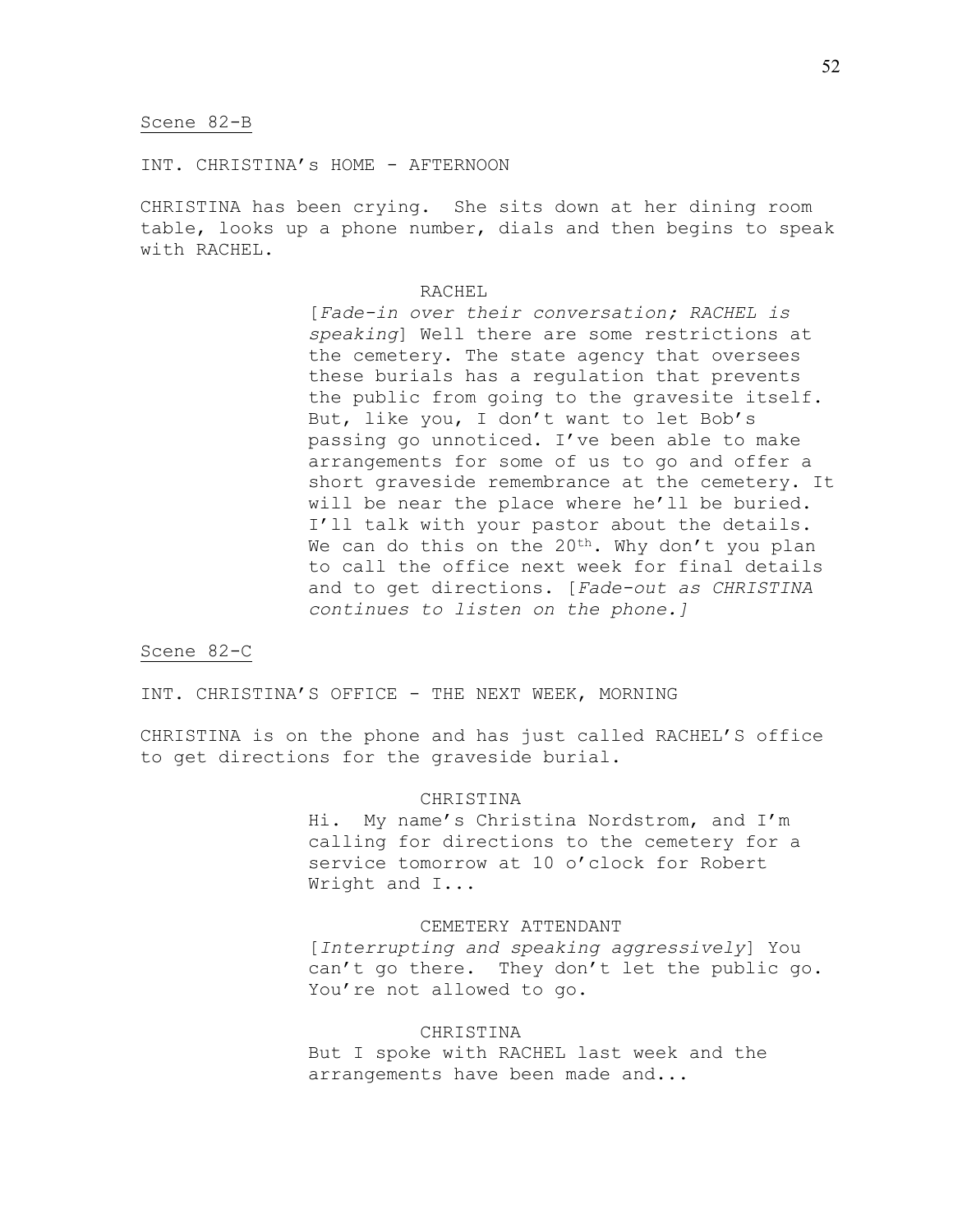### CEMETERY ATTENDANT

[*Interrupting*] *No*...you *can't* go. It's a rule and the public can't go. You're not allowed to.

# CHRISTINA

[*She is on the verge of tears*] OK, listen, would you please let me speak directly to RACHEL.

## CEMETERY ATTENDANT

Yeah, wait a minute...she's here in her office.

## RACHEL

[CHRISTINA stays on the line and after a minute she is relieved to hear RACHEL'S voice] Hello, Christina.

## CHRISTINA

Hi. I'm a bit puzzled. I must have asked the wrong person in your office about the arrangements for tomorrow. They said I couldn't go, that the public isn't allowed to go.

## RACHEL

[*Reassuringly*] Please don't worry, Christina, everything is still all set. I probably hadn't spoken to *enough* people about it and my staff didn't have all the information about this special case. As I told you we can't go to the actual gravesite where he will be buried, but we can have our service in the cemetery near there; that's what's been arranged. [*Fade-out as they continue their conversation*]

# Scene 83

EXT. FAIR VIEW CEMETERY – LATE MORNING

# INSERT TITLE SLIDE: August 2009

Christina and Stephen, with the pastor from Christina's church, participate in a graveside time of remembrance.

CHRISTINA [*VOICE OVER*]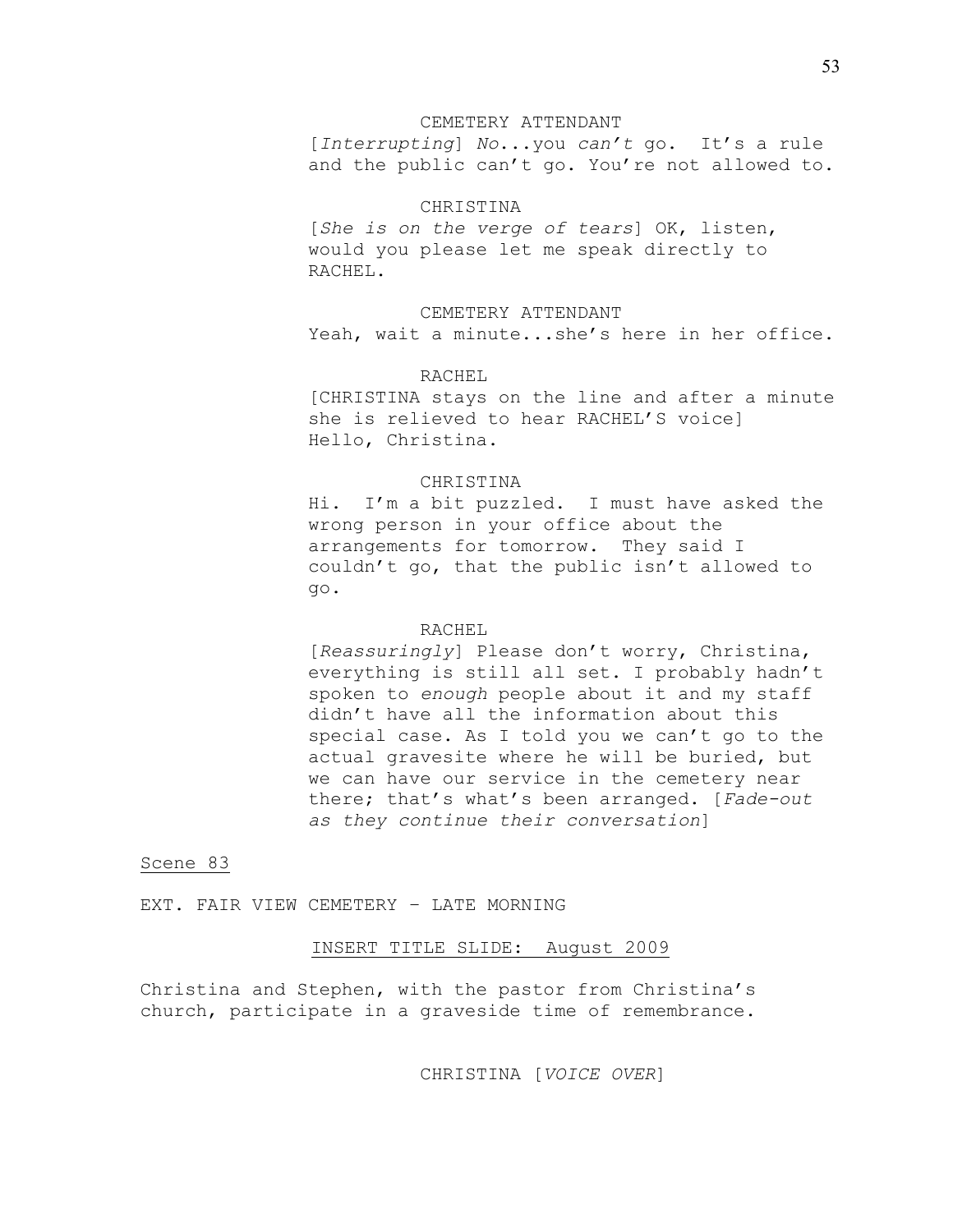There were no dignitaries there in the cemetery that morning, save for the ridge of distinguished evergreens keeping watch on the rise in the distance. A simple, stark, roughly constructed plywood box rested in front of us on the grass. The word "OPEN" was written with a black marker on one end with an arrow pointing toward that word. As we stood together on the grounds of Fair View Cemetery in Hyde Park under an azure August sky, the morning mist filtered through an opening in the trees where we could see the Blue Hills dressed in summer's finery. A red-tailed hawk — a fellow mourner - circled in the sky above.

As the temperature rose steadily toward 90 degrees, a handful of us shared memories of a friend who not two weeks ago passed away during the night at the age of 59. The only comfort was that for the last year and a half of his life he was housed and cared for in Hearth's assisted living center.

For the unenlightened who passed him by each work day on the corner of Park and Tremont Streets in Boston, he was invisible; he was just another guy looking for a handout, living among society's forgotten. But, to those lives he touched with his kindness and hard-earned wisdom, he left an unforgettable legacy, not the least of which included his admonition: "SMILE: It's the Law!"

The Commonwealth of Massachusetts provides a small stipend for burial services for the poor in what is known as the "Lot for the City Poor." There, in their final resting place, further insult is added to injury as they are assured of being forgotten — there is no accommodation to place a stone on their graves. There's just a number placed on the ground with a name on a corresponding list in the office.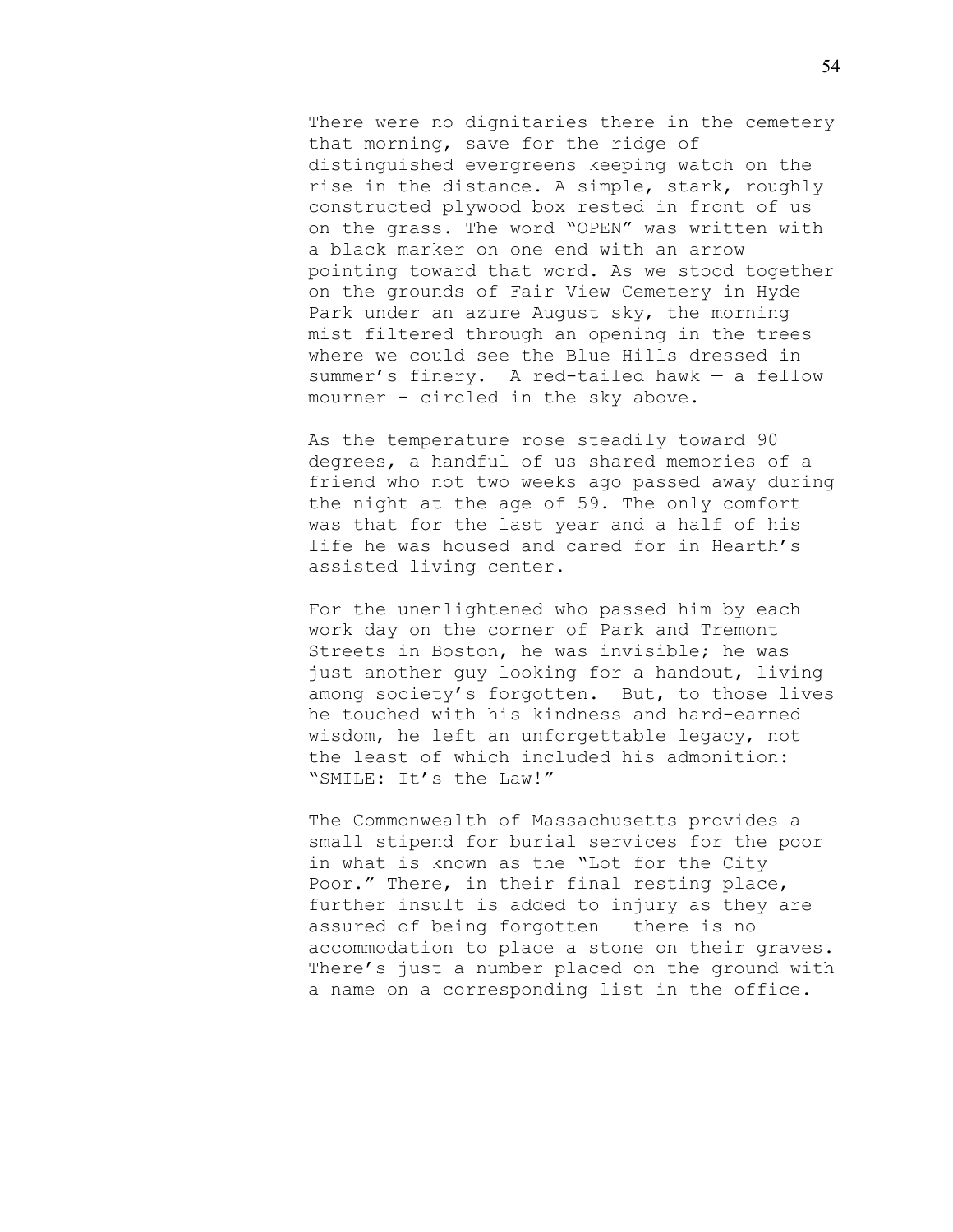INT. PARK STREET CHURCH VISITORS CENTER – NOON

It is the day after the burial service. A memorial service is being held for BOB in the Park Street Church Visitors Center.

## CHRISTINA

After BOB's passing, we arranged for a memorial service to be held in the Park Street Church visitors' center. STEPHEN and I thought there would either be just two of us or the place would be packed. Well, packed it was. Friends, who came to know Bob as they walked to work each weekday morning, as well as church-goers who had befriended, and who *had been befriended by* Bob Wright packed the Visitor Center at Park Street Church for the noontime service. Bob's obituary took up one-third of a page in the August 16th Sunday *Boston Globe Metro* section along with two other distinguished Bostonians.

## Scene 85

EXT. UCC CONGREGATIONAL CHURCH GARDEN, NORWELL - MORNING

CHRISTINA is intent on having a permanent marker for BOB. Arrangements were made for a donated marker to be placed in CHRISTINA's home church's memorial garden. Friends gather for a brief service.

# CHRISTINA [VOICE OVER]

While we couldn't mark Bob's grave in the cemetery where he was buried, I learned that (not coincidentally) someone from my home church had donated a marker in our church's memorial garden for "anyone who needed it." In the fall during a brief outdoor service of remembrance, an engraved stone — Robert "Bob" Wright 1949-2009 — was placed in the garden near the fountain as church members gathered around. He was remembered.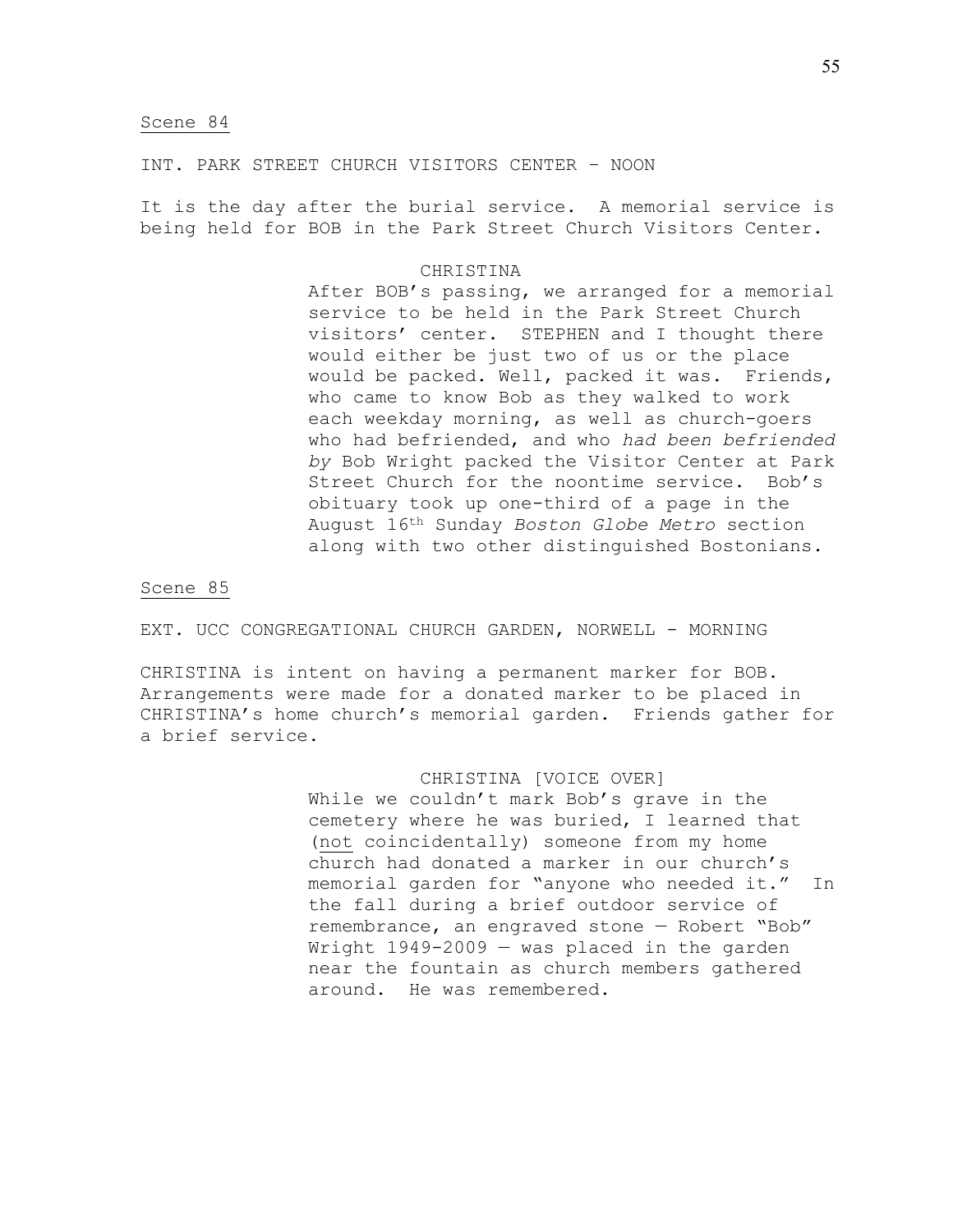EXT. CORNER OF TREMONT AND PARK STREETS - MORNING

Pan of Park Street Station, Boston Common and BOB's corner at Park Street Church. CHRISTINA is walking past BOB's corner on her way to work. [Verse 4 of "Peaceable City" is playing]

## Scene 87

INT. OFFICE AT HEALTHCARE FOR THE HOMELESS – 2 YEARS LATER

# INSERT TITLE SLIDE: Treatment room at City Healthcare for Homeless Adults, 2 years later...

JENNY, now at 61, has been a nurse working for City Healthcare for Homeless Adults for the last 8 years. She is working with an elder homeless woman and assisting the woman in finding housing. JOAN, a colleague, interrupts JENNY while she is with her patient.

JOAN

Jenny, when you get through with Mrs. Adams, I need a consultation if you've got a few minutes.

JENNY Yeah, sure...I'll be done in about 15 minutes. [*Turns to her patient]* OK, let's find you a place to live.

JENNY continues her on-line search and comes across "Hearth's" home page and sees a picture of BOB – much older now, but she recognizes him nonetheless. He is in one of the videos posted there. She is stunned and reads about his story and later learns of his passing after being housed through Hearth.